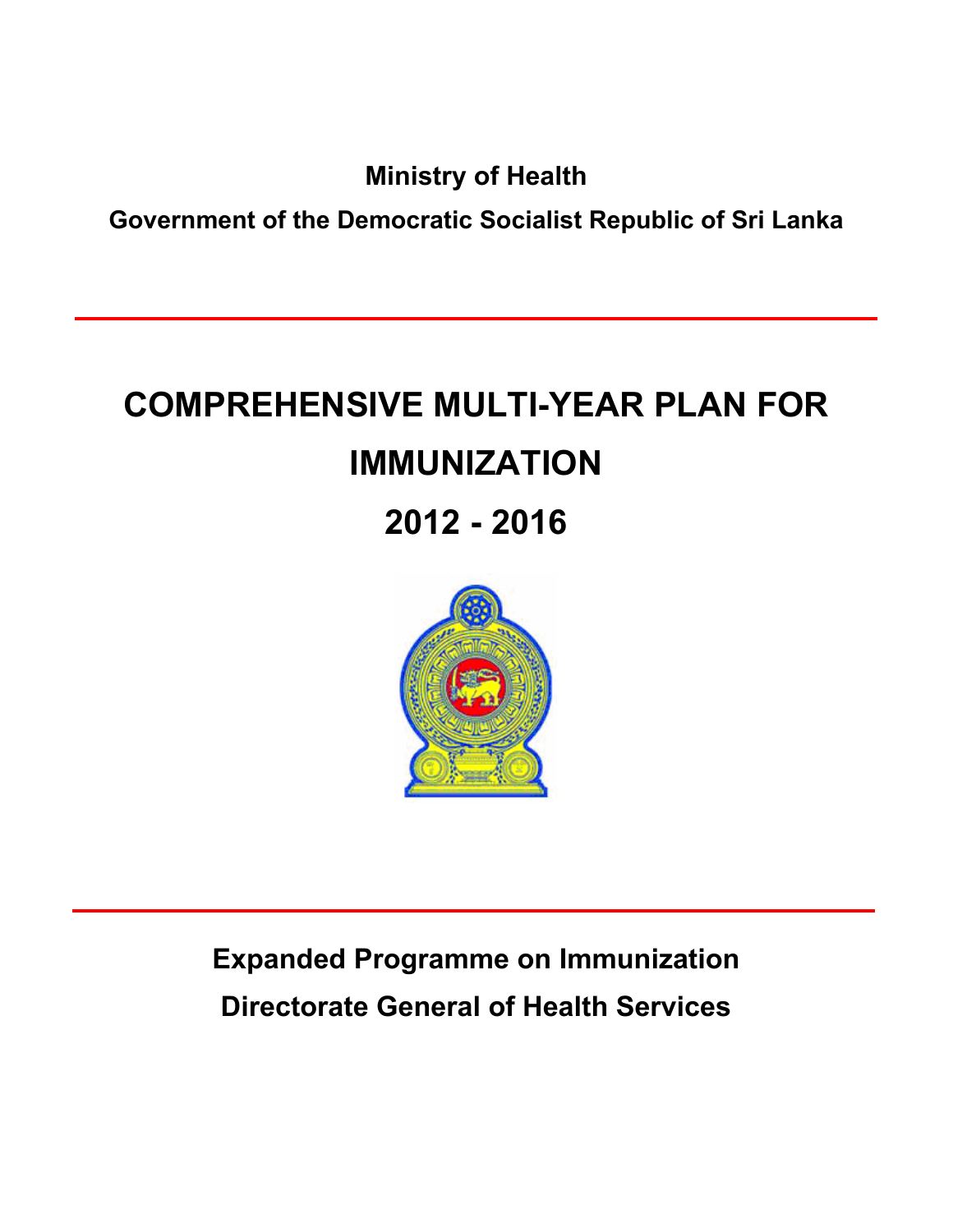# **CONTENTS**

| Table of contents        |              |                                        |                                                                                             | I              |  |  |  |
|--------------------------|--------------|----------------------------------------|---------------------------------------------------------------------------------------------|----------------|--|--|--|
| Acknowledgements         |              |                                        |                                                                                             | $\mathbf{I}$   |  |  |  |
| <b>Executive summary</b> |              |                                        |                                                                                             | $\mathbf{III}$ |  |  |  |
| Acronyms                 |              |                                        |                                                                                             | $\vee$         |  |  |  |
| List of tables           |              |                                        |                                                                                             | VI             |  |  |  |
| List of figures          |              |                                        |                                                                                             | VI             |  |  |  |
| 1                        | Introduction |                                        |                                                                                             | 1              |  |  |  |
|                          | 1.1          |                                        | Country profile                                                                             | $\mathbf{1}$   |  |  |  |
|                          | 1.2          |                                        | Current situation of the health sector                                                      | 3              |  |  |  |
|                          | 1.3          |                                        | Multi year plan for immunization                                                            | $\overline{7}$ |  |  |  |
| $\overline{2}$           |              |                                        | Situational analysis of the immunization programme in Sri Lanka                             | 10             |  |  |  |
|                          | 2.1          |                                        | <b>Historical perspective</b>                                                               | 10             |  |  |  |
|                          | 2.2          |                                        | Programme objectives                                                                        |                |  |  |  |
|                          | 2.3          | Organization and management of the EPI |                                                                                             |                |  |  |  |
|                          | 2.4          | Vaccine procurement                    |                                                                                             |                |  |  |  |
|                          | 2.5          |                                        | Vaccine supply                                                                              |                |  |  |  |
|                          | 2.6          |                                        | Immunization coverage                                                                       |                |  |  |  |
|                          | 2.7          |                                        | Current vaccine preventable disease burden                                                  | 18             |  |  |  |
|                          | 2.8          |                                        | Availability and maintenance of cold chain facility                                         | 19             |  |  |  |
|                          | 2.9          |                                        | Ensuring injection safety                                                                   | 21             |  |  |  |
|                          | 2.10         |                                        | Vaccine wastage                                                                             | 24             |  |  |  |
|                          | 2.11         |                                        | Quality of the immunization services                                                        | 24             |  |  |  |
|                          | 2.12         |                                        | Strengthening EPI surveillance - EPI Network                                                | 26             |  |  |  |
|                          | 2.13         |                                        | Strengthening training and research activities                                              | 27             |  |  |  |
|                          | 2.14         |                                        | Introduction of new antigens/combined vaccines into the EPI                                 | 27             |  |  |  |
|                          | 2.15         |                                        | Control of vaccine preventable disease outbreaks                                            | 29             |  |  |  |
|                          | 2.16         |                                        | Risks and challenges identified                                                             | 31             |  |  |  |
|                          | 2.17         |                                        | Private sector collaboration                                                                | 31             |  |  |  |
| 3                        |              |                                        | Future budget requirements                                                                  | 33             |  |  |  |
|                          | 3.1          |                                        | <b>Budget Requirement</b>                                                                   | 33             |  |  |  |
|                          | 3.2          |                                        | Sources of secure/probable funding                                                          | 37             |  |  |  |
| 4                        |              |                                        | National level problems, objectives and priorities related to the<br>immunization programme | 38             |  |  |  |
| 5                        |              |                                        | Objectives, strategies and key activities of cMYP                                           | 41             |  |  |  |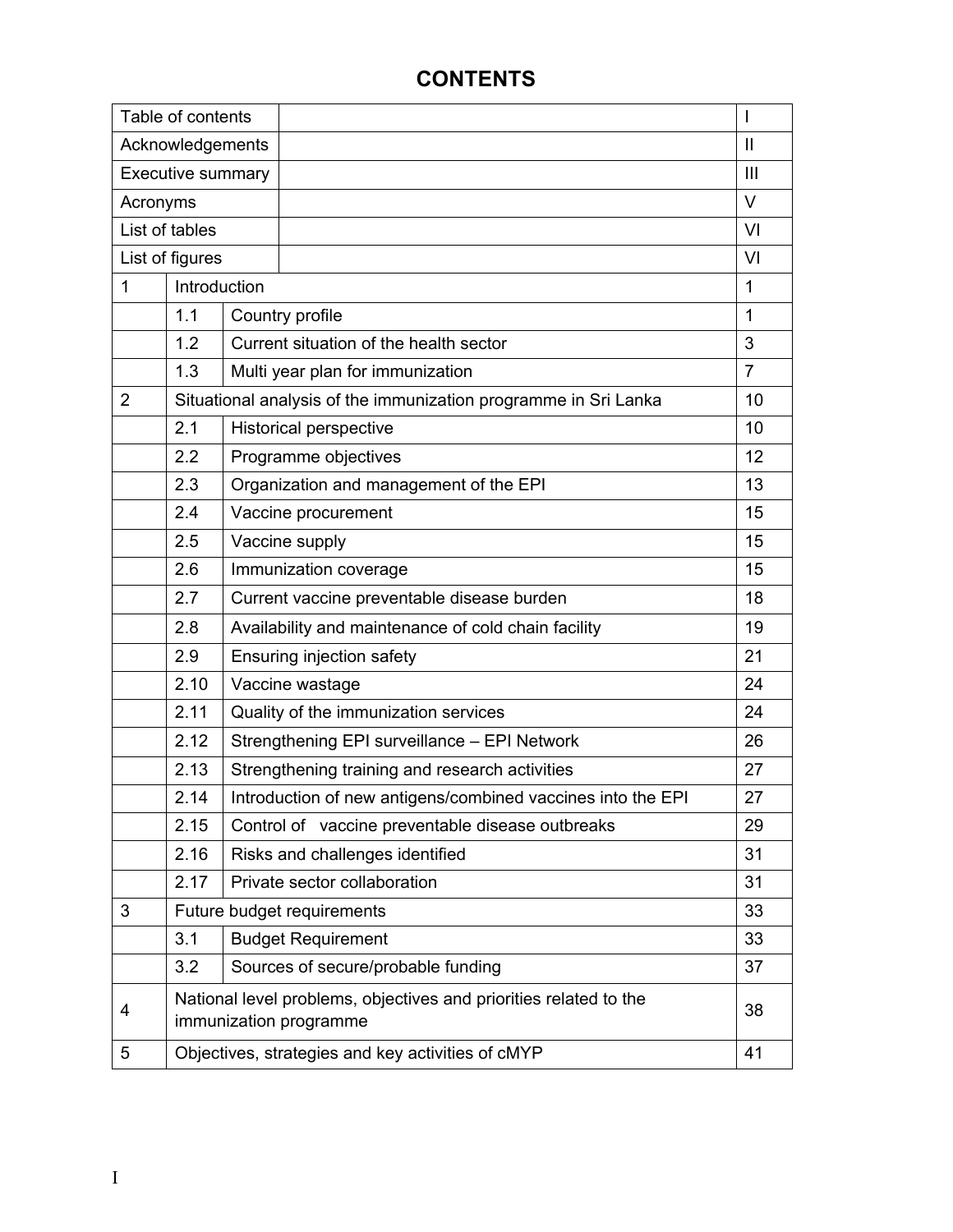# **ACKNOWLEDGEMENTS**

## **Contributors**

## **1. Dr Paba Palihawadana**

 Chief Epidemiologist Epidemiological Unit, Colombo 10.

# **2. Dr A. Amarasinghe**

Consultant Epidemiologist Epidemiological Unit, Colombo 10.

# **3. Dr P. S. Ginige**

Consultant Epidemiologist Epidemiological Unit, Colombo 10.

# **4. T.S.R. Peiris**

 Assistant Epidemiologist Epidemiological Unit, Colombo 10.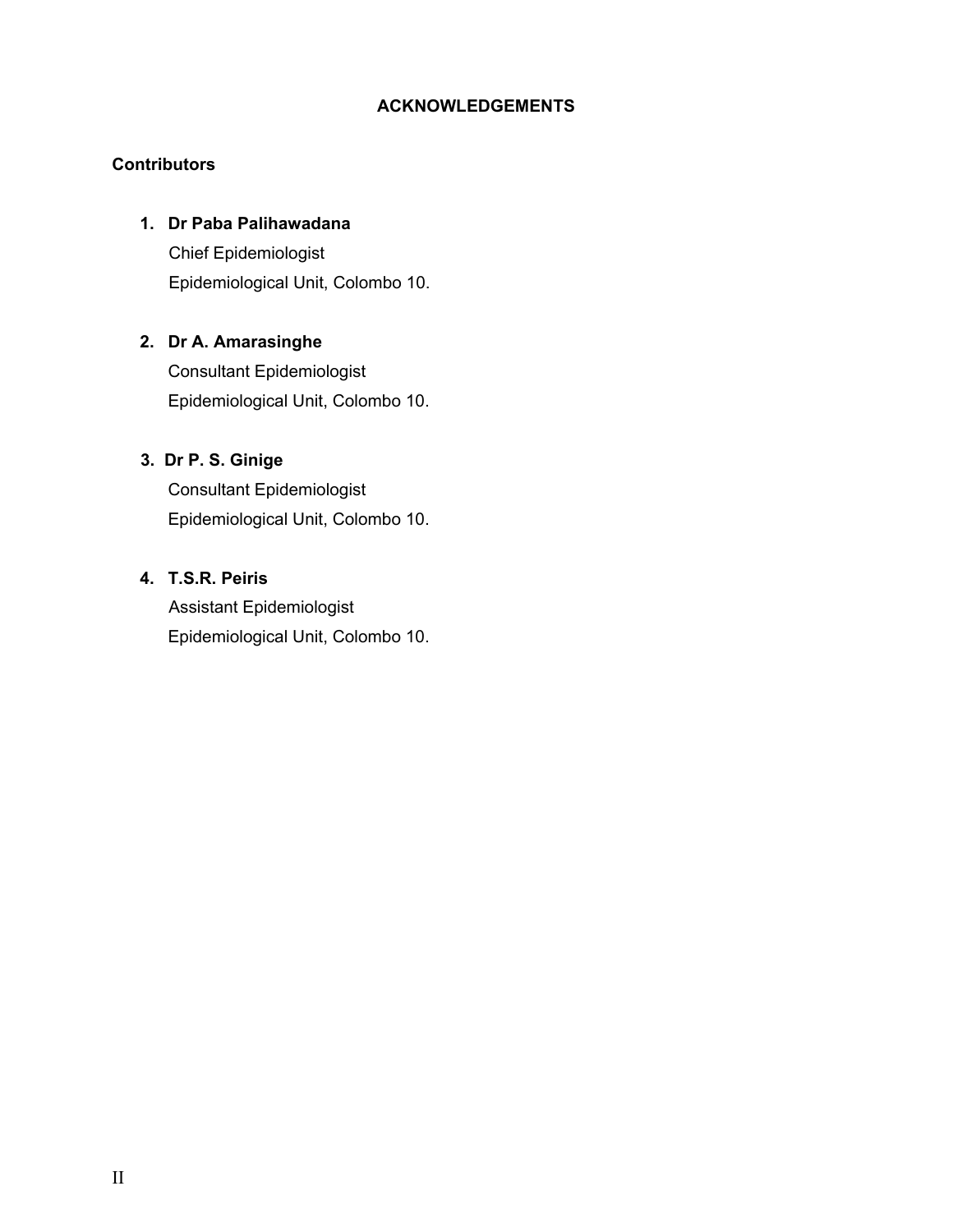# **Executive Summary**

The Expanded Programme of Immunization (EPI) in Sri Lanka is an integral component of the public health system. The main objective of the country's EPI is to reduce morbidity and mortality associated with vaccine preventable diseases. The unique feature of the immunization services in Sri Lanka is that for over three decades, it is integrated with the other primary health care services at all levels. Therefore service providers and other logistics are shared with other public health activities as a routine.

Sri Lanka's national immunization programme is frequently quoted as one of the strongest performers, not only in the region, but also in the world. The National EPI programme has an excellent record, with extremely low incidence of EPI diseases and high coverage of all EPI vaccines. However, unless the country pays attention to key issues of programme quality and timely introduction of newer vaccines according to the needs it could lose the advantages it has gained in disease control over the last 30 years.

The EPI is one of the priority public health activities to which the government of Sri Lanka has given due attention even during any economic and political crisis.

The main source of the government's health expenditure is the consolidated fund and the balance comes as foreign aid. Compared to the total external funding into the health sector, the amount of donor funding for immunization is proportionately very low. It is of utmost importance to highlight that the immunization programme in Sri Lanka is self funded, as nearly 98% of the cost is borne by the Government of Sri Lanka. This demonstrates good evidence of financial sustainability in the past. WHO, GAVI and UNICEF are the leading international donors supporting and covering the balance two percent. Though, the sharing of government has declined 98% in 2002, to 92% in 2004, the actual amount spent has increased by US\$ 1.4 million. GAVI funding during this review period has caused slight decline in the government proportion.

Comprehensive Multi year plan (CMYP) for immunization is a key management tool for the national immunization programmes, and in recent years managers have been asked to develop different plans to reach different immunization objectives. Developing a CMYP presents an opportunity to consolidate existing plans into a single document that addresses global, national and sub-national immunization objectives and strategies efficiently, and that also evaluates the cost and financing of the plan. CMYP articulates the future vision for the immunization programme in Sri Lanka.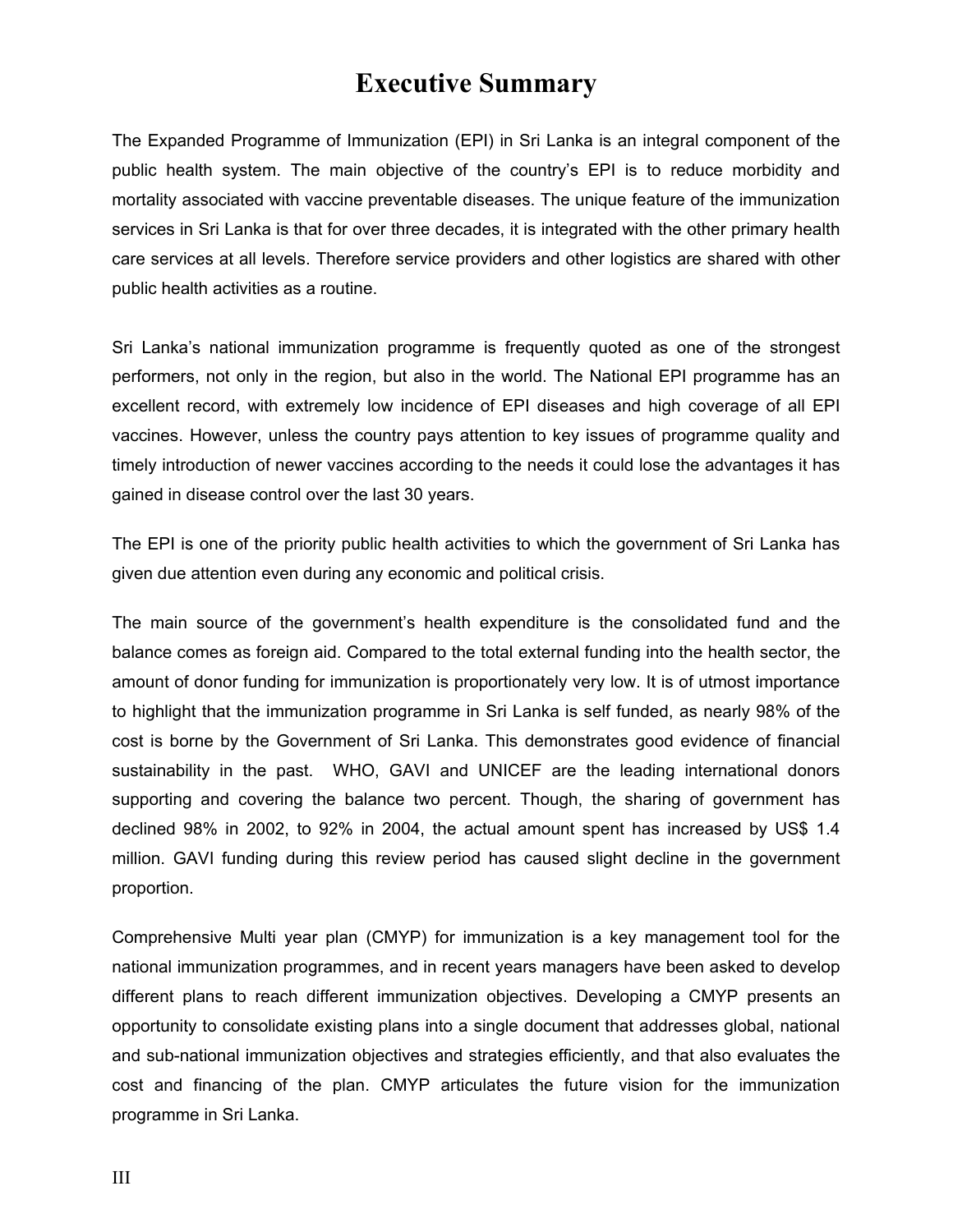The expansion of immunization activities, including polio eradication, measles elimination, elimination of neonatal tetanus, introduction of new vaccines and safer vaccination technologies have increased the need for coordination and a comprehensive response to planning and budgeting for the sustainability of the programme. High cost of all new vaccines will be a real challenge to ensure the balance between the sustainability and the expansion of the programme according to the current need.

By putting the various pieces together into one process and document, the CMYP makes it easier for the immunization programmes to set priorities, plan for implementation, and identify interactions across programmes. At the same time by assessing changes in the health sector and the political and economic situation, immunization managers can anticipate changes in funding flows or methods of service delivery in order to plan sustainable improvements.

This CMYP document sets out the medium term goals, related objectives, strategies, indicators and associated costs for the period of five years starting from January 2012 to December 2016.

The key areas identified to be improved during this period are: maintaining the high coverage of vaccines administered during the first year of life; Coverage of vaccines administered during school going age; Laboratory confirmation of reported EPI target diseases; Availability of adequate cold chain at all levels; routine detailed investigation of serious AEFI at divisional level; reduce EPI vaccine wastage; prevailing disparity in the quality of immunization services within and between districts; inadequate and maldistribution of health personel; Vaccine transport facilities at all levels; EPI related disease surveillance activities; training and research activities related to immunization; introduction of new antigen into the EPI programme; private sector contribution towards immunization; and financial sustainability of the immunization programme.

Sri Lanka is planning to introduce Pneumococcal and HPV vaccines into the national EPI programme from 2013 and 2014 respectively. For this purpose Sri Lanka will necessarily be looking for donor support. It will require an additional US\$14 million annually and this will be around 92% of the cost of the total immunization programme.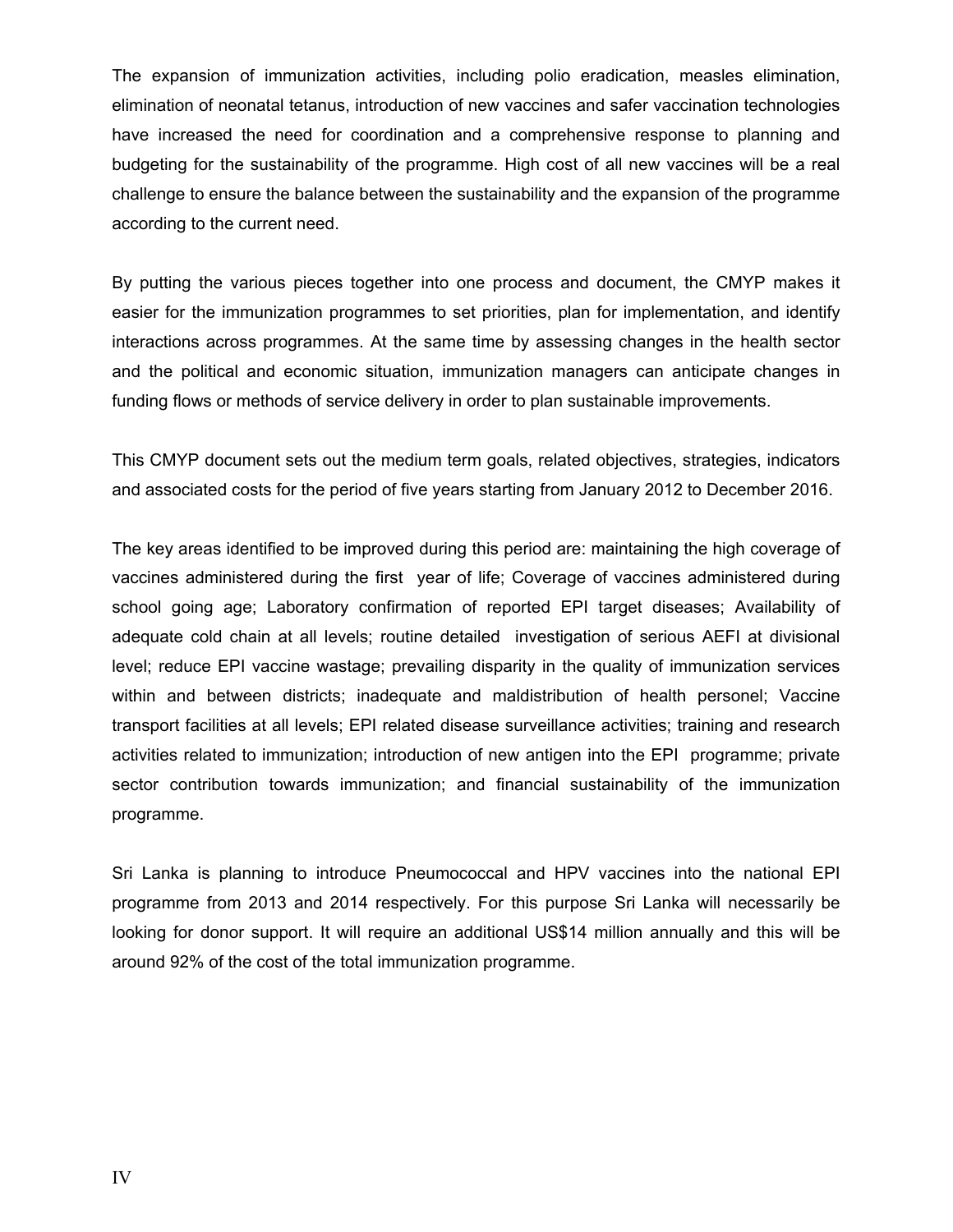|                                                                                                                                                                                                                                                                                                                                                                                                                             | <b>Acronyms</b>                                                                                                                                                                                                                                                                                                                                                                                                                                                                                                                                                                                                                                                                                                                                                                                                                                                                                                                                                                                                                                                                                                                                                                                                                                                                       |
|-----------------------------------------------------------------------------------------------------------------------------------------------------------------------------------------------------------------------------------------------------------------------------------------------------------------------------------------------------------------------------------------------------------------------------|---------------------------------------------------------------------------------------------------------------------------------------------------------------------------------------------------------------------------------------------------------------------------------------------------------------------------------------------------------------------------------------------------------------------------------------------------------------------------------------------------------------------------------------------------------------------------------------------------------------------------------------------------------------------------------------------------------------------------------------------------------------------------------------------------------------------------------------------------------------------------------------------------------------------------------------------------------------------------------------------------------------------------------------------------------------------------------------------------------------------------------------------------------------------------------------------------------------------------------------------------------------------------------------|
|                                                                                                                                                                                                                                                                                                                                                                                                                             | The following acronyms are used in this document.                                                                                                                                                                                                                                                                                                                                                                                                                                                                                                                                                                                                                                                                                                                                                                                                                                                                                                                                                                                                                                                                                                                                                                                                                                     |
| AD<br>AEFI<br>AFP.<br>a TD<br>DT<br><b>BCG</b><br><b>CMYP</b><br><b>RDHS</b><br><b>DTP</b><br>DPT1<br>DPT <sub>2</sub><br>DPT <sub>3</sub><br>EPI<br><b>EVSM</b><br><b>FHB</b><br><b>GAVI</b><br><b>GDP</b><br><b>GNP</b><br><b>GTN</b><br>Hep B<br>Hib<br><b>HPV</b><br>ICC<br>JE<br><b>MCH</b><br><b>MOH</b><br>MR<br><b>INGO</b><br><b>OPV</b><br><b>PHM</b><br>TT<br><b>RMSD</b><br><b>UNICEF</b><br>VMAT<br><b>WHO</b> | Auto-disable syringe<br>Adverse event following immunization<br>Acute flaccid paralysis<br>Adult tetanus and diphtheria vaccine<br>Diphtheria and tetanus vaccine<br>Bacilli Calmette-Guerin (tuberculosis vaccine)<br>Comprehensive multi-year plan<br>Deputy provincial director of health services<br>Diphtheria-tetanus-pertussis vaccine<br>First dose of diphtheria-tetanus-pertussis vaccine<br>Second dose of diphtheria-tetanus-pertussis vaccine<br>Third dose of diphtheria-tetanus-pertussis vaccine<br>Expanded programme on immunization<br>Effective vaccine system management<br>Family health bureau<br>Global alliance for vaccines and immunization<br>Gross domestic product<br>Gross national product<br>Global training network<br>Hepatitis B vaccine<br>Hemophilus influenzae type b vaccine<br>Human papilloma virus<br>Interagency coordinating committee<br>Japanese encephalitis vaccine<br>Maternal and child health<br>Medical officer of health<br>Measles and rubella vaccine<br>International nongovernmental organization<br>Oral polio vaccine<br>Public health midwife<br><b>Tetanus toxoid</b><br>Regional medical supplies division<br><b>United Nations Children's Fund</b><br>Vaccine management assessment tool<br>World Health Organization |
|                                                                                                                                                                                                                                                                                                                                                                                                                             |                                                                                                                                                                                                                                                                                                                                                                                                                                                                                                                                                                                                                                                                                                                                                                                                                                                                                                                                                                                                                                                                                                                                                                                                                                                                                       |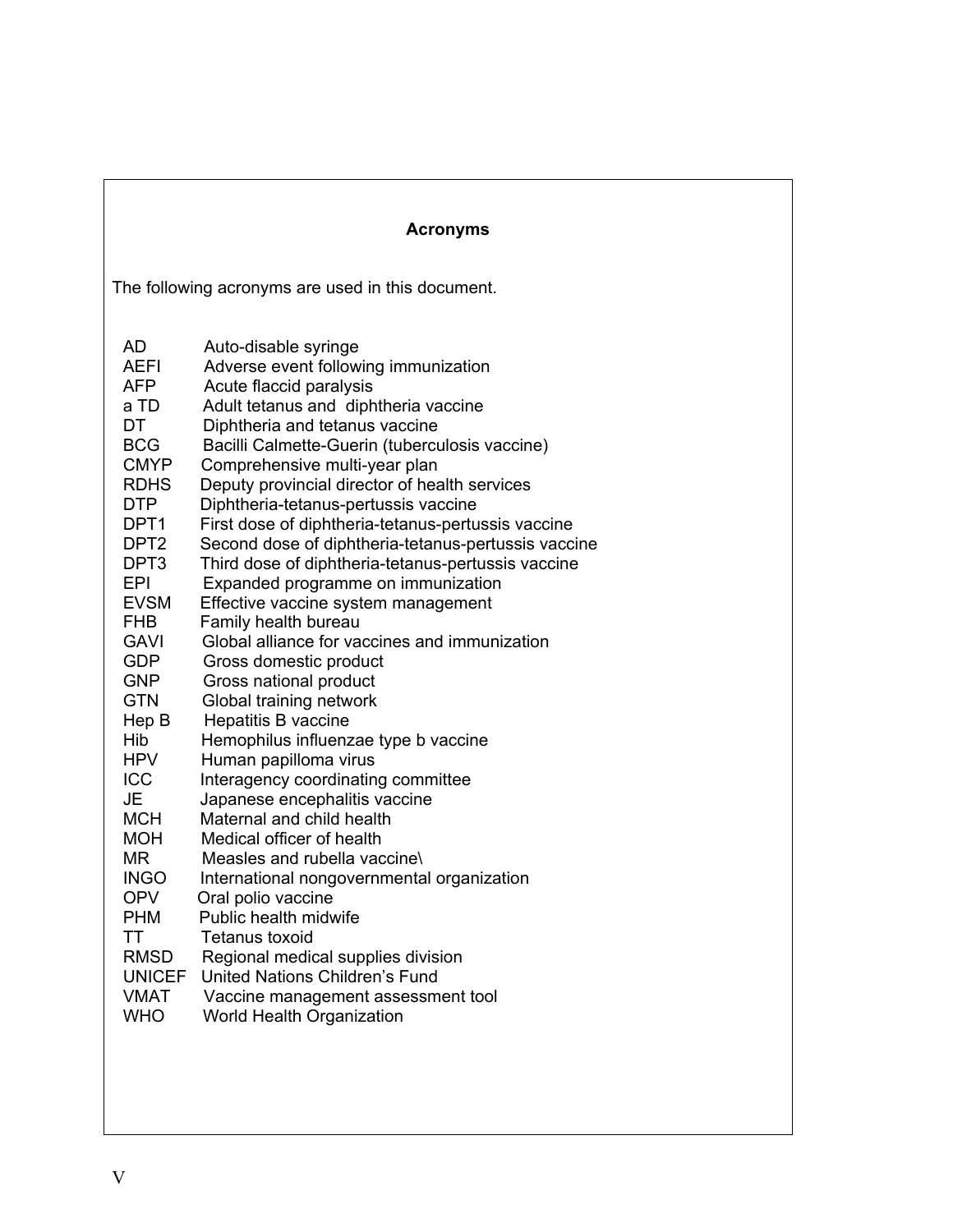# **LIST OF TABLES**

- Table 1: National immunization schedule for EPI vaccines
- Table 2: Situational analysis of routine EPI by system components
- Table 3: National level EPI vaccine coverage for year 2010
- Table 4: District level EPI vaccines coverage for year 2010
- Table 5: Reported incidence of vaccine preventable diseases
- Table 6: Distribution of reported AEFI by type of adverse events
- Table 7: Summary cost projection
- Table 8: Total cost scenario over six years from 2012 2016
- Table 9: Estimated secure funding sources and gaps

## **LIST OF FIGURES**

Figure 2.1: EVSM primary vaccine store assessment results, Colombo, Sri Lanka for the period  $1<sup>st</sup>$  July 2004 to 30<sup>th</sup> June 2005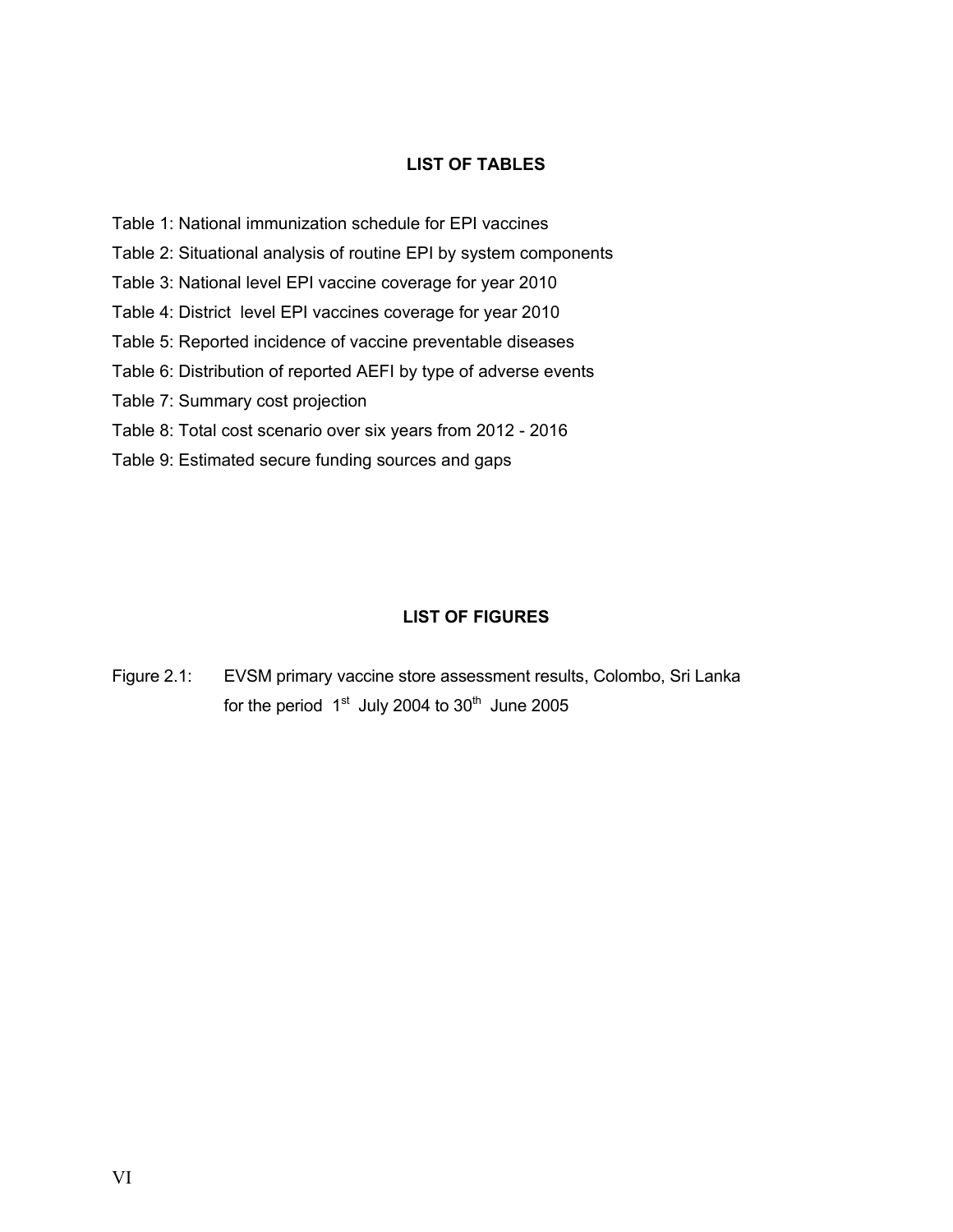# **1. INTRODUCTION**

#### **1.1 Country profile**

#### **1.1.1 Basic facts**

Sri Lanka is a small island in the Indian Ocean with a land area of approximately 62,705 square kilometers and a population of 20 million. Topographically, the island consists of a south central mountainous region which rises to an elevation of 2,502 meters and is surrounded by broad lowland plains at an elevation of 0-75 meters above sea level. The mean temperature ranges from 26<sup>0</sup>C to 28<sup>0</sup>C in the low country, and from 14<sup>0</sup>C to 24<sup>0</sup>C in the hill country.

Sri Lanka has a parliamentary democratic system of government in which, sovereignty of the people and legislative powers are vested in Parliament. The executive authority is exercised by a Cabinet of Ministers, presided by an Executive President. The President and Members of the Parliament are elected directly by the people.

For purposes of administration, Sri Lanka is divided into 9 provinces, 25 Districts, and 329 Divisional Secretary areas. The Provincial administration is vested in the Provincial Councils, composed of elected representatives of the people.

#### **1.1.2 Demography**

The population of Sri Lanka for the year 2009 is estimated to be 20.4 million. The average annual growth rate is recorded as 1.1 for the island. Little over half of the population is concentrated in the Western, Central and Southern provinces. These three provinces together make 23.2% of the total land area of the country.

During 2009, Sri Lanka had approximately 326 persons per square kilometer (population density). The district of Colombo has the highest density of 3,410 persons per square kilometer. The districts of Mannar, Vavuniya, Mullaitivu and Monaragala that are remote from the major urban centers have a density of less than 100.

One of the most clearly visible features in Sri Lanka's population age composition is the increasing trend in the proportion of the older age groups. The median age which remained around 21.3 years until 1981, has increased to 30.9 by 2007 [DHS 2007]. It could also be observed that the proportion of the population under 15 years of age decreased from 35.2% in 1981 to 25.9% in 2007. Elderly population (65 years and above) increased from 4.3% in 1981 to 7.5% in 2007. On the other hand, the proportion of the adult population has increased over the time.

1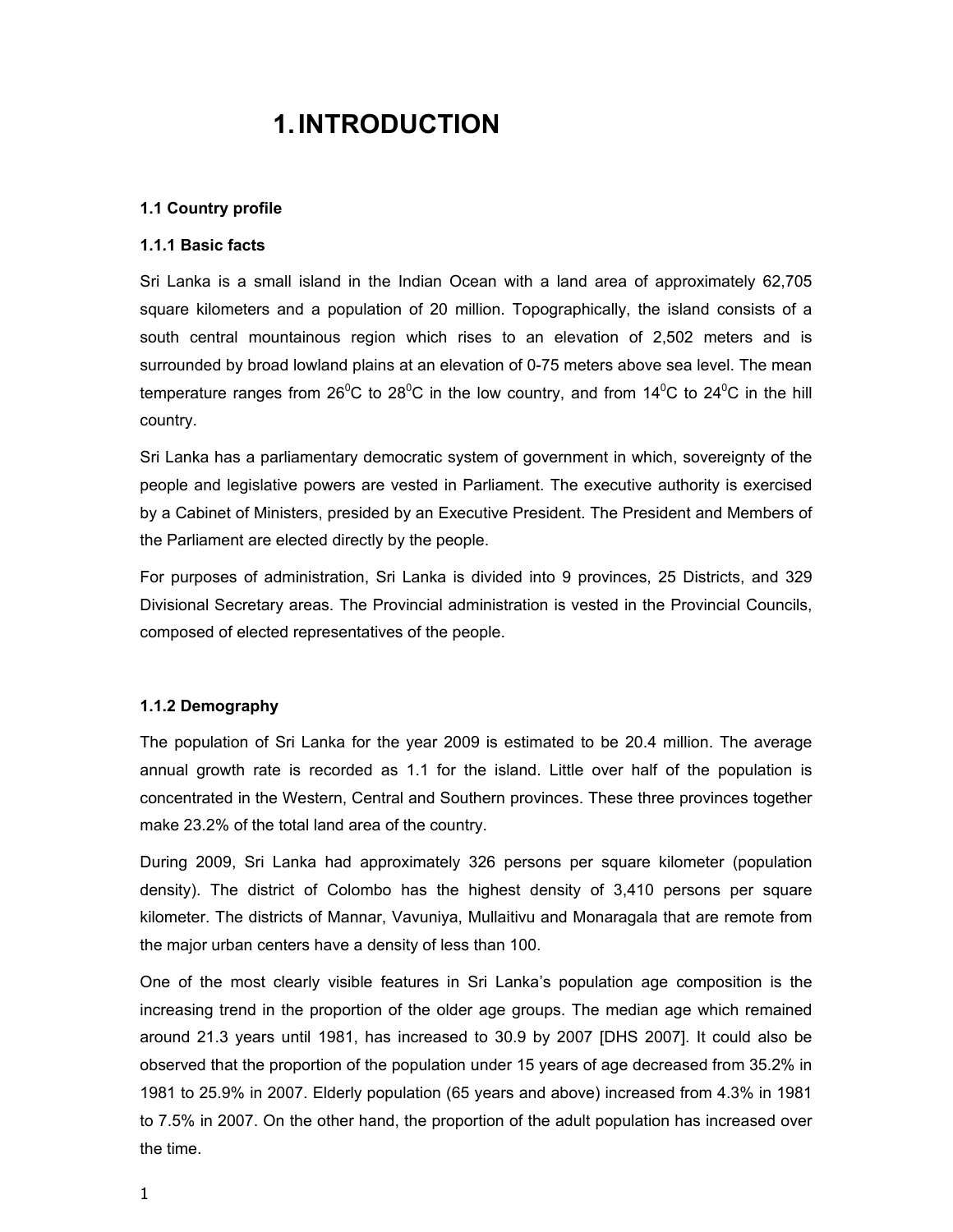Sri Lanka has passed through the classical phases of demographic transition to reach the third phase of a declining birth rate (28.4 in 1980 to 18.8 in 2009 per 1000 population) and a relatively stable low death rate (6.2 per 1000 population 2010).

#### **1.1.3 Conflict-affected areas**

The two decades of Twenty six year (1983 to 2009) civil conflict in the Northern and Eastern parts of the country have resulted in at least 60,000 deaths, many more have been disabled, and at least 800,000 people have been internally displaced. The whole population of Sri Lanka has suffered from the consequences of the conflict, but the North and East Provinces, which make up about 24% of the Sri Lanka's land area, and containing about 10% of its population and the adjacent areas, have borne the brunt of the conflict. Livelihoods, particularly for the poor in the conflict-affected areas, have been destroyed. Much of the physical infrastructure and the means of production have been damaged, destroyed, or have deteriorated over time. The conflict has been a constraint to growth, health promotion and poverty reduction. It has not only caused extensive suffering and dislocation but has also sharply reduced the economic contribution of the region to national development, required defence expenditures that became unsustainable, restrained growth in social expenditure, discouraged investment, and stifled tourism.

Since end of the civil conflict in the Northern and Eastern parts of the country in 2009, the Government is now in the process of establishing normalcy in these parts of the country by resettling the bulk of the displaced persons, rebuilding their houses, rehabilitating their villages and restoring their livelihood. Many infrastructure projects including health in these districts have been completed and many projects are underway. These efforts would bring speedy growth and development to these areas.

#### **1.1.4 Economic status**

Sri Lanka's economy grew by an impressive 8.0 per cent in 2010, reflecting a fast recovery since the end of civil conflict in 2009 and moved to a high and sustainable growth path. All key sectors of the economy demonstrated a commendable performance in 2010, underpinned by the peaceful domestic environment, and improved investor confidence, favourable macroeconomic conditions and gradual recovery of the global economy from one of the deepest recessions in history.

Sri Lanka was graduated to middle-income status from the list of Poverty Reduction and Growth Trust (PRGT) eligible countries, in January 2010 by the International Monetary Fund (IMF). The strong economic performance in recent years has lifted Sri Lanka's per capita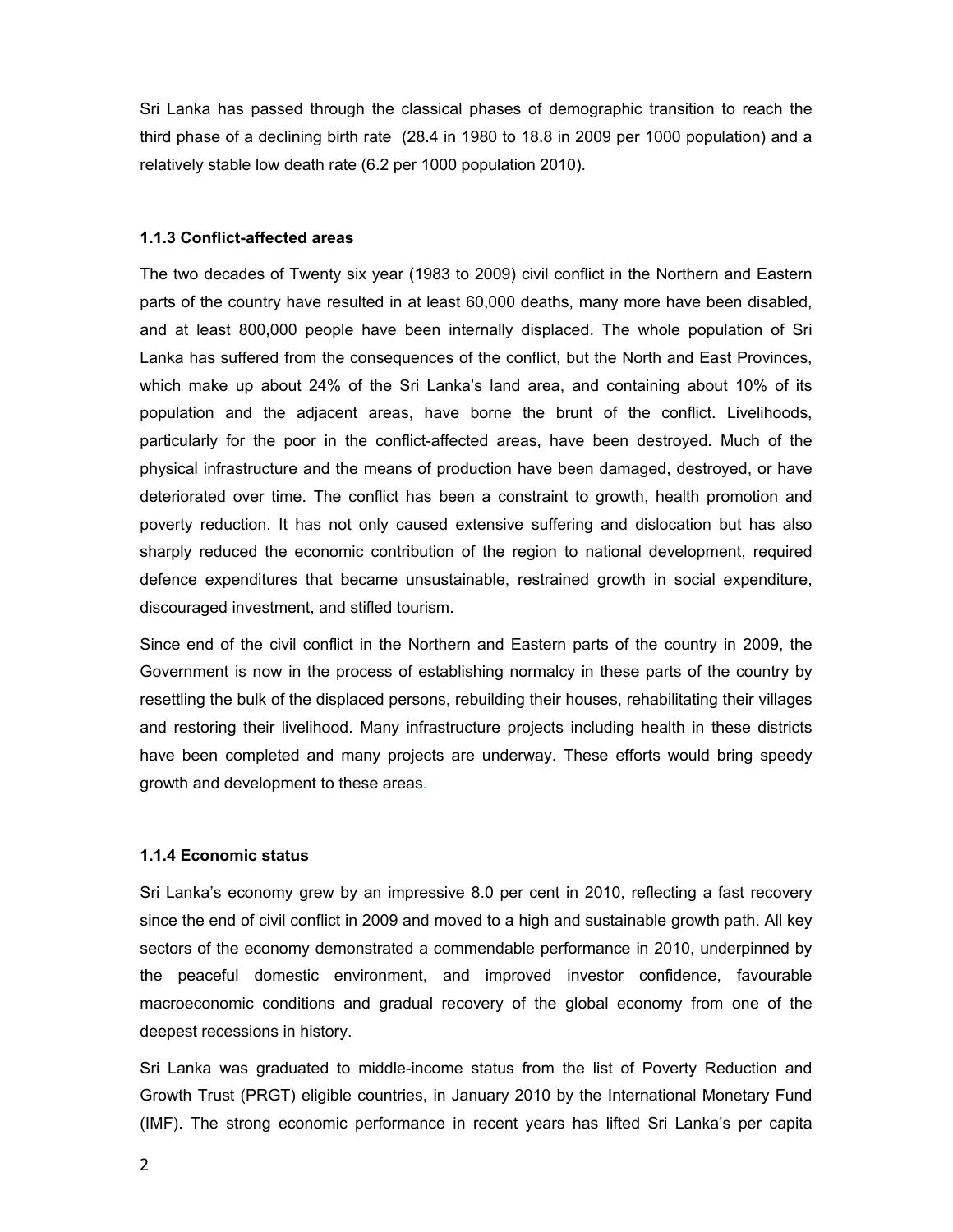income substantially, reaching US dollars 2,014 by 2008, well above the prevailing International Development Association (IDA) threshold and has been on a steady upward trend for, at least, the last 5 years [Central Bank Report 2010].

Sri Lanka's social indicators are among the best in the South Asian region. The country has achieved near universal literacy and, perhaps more remarkably, girls are on par with boys. Sri Lanka's poverty level is comparatively low at 15.2%.

#### **1.2 Current situation of the health sector**

#### **1.2.1 National Health Policy**

The broad mission of the health policy of Sri Lanka is to achieve the highest attainable health status by responding to people's needs, working in partnership, to ensure access to comprehensive, high quality, equitable, cost-effective and sustainable health services. This is to be achieved by controlling preventable diseases and by health promotional activities.

National health policy is aimed to consolidate what has already been achieved, as well as address new health challenges, such as the increasing prevalence of emerging and reemerging communicable and non-communicable diseases, sexually transmitted infections etc. Though a countrywide network of health facilities has been already developed with health care provided free at the point of delivery by the government, relatively underserved geographical areas and population groups still exist. These groups such as the urban and rural extremely poor, estate workers and displaced populations have specific health needs. National strategies including the poverty alleviation programme and targeted specific health interventions are designed in such a way to meet the specific health needs of these disadvantaged groups.

#### **1.2.2 Organization of health services**

Health care delivery in Sri Lanka is organized through both public and private sectors and include the services of those practicing within the allopathic (Western) system of health care which covers more than 85% of the total health requirement, and traditional systems of medicine namely Ayurvedic, Unani, Siddha and Homoeopathy. Consumers are free to choose services from both public and private sectors.

The public sector provides the entire range of preventive, curative and rehabilitative health care, free at the point of delivery throughout the country. The public sector curative services are provided through a wide network of health care institutions, ranging from central dispensaries to teaching hospitals. It meets more than 95% of the demand for inpatient care and one half of the demand for outpatient services. The private sector provides mainly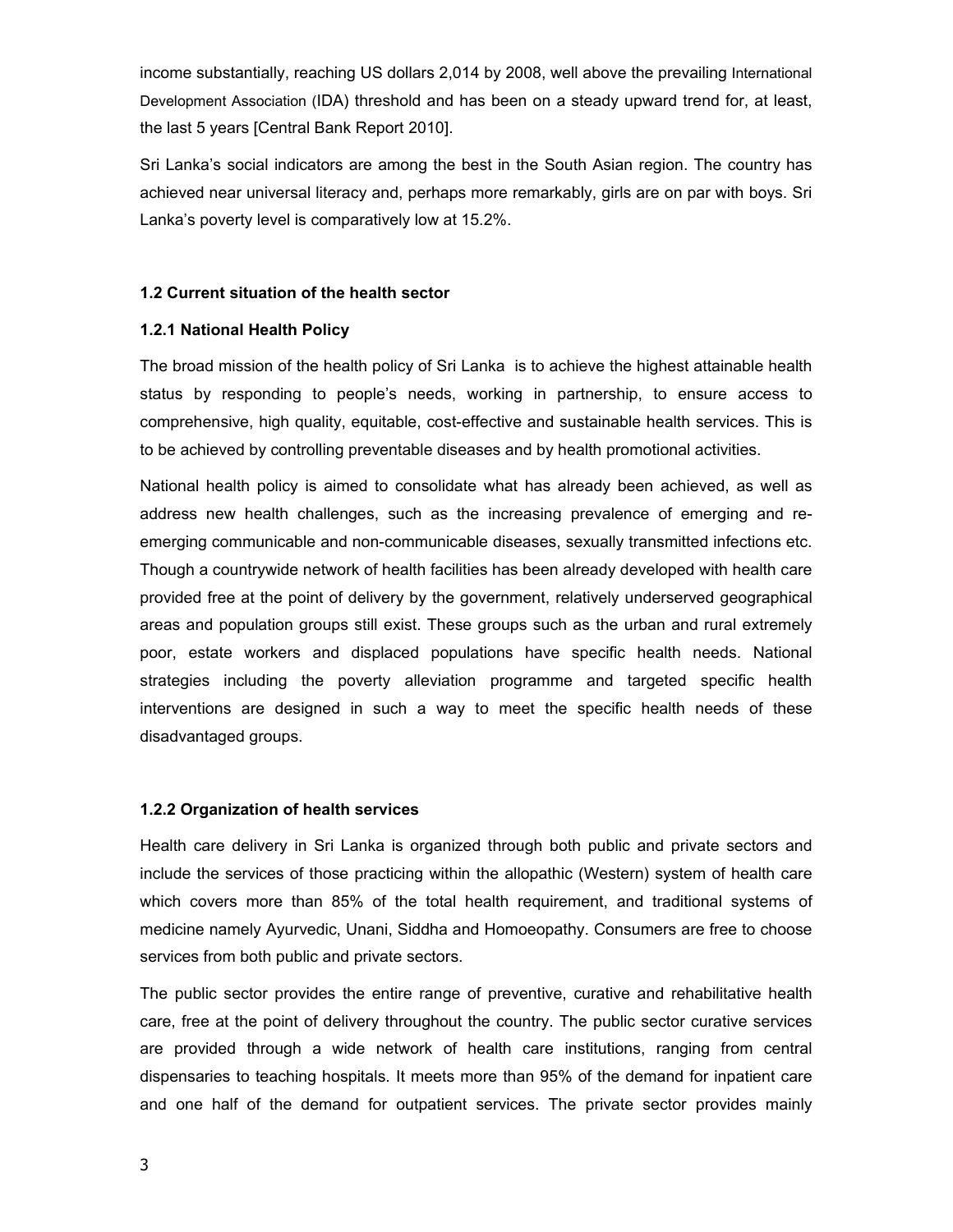curative care, which is estimated to be nearly 50% of the outpatient care and is largely concentrated in the urban and suburban areas.

The preventive health care services are provided by the provincial councils according to the policy guidelines of the central government agencies such as the Epidemiology Unit, Family Health Bureau and special disease control programs / campaigns. The Medical Officers of Health (MOH) are responsible for defined geographic areas and they with the help of field health staff focus mainly on health promotion and preventive aspects of health care (i.e. public health).

#### **1.2.3 An overview of the current health status**

The country's health indicators show a steady improvement over recent decades, particularly in maternal and infant mortality, and life expectancy. The maternal mortality rate of 39 per 100,000 live births and the infant mortality rate of 11.2 per 1,000 live births in 2009 are exceptional achievements for a developing country with a per capita income of around US\$ 2000. The improvement in these indicators is predominantly attributed to the maternal and child care programmes including expanded programme of immunization (EPI) implemented nationally as integral components of the state health care system. However, whilst postneonatal mortality has declined significantly, efforts to reduce prenatal and neonatal mortality have been less successful. A neonatal mortality rate of 9 per 1,000 live births (2009) suggests continuing problems requiring improvement in the quality of natal care and maternal nutrition. Life expectancy has risen steadily to around 77.9 for females and 70.3 for males (2007), and the fertility rate has declined to around 2.3 just around the population replacement level. With the rapid ageing of the population and success in combating the major communicable diseases, the disease burden has started shifting rapidly towards non-communicable diseases like diabetes, cardiovascular diseases, cerebrovascular diseases, mental illnesses, cancer, accidents and injuries. The leading causes of death by percentage of total mortality for year 2007 are ischaemic heart disease (13.1%), neoplasms (10.1%), pulmonary heart disease and diseases of the pulmonary circulation (10.1%), cerebrovascular disease (9.2%) and diseases of the intestinal tract (7.2%). However, infectious diseases such as dengue, leptospirosis, diarrhoea, and tuberculosis are still prevalent and Sri Lanka has to bear a double burden of communicable and non-communicable diseases. Nutritional status has improved but remains a serious problem among the poorer and vulnerable communities and, even on average, is not up to the expected level.

The above mentioned trends are based on information related to the whole country and does not reflect the disparities that exist between provinces. When the provincial or district level figures on infant and maternal mortality rates are compared there seems to be significant disparities, part of which may be due to differential underreporting or to the transfer of cases to adjacent districts with better health care facilities.

4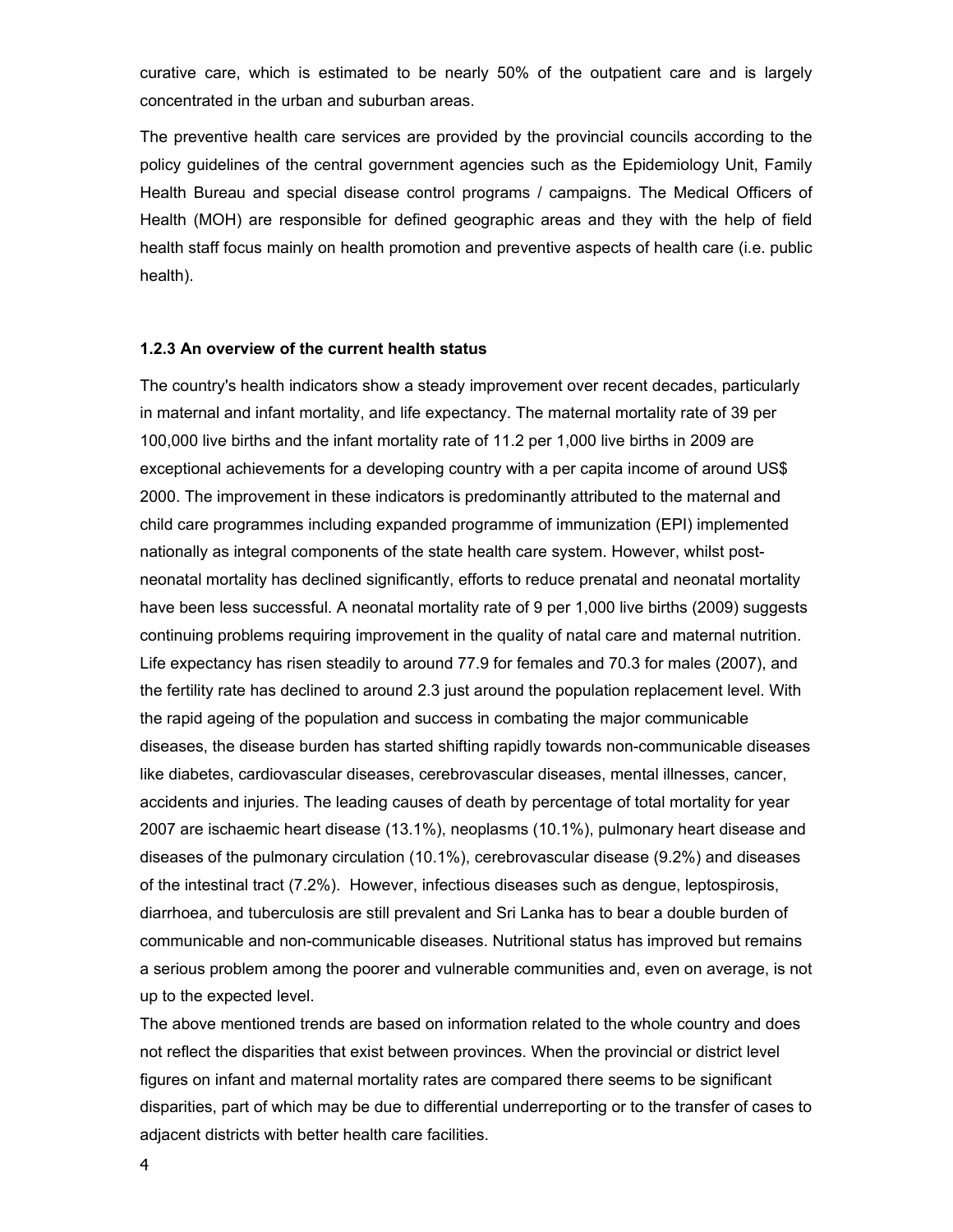#### **1.2.4 The future health challenges**

The Sri Lanka health sector has been a successful model of "good outcome at low costs" in the  $20<sup>th</sup>$  century. The success so far achieved is commendable; however, a failure would loom unless action is taken to face the rapidly changing scenario due to the epidemiological and demographic transition. Health transition is a historical phenomenon that many developed and developing countries are now experiencing, and Sri Lanka is no exception. Most of the countries share common underlying factors, i.e. transition in epidemiological patterns, change in patients' expectations, and societal demand for efficiency of healthcare system management.

The 'health transition' in Sri Lanka could be briefly explained as below:

- Group 1: Continuing problems In the developing world, prominent diseases have been infectious and, maternal and child health related conditions. They continue to remain an important problem, though the morbidity and mortality due to these conditions have fallen significantly over the years. Yet, pockets of areas where the morbidity and mortality from these conditions remain relatively high still exist. Infectious diseases, such as dengue leptospirosis and viral hepatitis continue to affect the population, while nearly a third of preschool children remain malnourished.
- Group 2: Emerging problems The social changes resulted from rapid urbanisation, industrialisation and/or the breakdown of traditional society has led to many emerging problems in recent years. They include accidents, injuries, violence and the surge of homicides in the younger age groups. Sri Lanka also faces an emerging problem of HIV/AIDS.
- Group 3: Evolving problems Some problems are evolving as a result of changing lifestyles, people's behaviour and stress in daily life. These problems are represented by an increasing propensity of non-communicable diseases such as diabetes, heart diseases, mental disorders and cancer.

In Sri Lanka, where communicable diseases and MCH-related diseases have

been drastically curtailed, these chronic ailments have evolved as a major problem

and becoming more visible due to overall ageing of the population.

The challenges posed by this health transition have to be faced by a new service delivery system by making changes in the present system. The new health care delivery system should employ an integrated approach with three functional arms, namely: preventive, curative and promotive.

Curative services alone cannot establish an efficient and cost-effective health system that is capable of challenging the health transition. Policy for integration of preventive services has to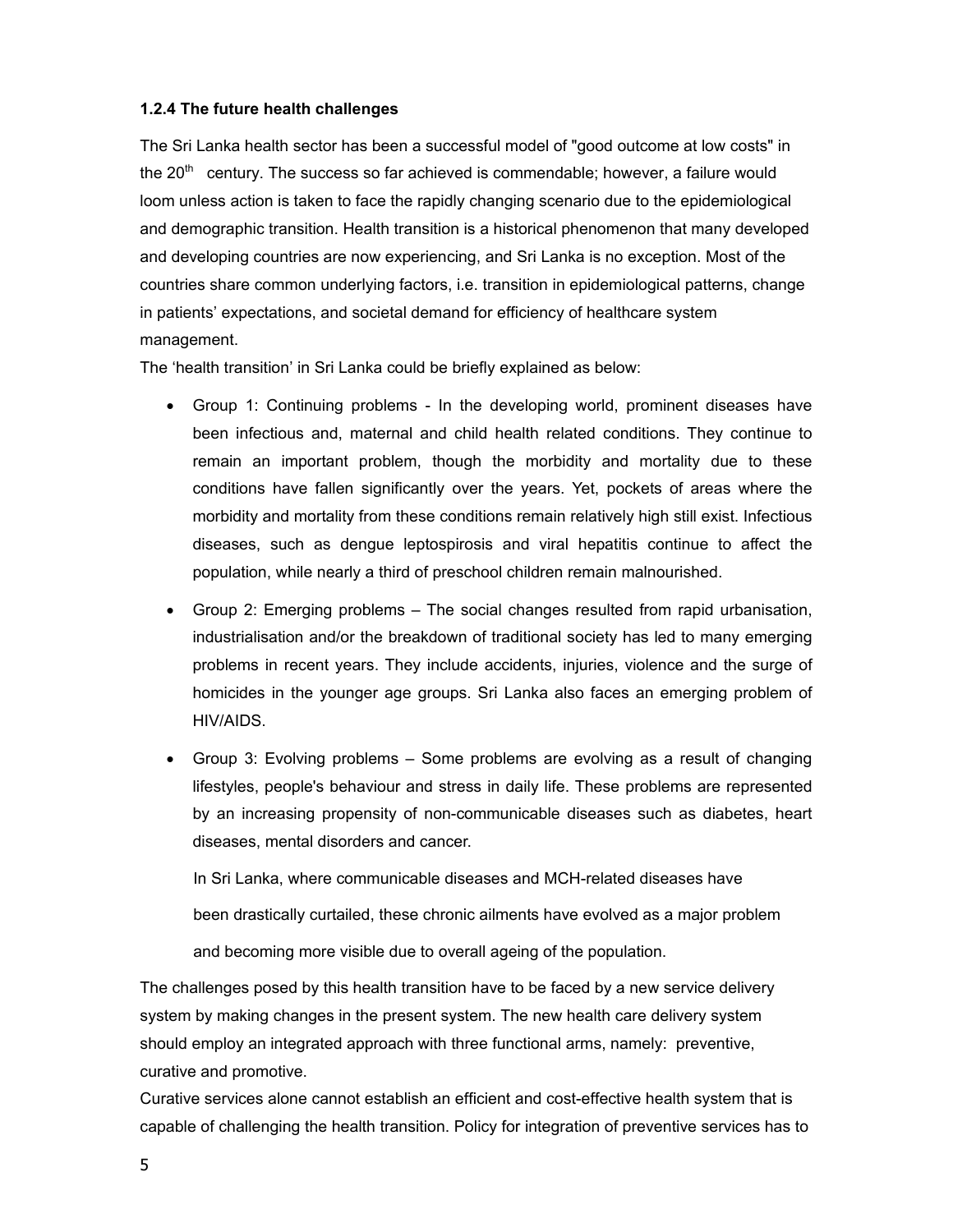be based on tackling the risk factors from foetal stage to old age. The policy focus on establishment of a comprehensive health care system should also highlight the importance of welfare elements. This is particularly vital to maintain a healthy society for the aged and disabled people.

#### **1.2.5 Health related financial implications\***

Sri Lanka has an impressive record of health care provision, with model accomplishments in health outcomes compared to similar developing countries. Over the decades, since independence, the Government of Sri Lanka (GoSL) has played a remarkable role in the health system; provision, financing, and regulation of health care across the country. Successes of these initiatives have been reflected in the impressive health outcomes associated with good maternal and child health, low levels of communicable diseases and long life-expectancy. Nevertheless, the growing and shifting health needs of the country, consequent to the transformation of the economy to a lower middle income level, and changes in social-demography and epidemiology, require more resources.

In order to design a better health system to fit the changing demands, it is important to examine a new financial strategy in line with cost-effectiveness under limited resources. A formula, which is applicable to countries with GDP per capita less than US\$ 1,000, indicates that these countries require US\$ 31 per capita per year for health expenditure. Currently Sri Lanka with GDP per capita US\$ 2149, is spending US\$ 68.3 per capita per year for health expenditure. According to a regression formula used for countries with GDP per capita of more than US\$ 10,000, Sri Lanka would require US\$ 530 per capita. It shows that there is a big gap in the health expenditure between the two groups of countries categorised by economic development level. Sri Lanka is presently moving towards a disease pattern seen in high GDP countries. This implies that if Sri Lanka wants to provide sufficient health care services in future, it will potentially have to shoulder a remarkably greater financial burden. A similar estimation was carried out using the old age fraction (i.e. > 60 years). Countries with a shorter life expectancy at birth of less than 68 years require 4.87% of GDP on average for health expenditure, while for countries where life expectancy is over 68 years, 5.84% of GDP is needed. Both figures are much more than the current real figure of 4% (2009) of the GDP used for health expenditure in Sri Lanka.

A more detailed projection of health expenditure demands in the future revealed that the total health expenditure in 2015 will be Rupees 267-326 billion in a moderate economic growth scenario, compared to Rupees 117.9 billion in 2006. The projected amount will be 4.5-5.0% of the GDP, compared to 4.1% in 2009.

\*Source –Sri Lanka National Health Accounts 2000 - 2002

A large gap in available funding and expenditure is expected in the health sector and now it seems time for Sri Lanka to consider an alternative financing mechanism in order to fill this

6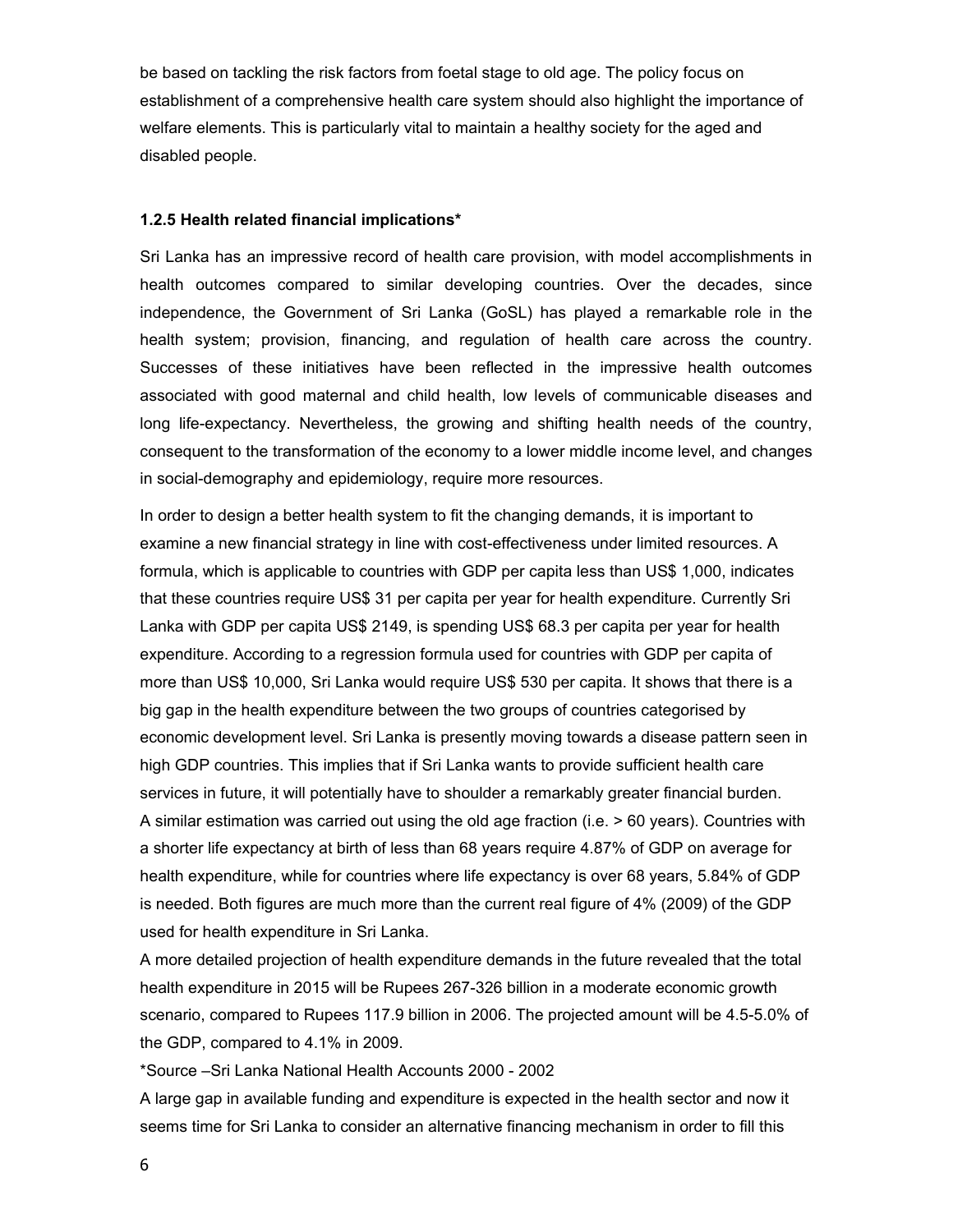gap or to increase financing through existing mechanisms to stop reversals of the good health indicators achieved.

#### **1.2.6 Health financing and resource allocation**

Health care in Sri Lanka is financed mainly by the government, with some private sector participation as well as limited donor financing. Public sector financing comes from the General Treasury, generated through taxation. Public sector services are totally free at the point of delivery for all citizens through the public health institutions scattered island-wide, while private sector services are mainly through 'out-of-pocket expenditure', private insurance and non- profit contribution.

Sri Lanka spends a relatively low percentage of GDP on health care under a public and private mixed financing. However, Sri Lanka has been witnessing a rising trend in health expenditure in recent years. Total health expenditure in Sri Lanka was Rupees 117.9 billion in 2006, which was a 98% increase from that of year 2002. As a percentage of GDP, it was 3.7% in 2000, and 4.1% in 2009. In per capita terms, expenditure on health was Rupees 2,499 (US\$ 31) in year 2000. This was increased to Rupees 7513 (US\$ 68) in 2007.

Financial resources for health care mainly come from the government through general tax revenue and donor assisted external sources, which provide the health care needs of the vast majority of the population. In 2009, government financial resources covered 45.5% of the total health expenditure. The remaining 54.2% was financed privately through out-of-pocket payment, employer-sponsored benefits, and insurance. The out-of-pocket payments contributed almost 90% of the private health expenditure. In 2002, foreign aid component of the health expenditure was Rupees 1218.2 million. This accounted for 4.5% of the health expenditure. This figure was 10% in 1998. This proportion has decreased over the years.

The government health expenditure as a percentage of total government expenditure was 4.9% in 2007, which is a decrease of over half from the 7.2% recorded in 2006. It is increasingly evident that private sector financing has become more prominent over time.

In 2002, 61.9% of the total expenditure on health in the public sector was on curative care, and the proportions spent on the public (preventive) health services and general administration were 12.0% and 24.7% respectively. In 2007, the recurrent government health expenditure as a proportion of the total government health expenditure was nearly 86%. Information on private sector investment and expenditure is inadequate, as it is not well regulated. It poses some limitation in the assessment of total expenditure on health.

#### **1.3 Multi year plan for immunization**

A comprehensive multi year plan (cMYP) for immunization is the key management tool for national immunization programmes, and in recent years the EPI programme managers have

7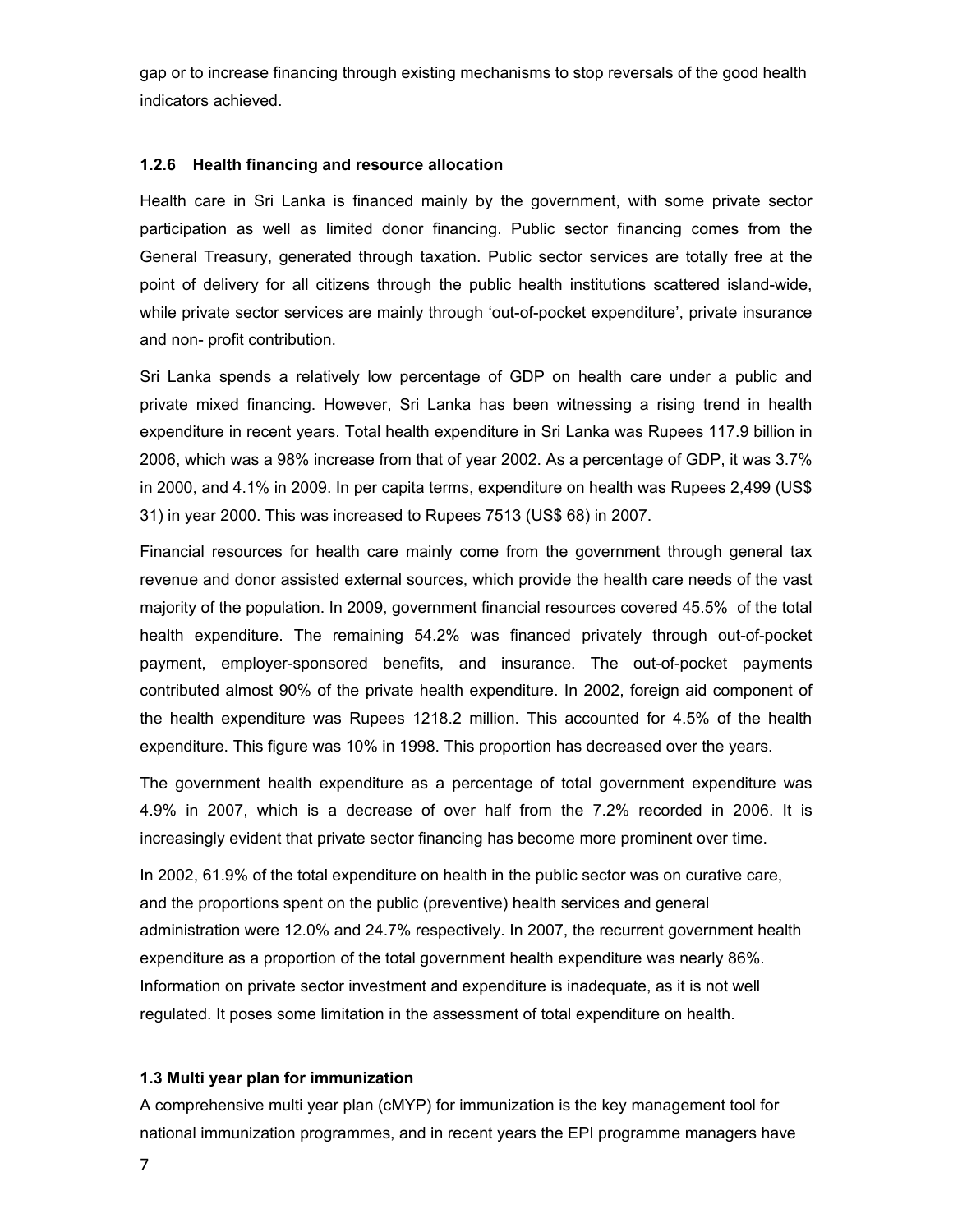attempted to develop plans to achieve various immunization objectives. Developing a cMYP presents an opportunity to consolidate existing plans into a single document that address global, national and sub-national immunization objectives and strategies efficiently, and that also evaluates the cost and financing of the plan.

The proliferation of immunization activities, including polio eradication, measles elimination, elimination of neonatal tetanus, introduction of new vaccines and safer vaccination technologies have increased the need for coordination and a comprehensive response to planning and budgeting to ensure sustainability of the programme. High cost of new vaccines will be a real challenge to ensure the balance between the sustainability and the expansion of the programme according to the current need. Unlike the basic EPI vaccines, new vaccines are generally more expensive. This implies that a good planning and careful decision making is essential. CMYP is a tool to fulfil this need.

By putting various pieces together into one process and document, the CMYP makes it easier for immunization programmes to set priorities, plan for implementation, and identify interactions across programmes. Meanwhile, by assessing changes in the health sector and in the political and economic scenario, immunization mangers can anticipate changes in funding flows or methods of service delivery and plan for sustainable improvements.

#### **1.3.1 The Expanded Programme on Immunization (EPI)**

Immunization is a surrogate of primary health care and its functions. Often it is an entry point activity to reach disadvantageous populations and MCH related services which evolve around it. It is well recognized that immunization is one of the most cost effective interventions for disease prevention. It is also considered an important vehicle for health promotion.

The EPI is a national priority programme of the Government of the Democratic Socialist Republic of Sri Lanka. In Sri Lanka, immunization is recognized as not just an item of national expenditure but truly as a national investment. The EPI has been in operation in the country since 1978. However, immunization activities had been conducted for more than two decades earlier.

#### **1.3.2 Objectives of preparing a cMYP**

The main objectives of preparing this cMYP are to;

a. Strengthen the routine immunization programme to ensure optimum coverage, quality and reliability of the immunization services.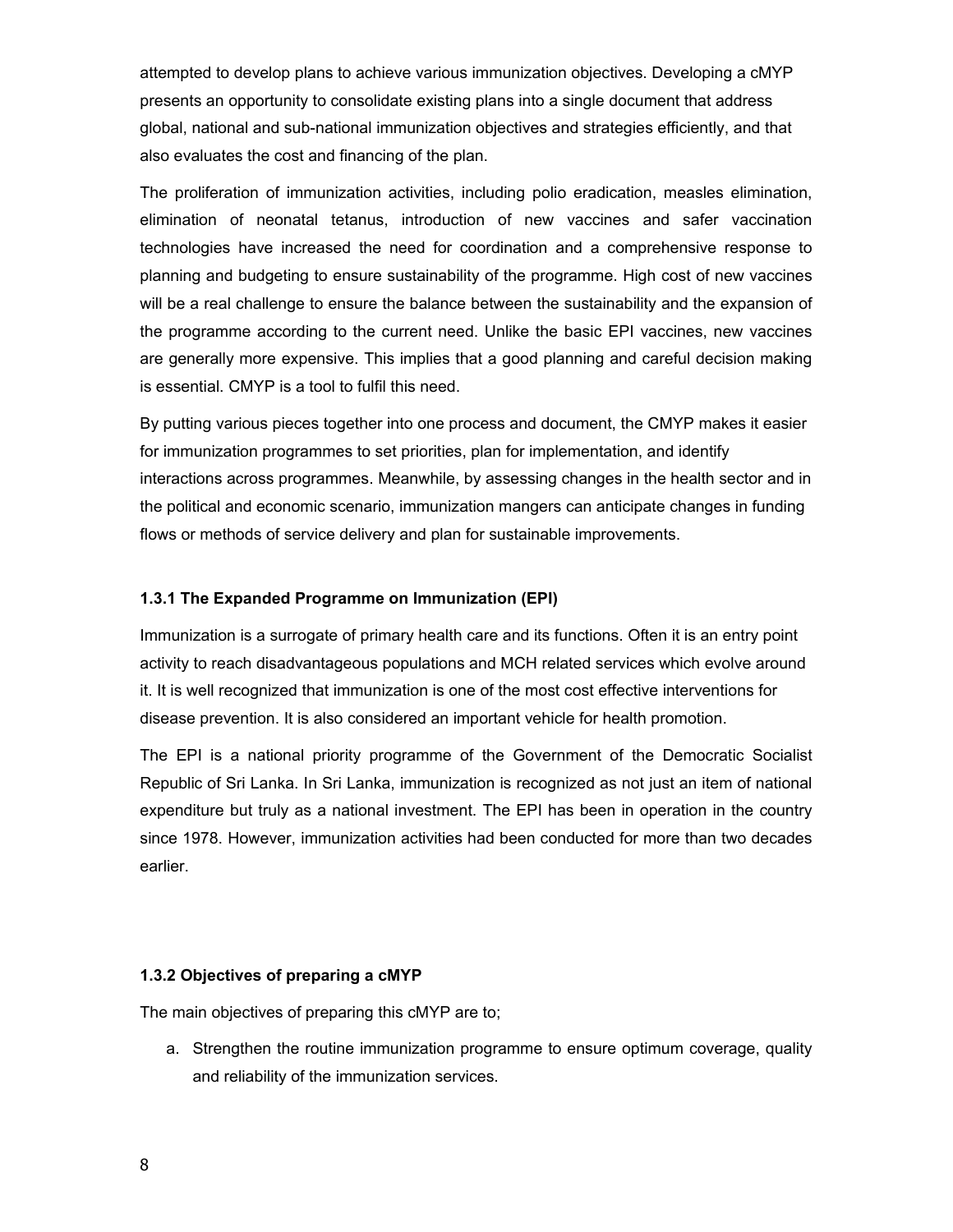- b. Effectively introduce newer vaccines and technologies into the routine immunization programme according to the real need to counter the public health consequences of diseases. (Underutilized and new vaccines in pipeline include JE, HiB, Rubella, Mumps, Pneumococal, and HPV)
- c. Facilitate effective and equitable resource planning, mobilization and allocation to sustain and further improve immunization services.
- d. Facilitate Integration of the immunization programme with other health interventions and surveillance in the health system.
- e. Strengthen the monitoring, evaluation and surveillance systems for the immunization programme

The document sets out the medium term goals, related objectives, strategies, indicators and associated costs for the period of five years starting from January 2012 to December 2016.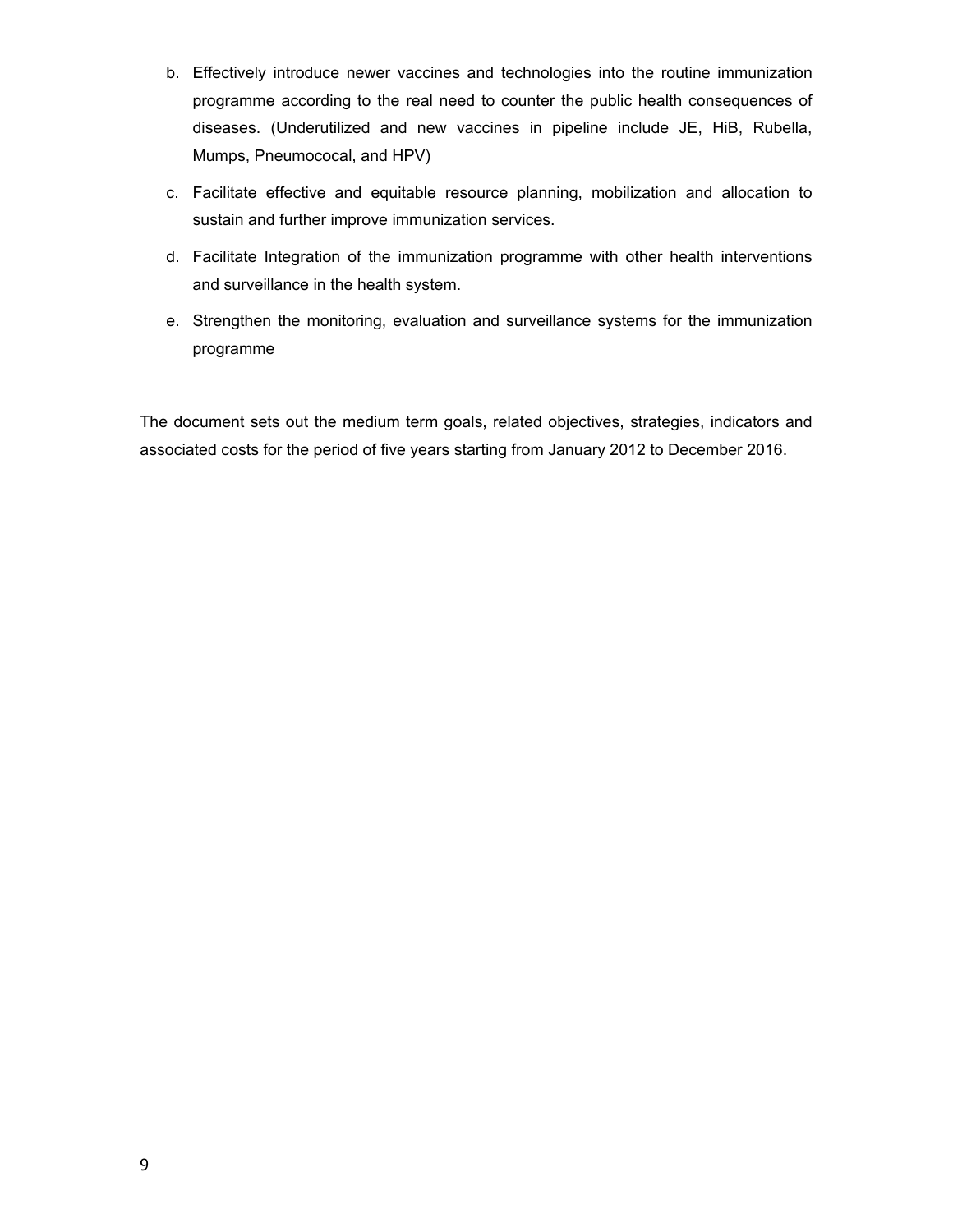# **2. Situational analysis of the immunization programme in Sri Lanka**

#### **2.1 Historical perspective**

The history of immunization in Sri Lanka goes back to the 19<sup>th</sup> century. The law relating to compulsory vaccination (against small pox) is referred to in the Vaccination Ordinance of 1886. The Expanded Programme on immunization (EPI) established in 1978, has continued to make excellent progress over the past 30 years, most notably in terms of achieving high immunization coverage and disease control. According to the current EPI programme, all the children during their first year of life should be immunized with BCG, OPV, DPT, Hep B, Hib, JE and MMR to complete the primary series of vaccination before reaching the age of one year. Other than that, older children should be immunized with MMR, DT aTd, and pregnant women with tetanus toxoid (TT).

During the last few years, based on the data on disease burden, new vaccines for selected emerging diseases such as Rubella (1996) Hepatitis B (2003), MR, aTd (2001), Haemophilus influenza (2008), JE (2009) and MMR (2011) have been gradually introduced into the National Immunization Schedule in a phased manner. Vitamin A supplementation was added to the programme in year 2000.

From 1995 to 1999, five National Immunization Days were conducted with very high coverage in Sri Lanka with a view to eradicating polio.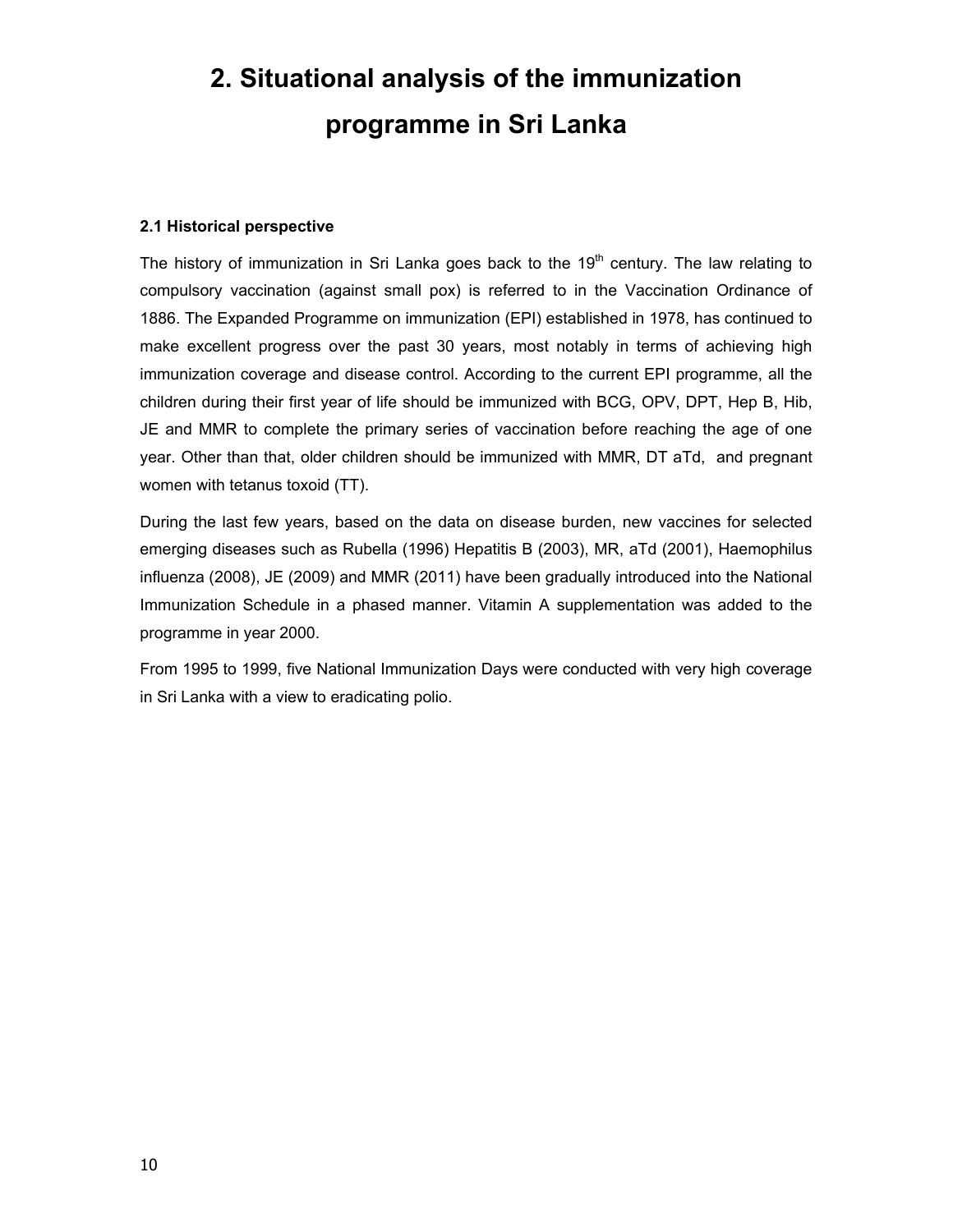| Age                                   | <b>Vaccine</b>                                                                | <b>Remarks</b>                                                                                                                      |  |  |  |  |
|---------------------------------------|-------------------------------------------------------------------------------|-------------------------------------------------------------------------------------------------------------------------------------|--|--|--|--|
|                                       | During first year of life (infancy)                                           |                                                                                                                                     |  |  |  |  |
| 0-4 weeks                             | <b>BCG</b>                                                                    | Before leaving hospital, even within 24 hours of<br>birth. (If a scar is not present re-vaccinate after 6<br>months up to 5 years). |  |  |  |  |
| Soon after the<br>completion of       |                                                                               |                                                                                                                                     |  |  |  |  |
| $2nd$ Month                           | OPV, DTP, Hep-B, Hib-<br>Pentavalent (1 <sup>st</sup> dose)                   |                                                                                                                                     |  |  |  |  |
| 4 <sup>th</sup> Month                 | OPV, DTP, Hep-B, Hib-<br>Pentavalent $(2^{nd}$ dose)                          | Preferably 6-8 weeks after 1 <sup>st</sup> dose                                                                                     |  |  |  |  |
| 6 <sup>th</sup> Month                 | OPV, DTP, Hep-B, Hib-<br>Pentavalent $(3rd$ dose)                             | Preferably 6-8 weeks after $2^{nd}$ dose                                                                                            |  |  |  |  |
| $9th$ Month                           | JE                                                                            |                                                                                                                                     |  |  |  |  |
| Completion<br>of<br>one year          | Mumps,<br>Measles<br>and<br>Rubella (MMR)-1 <sup>st</sup> dose                | MMR<br>vaccine should be administered to all<br>infants as soon as they complete one year                                           |  |  |  |  |
| In second year of life                |                                                                               |                                                                                                                                     |  |  |  |  |
| At 18 months                          | DTP (Booster) & OPV<br>$(Booster) - 4th dose$                                 |                                                                                                                                     |  |  |  |  |
| <u>Preschool-going age</u>            |                                                                               |                                                                                                                                     |  |  |  |  |
| On completion<br>of 3 years of<br>age | Measles<br>Mumps,<br>and<br>$(MMR)$ -<br>Rubella<br>(Booster) – $2^{nd}$ dose | One dose for those who have received the 1st<br>dose of MMR                                                                         |  |  |  |  |
| School-going age                      |                                                                               |                                                                                                                                     |  |  |  |  |
| At school entry<br>$(5$ years)        | OPV (Booster) – $5^{th}$ dose<br>DT                                           | One dose for those who have received the<br>primary course of DTP/DT.                                                               |  |  |  |  |
| In school<br>(10-15 years)            | aTd (Adult Tetanus and<br>diphtheria)                                         | One dose for those who have received the<br>primary course of DTP/DT.                                                               |  |  |  |  |

# **Table 1: National Immunization Schedule for EPI vaccines- Sri Lanka**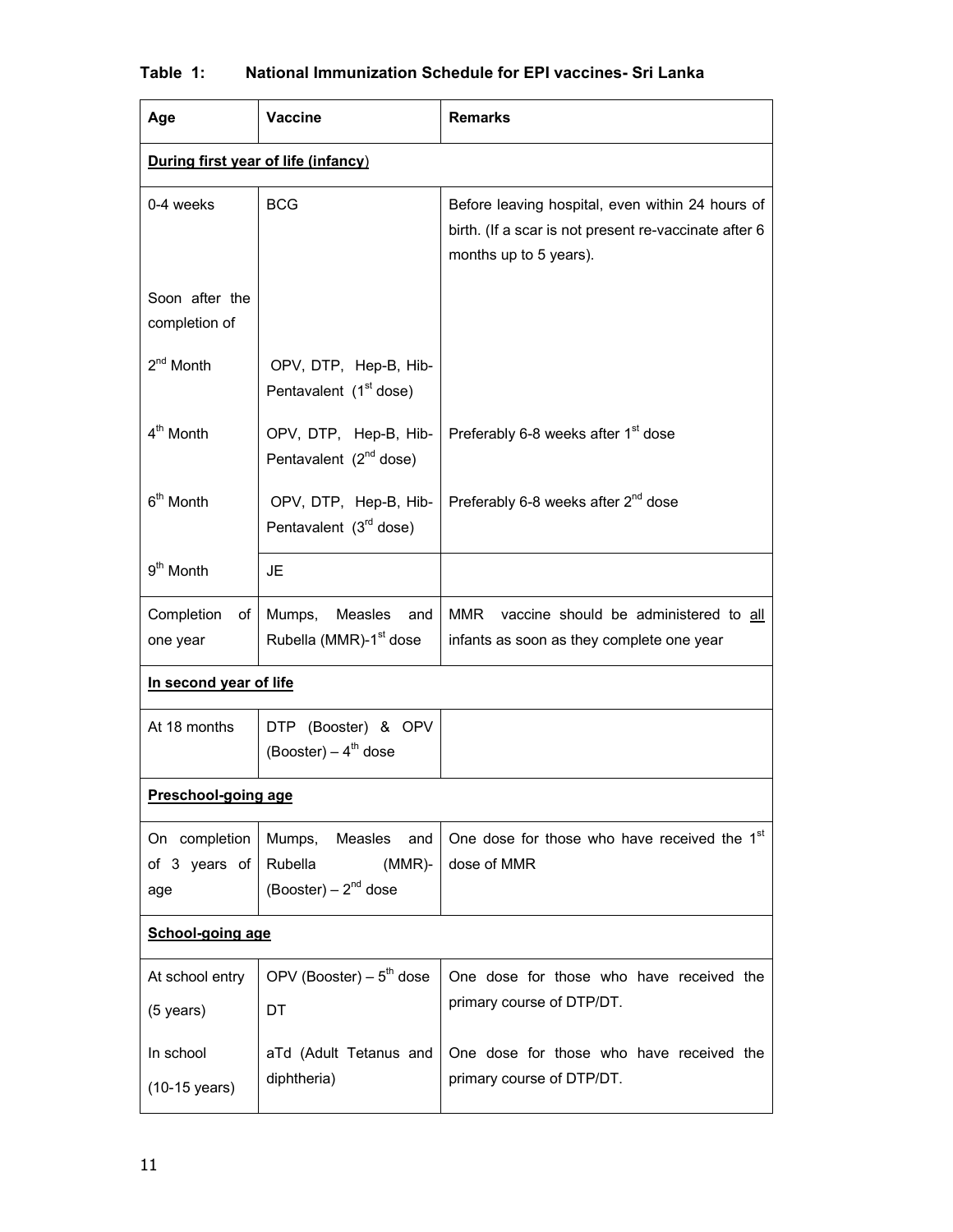| <b>Pregnant women</b>                  |                                                                     |                                                 |  |  |
|----------------------------------------|---------------------------------------------------------------------|-------------------------------------------------|--|--|
| First pregnancy                        | 1 <sup>st</sup><br>Tetanus Toxoid<br>dose (TT1) after the $12^{th}$ |                                                 |  |  |
|                                        | week of pregnancy                                                   |                                                 |  |  |
|                                        | Tetanus Toxoid $-2^{nd}$                                            | Two doses of Tetanus Toxoid should be given     |  |  |
|                                        | dose (TT2) 6-8 weeks                                                | during the first pregnancy to prevent Neonatal  |  |  |
|                                        | after the first dose                                                | Tetanus                                         |  |  |
| Subsequent                             | Tetanus Toxoid for the                                              | One dose of Tetanus Toxoid should<br>be         |  |  |
| pregnancies                            | 3<br>subsequent                                                     | administered<br>during<br>subsequent<br>every   |  |  |
|                                        | pregnancies (TT3, TT4,                                              | pregnancy, up to a maximum of five doses in all |  |  |
|                                        | TT5)                                                                | $(i.e. TTT1-TT5)$                               |  |  |
| Females in the child-bearing age group |                                                                     |                                                 |  |  |
| 15-44 years                            | Rubella [or any rubella                                             | One dose of rubella vaccine to all females      |  |  |
|                                        | containing vaccne]                                                  | between 15 and 44 years of age, who have not    |  |  |
|                                        |                                                                     | been immunized earlier.                         |  |  |

### **2.2 Programme objectives**

#### **The objectives of the country's EPI are as follows,**

- I. Eradication of Poliomyelitis
- II. Elimination of measles, Neonatal Tetanus and Diphtheria
- III. Reduction of morbidity and mortality due to Whooping cough, Hepatitis B, Haemophilus influenza, Mumps, Tetanus , tuberculosis and Japans encephalitis.
- IV. Reduction of Morbidity and Mortality due to, CRS and Rubella and prevention of outbreaks
- V. Prevention and control of burden of selected diseases through introduction of new vaccines.

**By addressing the above objectives, Sri Lanka is expected to eradicate or reduce morbidity and mortality associated with vaccine-preventable diseases to levels that are no longer public health concerns.**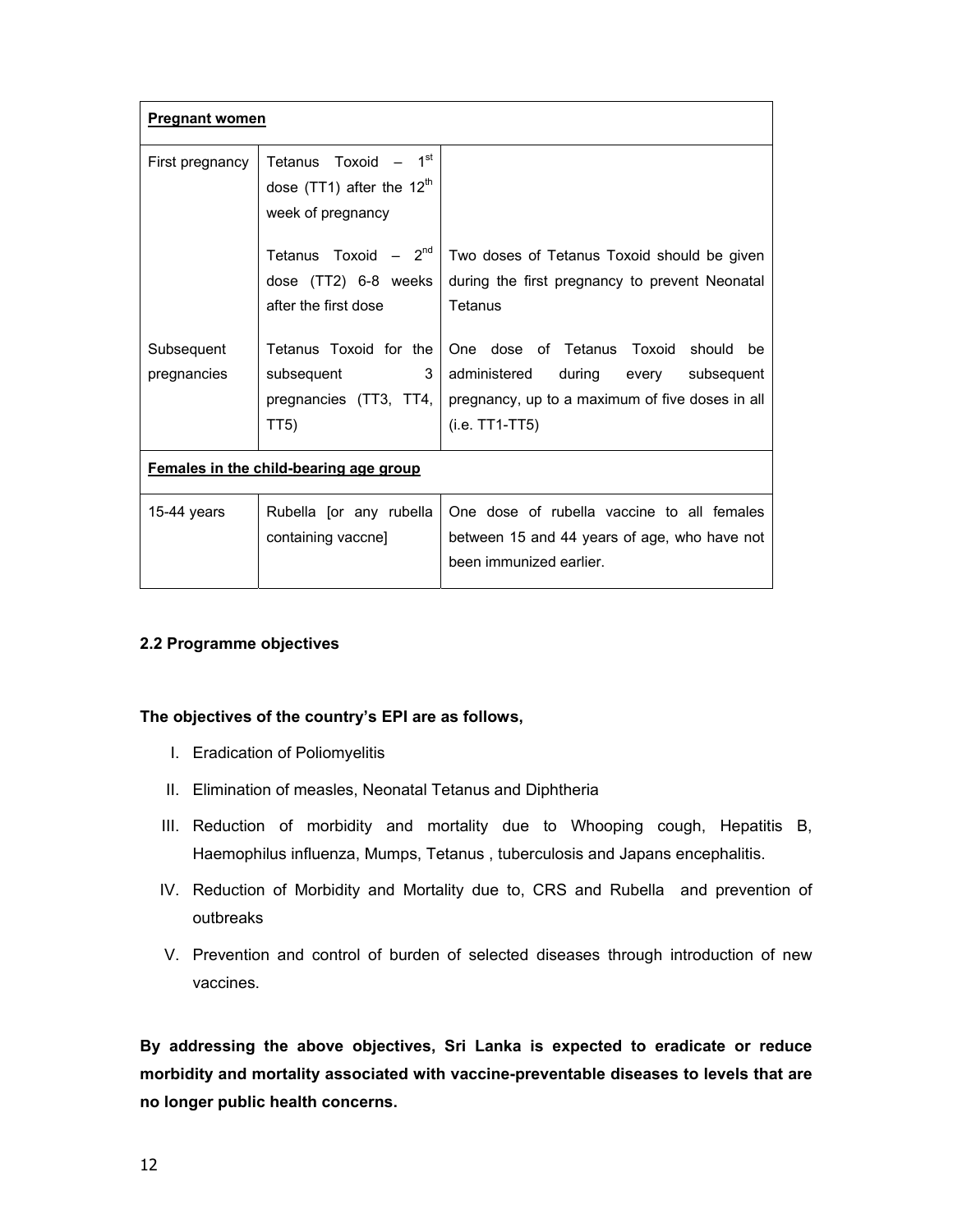#### **2.3 Organization and management of the EPI**

The Epidemiology Unit and the Family Health Bureau (FHB) are responsible for the implementation of the EPI. The Epidemiology Unit is responsible for the surveillance of EPI diseases, vaccine logistics (procurement, storage and distribution of vaccines), recording and processing of relevant data and planning, monitoring, and evaluation of the EPI programme and training of health staff. The FHB is responsible for the procurement and delivery of equipment and other supplies required for the EPI programme and maintenance of cold chain. The FHB also monitors the implementation of the EPI. These activities are facilitated and coordinated at the provincial and district level by the Provincial Directors of Health Services and Regional Directors of Health Services respectively.

All policy decisions on EPI are taken by the National Advisory Committee on Communicable Diseases chaired by the Director General of Health Services. The national EPI activities are regularly reviewed at the Inter-agency Coordinating Committee (ICC) chaired by the Secretary Health.

Throughout the country, immunization is being carried out along with the Maternal and Child Health (MCH) services. MCH programmes are delivered through fixed and outreach centres / clinics. Almost all MCH clinics are conducted by the Medical Officers of Health (MOOH) / Regional Directors of Health Services (RDHS). In some hospitals, maternity homes, and central dispensaries, institutional Medical Officers conduct the clinics with the assistance of field health staff. In the estate sector, immunization is being carried out at estate health centers.

In addition, private hospitals and general practitioners also provide immunization services to the community. Upon request, the EPI vaccines are provided free of charge to private hospitals and general practitioners. The recipients receive these vaccines free of charge but with a charge for the professional service.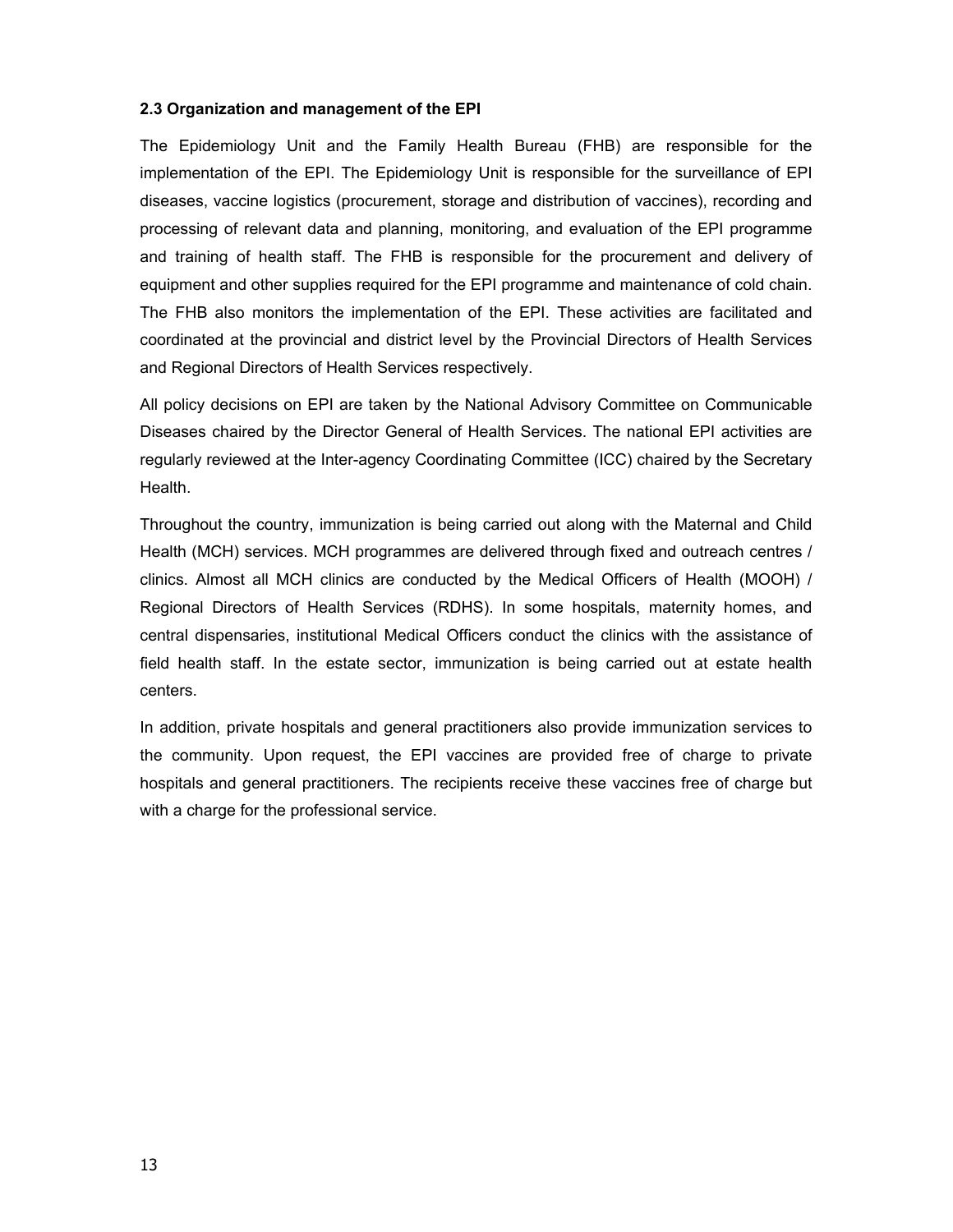| <b>System</b>                               | <b>Suggested indicators</b>                                                                                                                                               | <b>National</b>            |                     |                     |
|---------------------------------------------|---------------------------------------------------------------------------------------------------------------------------------------------------------------------------|----------------------------|---------------------|---------------------|
| components                                  |                                                                                                                                                                           | 2007                       | 2008                | 2009                |
|                                             | DTP3 coverage                                                                                                                                                             | 98%                        | 98%                 | 97%                 |
| Routine<br>coverage<br>New vaccines         | Percentage of districts with > 80% coverage by 18 months for<br>all antigens (Total Districts-26)                                                                         | 100%                       | 100%                | 100%                |
|                                             | National DTP1 - DTP3 drop-out rate                                                                                                                                        | 1.7%                       | 1%                  | 1.8%                |
| Routine<br>surveillance                     | Percentage of districts with drop-out rate DTP1 - DTP3 > 10<br>Nil                                                                                                        |                            | Nil                 | Nil                 |
|                                             | 100%<br>Percentage of districts with $> 80\%$ coverage of $+TT$                                                                                                           |                            | 100%                | 96%                 |
|                                             | HepB3 coverage (based on number of Districts introduced)                                                                                                                  | 98%                        | 98%                 | 97%                 |
|                                             | Percentage of surveillance reports received at national level<br>from districts compared to number of reports expected<br>AFP rate/100,000 children under 15 years of age |                            | 100%                | 100%                |
|                                             |                                                                                                                                                                           |                            | 1.91                | 1.43                |
| Cold<br>chain/<br>Logistics                 | Percentage of districts with adequate numbers of functional<br>cold chain equipment                                                                                       | 100%                       | 100%                | 100%                |
| Immunization<br>safety                      | Percentage of districts supplied with adequate (equal or<br>more) number of AD syringes for all routine immunizations                                                     | 100%                       | 100%                | 100%                |
|                                             | Was there a stock-out at national level during the last year?                                                                                                             | No                         | No                  | No                  |
| Vaccine supply                              | If yes, specify duration in months                                                                                                                                        |                            | <b>NA</b>           | <b>NA</b>           |
|                                             | If yes, specify which antigen(s).                                                                                                                                         | <b>NA</b>                  | <b>NA</b>           | NA.                 |
| Communication                               | Availability of a plan                                                                                                                                                    | No                         | No                  | No                  |
| Financial<br>sustainability                 | What percentage of total routine vaccine spending was<br>financed<br>usina<br>government<br>funds?<br>(including loans and excluding external public financing)           | *100%                      | *100%               | *100%               |
| Linking to other<br>health<br>interventions | Were immunization services systematically linked with<br>delivery of other interventions (malaria, nutrition, child health)<br>established?                               | Yes,<br>with<br><b>MCH</b> | Yes,<br>with<br>MCH | Yes.<br>with<br>МСН |
| Human<br>resources<br>availability          | No. of health workers/vaccinators per 10 000 population<br>(Public Health Midwives).                                                                                      | 308                        | <b>NA</b>           | .                   |
| Management<br>planning                      | Are a series of district indicators collected regularly at<br>national level?                                                                                             | Yes                        | Yes                 | Yes                 |

# **Table 2: Situational analysis of routine EPI by system components**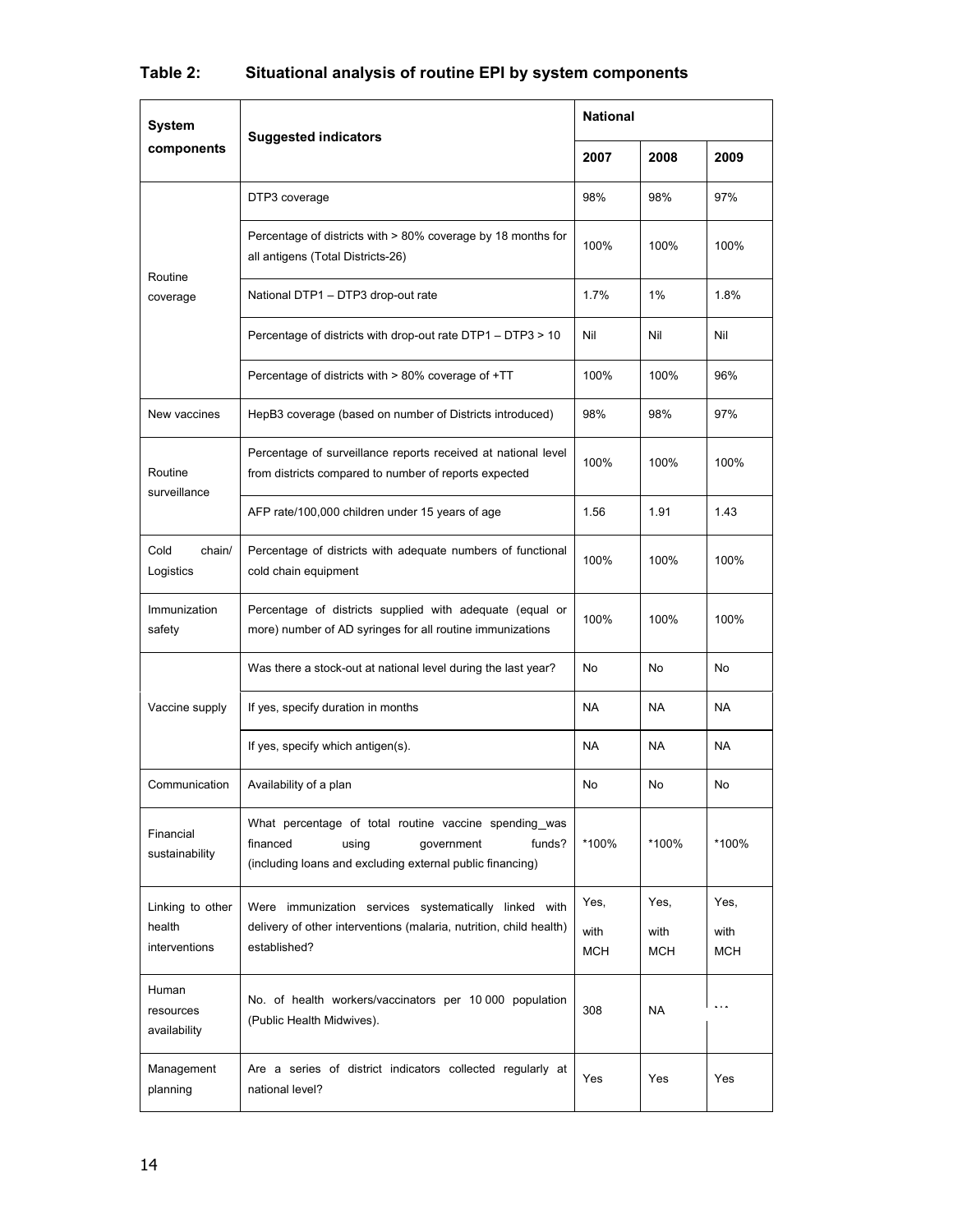| System                  | <b>Suggested indicators</b>                                                    | <b>National</b> |      |                |  |
|-------------------------|--------------------------------------------------------------------------------|-----------------|------|----------------|--|
| components              |                                                                                |                 | 2008 | 2009           |  |
| <b>NRA</b>              | Number of functions conducted                                                  | 4               | 4    | $\overline{4}$ |  |
| <b>ICC</b>              | Number of meetings held last year                                              | 04              | 04   | 04             |  |
| Waste disposal          | Availability of a waste management plan                                        | <b>No</b>       | No   | <b>No</b>      |  |
| Programme<br>efficiency | Vaccine wastage monitoring at national level for all vaccines                  | Yes             | Yes  | Yes            |  |
|                         | Timeliness of disbursement of funds to districts and service<br>delivery level |                 |      |                |  |

\* *GAVI co financing support for pentavelant vaccine* 

#### **2.4 Vaccine procurement**

Currently the government of Sri Lanka purchases all vaccines used in the EPI. All vaccines are supplied by the Medical Supplies Division (MSD) of the Ministry of Health. These vaccines are procured through the government-owned State Pharmaceutical Corporation of Sri Lanka. This is carried out through a process of world-wide restricted tenders. The quality of vaccines is assured by obtaining vaccines from suppliers qualified by the WHO for bulk purchase for UN Agencies and by looking into the criteria of "good manufacturing practices" as laid down by the WHO.

Strict financial guidelines including tender procedures have to be adhered to in the procurement process. Although this ensures transparency in purchasing, it is a time consuming procedure. There is a risk of disruption of vaccine supply unless adequate supplies are stocked in advance.

#### **2.5 Vaccine supply**

EPI vaccine supply is coordinated by the Epidemiology Unit. As a routine, it maintains a minimum buffer stock of EPI vaccine adequate for more than six months at central level, four months at each district level and two months at each divisional level. For the last few years, there has not been a single reported incident of lack of EPI vaccine stocks at any level.

#### **2.6 Immunization coverage**

Sri Lanka is having a well established national level information system to asses the EPI vaccine coverage. This reporting system starts at the divisional level where the primary health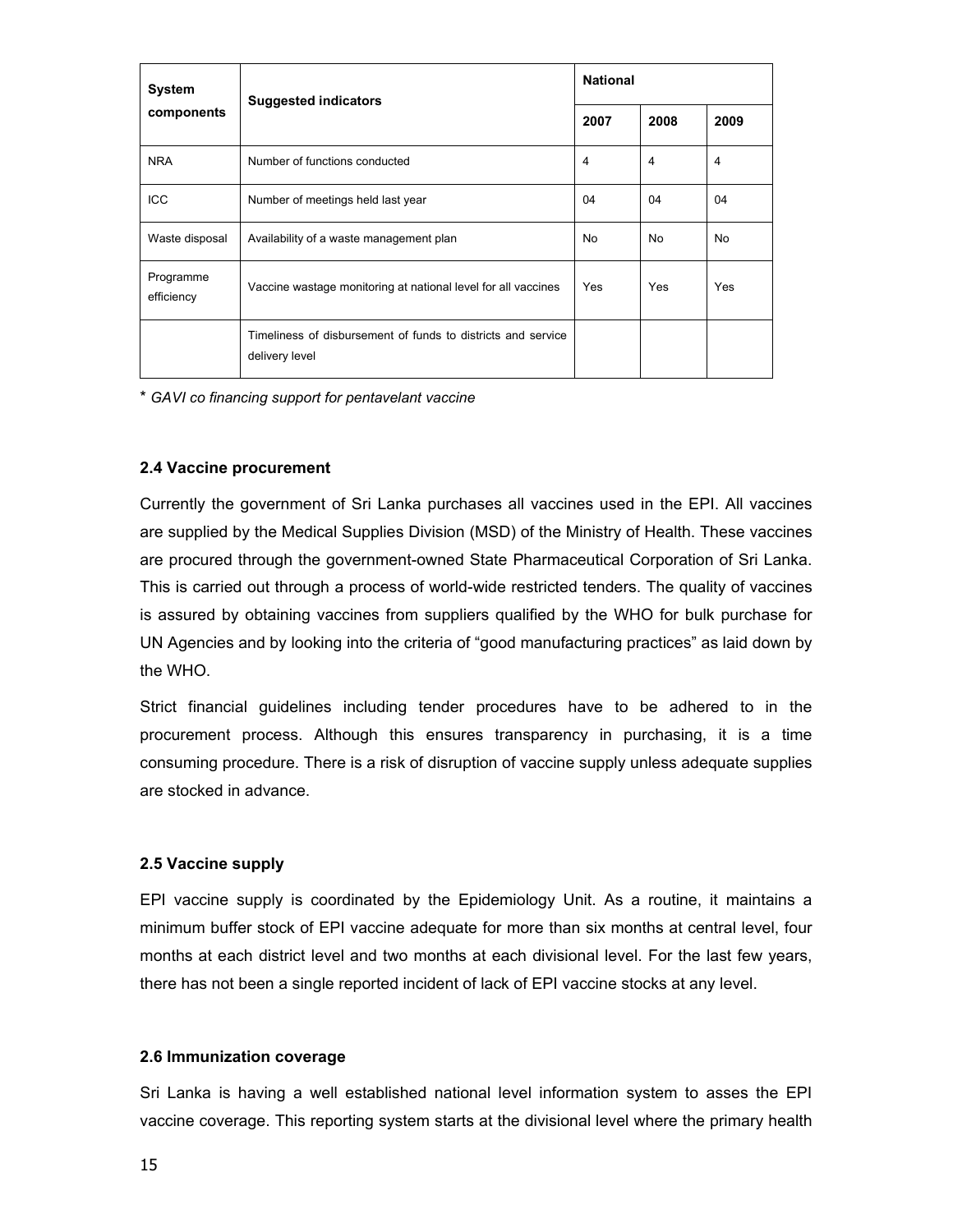care services are focussed. There are 320 health divisions and all these divisions send quarterly reports of EPI to the Epidemiology Unit, which is the national focal point of the EPI. Completeness of this reporting practice is almost 100%. Based on divisional data, 26 districts (second administrative level) also report quarterly and this too is 100% complete. The national level immunization information (Table 2.2) is based on these returns sent by both divisional and district level health authorities. In addition to the government sector, private sector also provides immunization services, particularly in urban areas. Reporting from the private sector is poor. Hence the information given in Table 2.3 and 2.4 are an underestimate of the real situation.

| <b>Vaccine</b>   |                     | Number in           | Number of   |            |  |
|------------------|---------------------|---------------------|-------------|------------|--|
|                  | <b>Target group</b> | <b>Target group</b> | Doses given | Coverage % |  |
| <b>BCG</b>       | Live births         | 364,565             | 353,278     | 96.9       |  |
| DPT1/Penta 1     | Surviving Infants   | 361,466             | 340,319     | 94.1       |  |
| DPT3/Penta1      | Surviving Infants   | 361,466             | 334,153     | 92.4       |  |
| OPV <sub>3</sub> | Surviving Infants   | 361,466             | 336,097     | 93.0       |  |
| HepB3/Penta3     | Surviving Infants   | 361,466             | 332,684     | 92.0       |  |
| Measles 1        | Surviving Infants   | 361,466             | 344,324     | 95.3       |  |
| <b>MR</b>        | Surviving Infants   | 361,466             | 343,251     | 95.0       |  |
| $TT2+$           | Pregnant women      | 364,565             | 312,933     | 85.8       |  |

#### **Table 3: National level EPI vaccine coverage for year 2010**

**Source: Epidemiology Unit**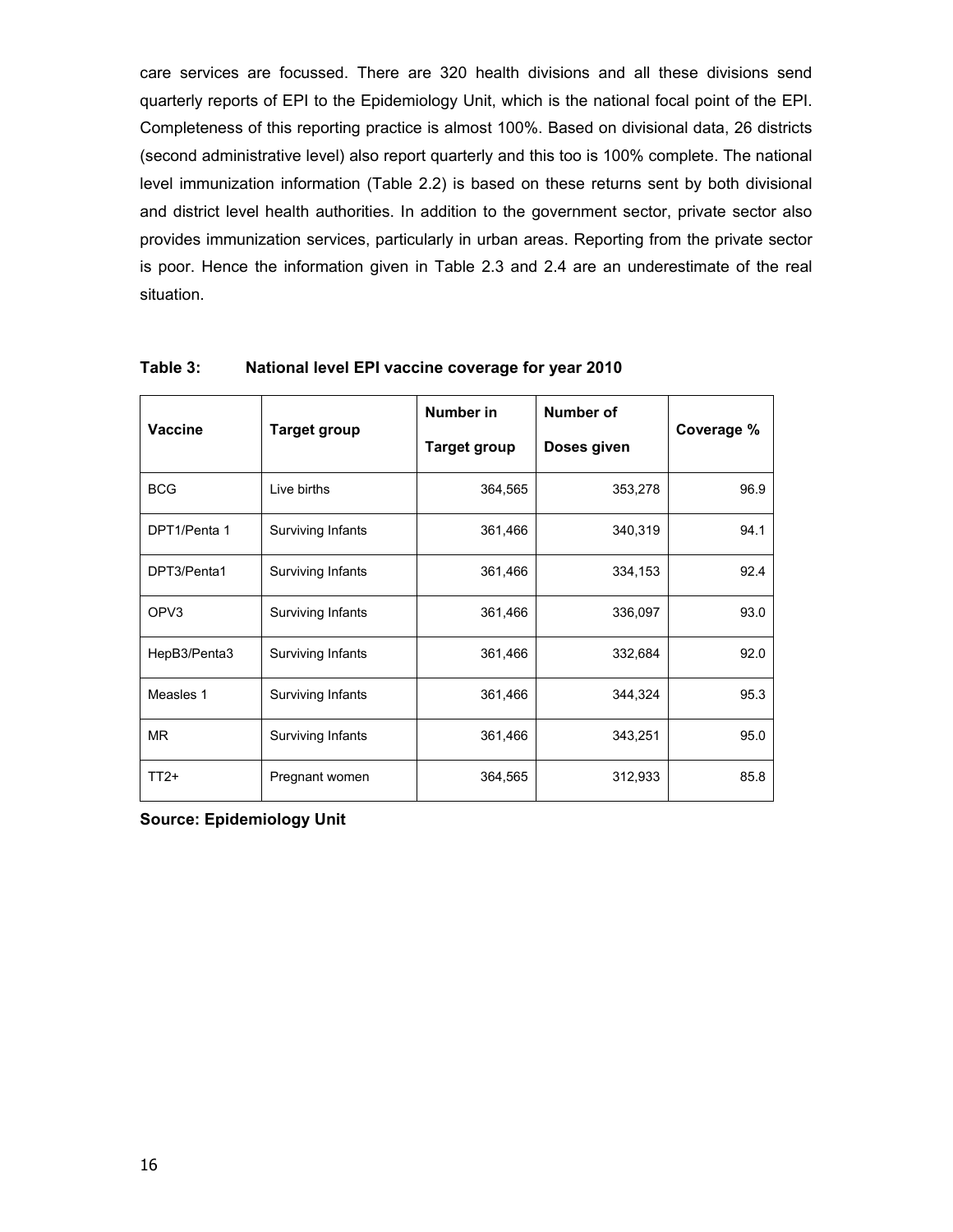| <b>District</b>   | BCG % | <b>DPT1 %</b> | <b>DPT 3 %</b> | <b>OPV3 %</b> | <b>MCV1 %</b> | <b>TT2 %</b> |
|-------------------|-------|---------------|----------------|---------------|---------------|--------------|
| Colombo           | 97.7  | 87.2          | 84.6           | 87.2          | 95.6          | 83.9         |
| Gampaha           | 94.8  | 90.4          | 92.1           | 91.5          | 95.6          | 90.4         |
| Kalutara          | 93.0  | 92.8          | 93.2           | 92.7          | 95.6          | 89.0         |
| Kandy             | 94.7  | 95.9          | 93.9           | 92.8          | 93.1          | 87.6         |
| Matale            | 102.5 | 94.4          | 95.4           | 95.4          | 89.9          | 84.4         |
| Nuwaraeliya       | 105.6 | 96.3          | 94.0           | 94.0          | 93.8          | 84.0         |
| Galle             | 90.7  | 93.9          | 91.7           | 91.0          | 95.6          | 83.5         |
| Hambantota        | 97.5  | 95.3          | 93.7           | 93.6          | 95.5          | 86.1         |
| Matara            | 95.8  | 91.9          | 89.7           | 87.6          | 95.6          | 84.0         |
| Jaffna            | 103.2 | 95.7          | 94.6           | 92.9          | 92.1          | 90.3         |
| Kilinochchi       | 26.1  | 95.6          | 95.5           | 94.1          | 77.7          | 80.3         |
| Mannar            | 85.2  | 84.0          | 88.2           | 88.7          | 95.6          | 77.2         |
| Vavuniya          | 74.9  | 86.0          | 85.0           | 80.6          | 95.6          | 80.4         |
| Mullaitivu        | 9.7   | 95.6          | 89.1           | 91.1          | 80.1          | 74.8         |
| <b>Batticaloa</b> | 105.6 | 89.4          | 87.0           | 83.4          | 95.6          | 77.7         |
| Ampara            | 91.9  | 95.6          | 95.4           | 93.9          | 92.4          | 89.2         |
| Trincomalee       | 95.1  | 95.6          | 94.8           | 94.0          | 93.6          | 85.3         |
| Kurunegala        | 110.2 | 95.0          | 95.5           | 94.6          | 93.0          | 84.3         |
| Puttalam          | 98.6  | 95.0          | 95.3           | 96.0          | 95.6          | 84.4         |
| Anuradhapura      | 94.6  | 95.5          | 95.5           | 95.5          | 95.6          | 90.8         |
| Polonnaruwa       | 101.0 | 95.6          | 95.4           | 93.9          | 93.6          | 92.5         |
| Badulla           | 100.1 | 95.1          | 95.6           | 95.3          | 92.8          | 85.6         |
| Monaragala        | 92.1  | 94.7          | 94.7           | 95.6          | 93.9          | 91.1         |
| Ratnapura         | 100.6 | 94.5          | 94.0           | 92.3          | 95.6          | 83.4         |
| Kegalle           | 95.5  | 95.4          | 94.8           | 93.7          | 95.6          | 85.2         |
| Kalmunai          | 91.1  | 95.3          | 95.6           | 93.8          | 94.9          | 79.6         |
| Sri Lanka         | 96.8  | 93.3          | 92.7           | 92.2          | 94.4          | 85.8         |

# **Table .4: District level EPI vaccines coverage for year 2010**

**Source: Epidemiology Unit**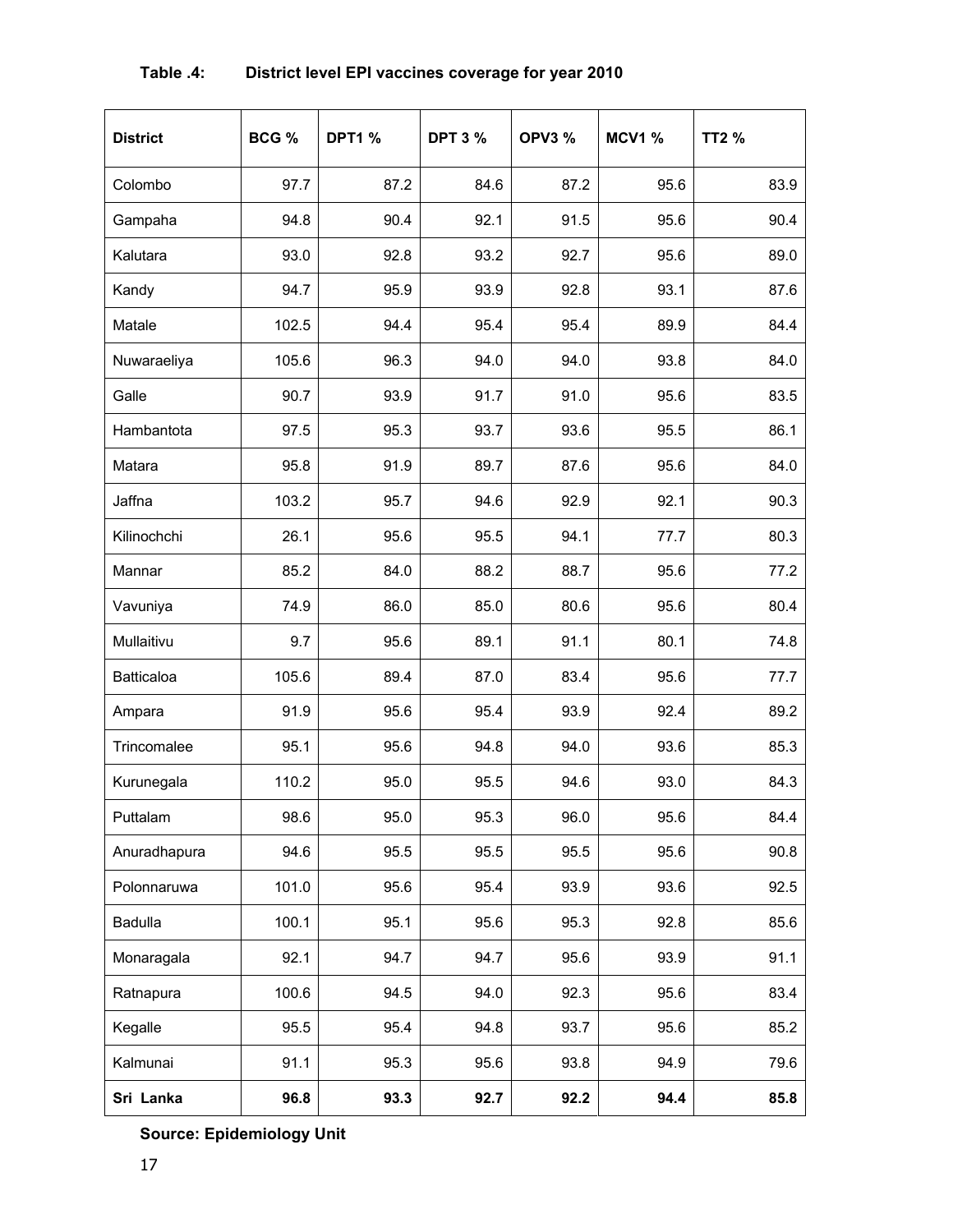In addition, annually, EPI coverage assessment surveys are conducted in selected RDHS divisions (i.e. district level), especially where coverage low relatively is reported. In 2008, EPI coverage surveys were conducted in the Ampara, district and in 2010, in the Colombo, Gampha and Kalutara districts.

Both routine and survey data on immunization coverage shows that the coverage for EPI vaccines during the first two years of life is above 90% and for most districts it is near 100%. However, it has been noticed that the coverage for vaccines slightly decreases with increasing of age. Relatively poor coverage when compared to the first year of life is reported for tetanus toxoid / adult diphtheria tetanus (aTd) vaccine among 10 – 15 years old, and rubella among females aged 15 – 44 years. Poor coverage of vaccines administered at school going age is partly due to improper planning of school health activities at the divisional level and inadequate support from some school authorities.

 It clearly indicates that there is no marked difference in immunization coverage at district level. However, analysis of the divisional level data on coverage obtained from both routine surveillance and surveys have revealed existence of pockets of relatively low coverage areas in some districts. These low coverage pockets are mainly located in the estate sector, previously conflict zones in North and East Provinces and urban slum areas in Colombo.

#### **2.7 Current vaccine preventable disease burden**

| <b>Disease</b>          | 2007         | 2008         |              |
|-------------------------|--------------|--------------|--------------|
|                         | No. Reported | No. Reported | No. Reported |
| <b>Diptheria</b>        | 00           | 00           | 00           |
| <b>Pertussis</b>        | 00           | 09           | 31           |
| <b>Neonatal Tetanus</b> | 00           | 01           | 00           |
| <b>Polio</b>            | 00           | 00           | 00           |
| <b>Measles</b>          | 44           | 33           | 21           |
| <b>Rubella</b>          | 05           | 79           | 143          |
| <b>Total Tetanus</b>    | 26           | 29           | 18           |

**Table 5: Reported incidence of vaccine preventable diseases** 

**Source: Epidemiology Unit**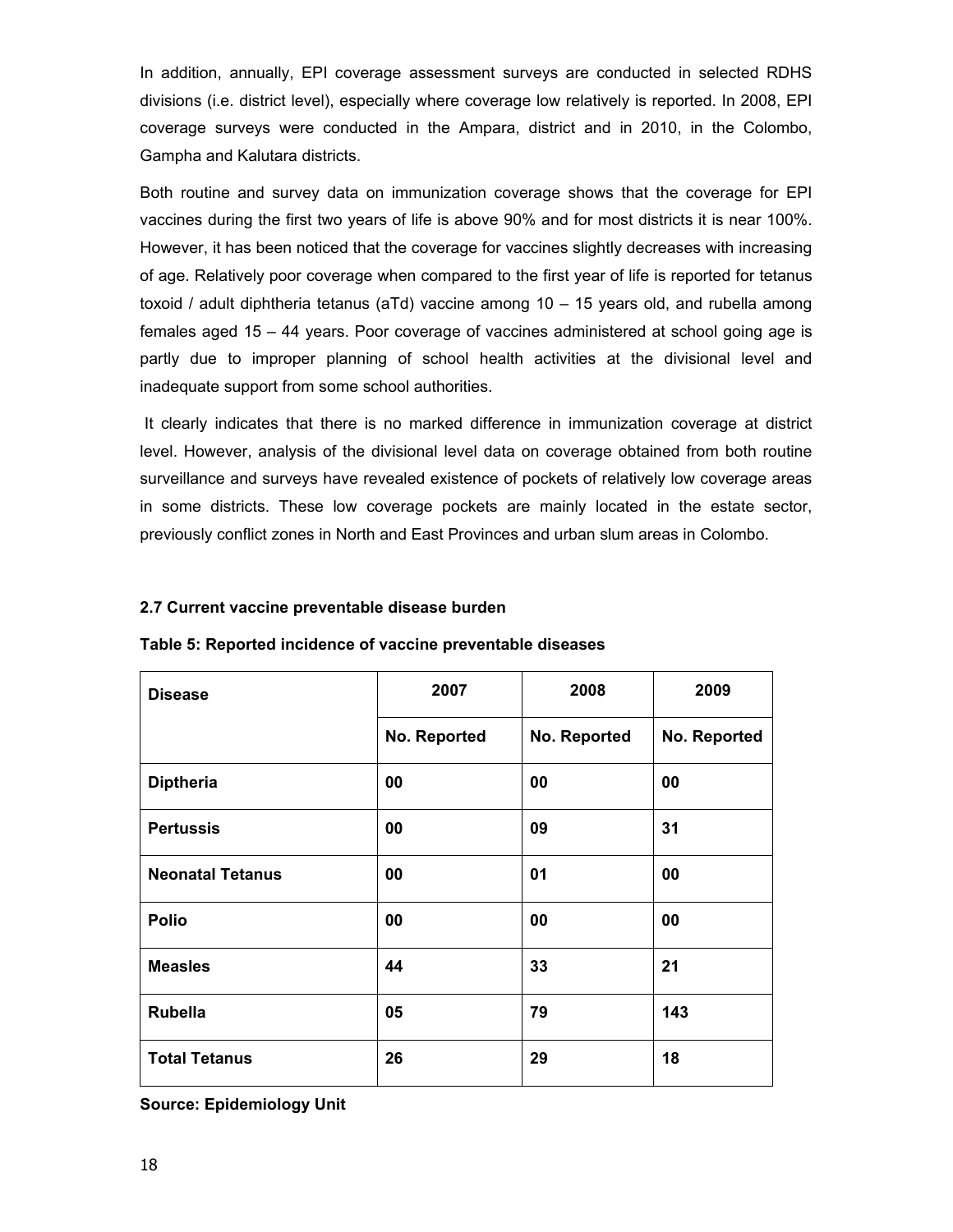There are 26 notifiable diseases in Sri Lanka, including the ten EPI target diseases namely polio, tetanus, tuberculosis, whooping cough, diphtheria, measles, meningitis, Japanese encephalitis, rubella and mumps. Reporting of all EPI target diseases and AFP cases (less than 15 years of age as suspected poliomyelitis) based on clinical and/or laboratory evidence has been made mandatory in Sri Lanka. The Epidemiology Unit receives information on EPI target diseases and AFP cases from the Medical Officers of Health, as well as from the Medical Officers attached to the curative institutions where the patients seek treatment.

On receiving notifications on EPI target diseases or AFP, detailed investigation with laboratory confirmation is carried out. Currently laboratory confirmation is carried out for all suspected AFP cases, but for other EPI diseases, laboratory confirmation is somewhat limited due to lack of laboratory facilities. In the public sector, Medical Research Institute, Colombo is the only institution which carries out laboratory confirmation of EPI diseases. This is one area Sri Lanka has to improve further in future.

The main objective of any immunization programme is to bring down the morbidity and mortality in vaccine preventable diseases. With high levels of immunization coverage achived with acceptable quality, not surprisingly the incidence of the target diseases has declined to low levels and some are not being detected at all as shown by both active and passive surveillance activities. Polio cases have not been reported since 1993. Polio virus transmission has probably ceased. Laboratory confirmed cases of diphtheria have not been reported since 1995. Only 21 confirmed cases of measles were reported in 2009. No cases of neonatal tetanus were reported in 2009 and one case was reported in 2008 (Table 4). Higher levels of tetanus toxoid coverage in pregnant mothers (91.8%) and institutional deliveries (97%) have contributed to this. As a result, Sri Lanka was not included in the list of 58 priority countries identified by the WHO for elimination of neonatal tetanus. In year 2009, 143 rubella cases were reported as small isolated outbreaks.

#### **2.8 Availability and maintenance of cold chain facility**

After completion of construction of the central cold room complex at the Epidemiology Unit in 2008, the country presentlyhas adequate vaccine storage facilities at national level. This new cold room complex has a capacity to store six months buffer stock of all EPI vaccines at central level. The government has already spent US\$ 1 million on this activity. The country no longer needs to depend on private cold room facilities to store vaccines at central level. This newly built cold central room complex is equipped with modern temperature monitoring equipment with alternative power supply. During this current cMYP period if the country decides to introduce Pneumococca and HPV vaccines to the EPI, the central cold room may be able to accommodate even these new vaccines without any problem.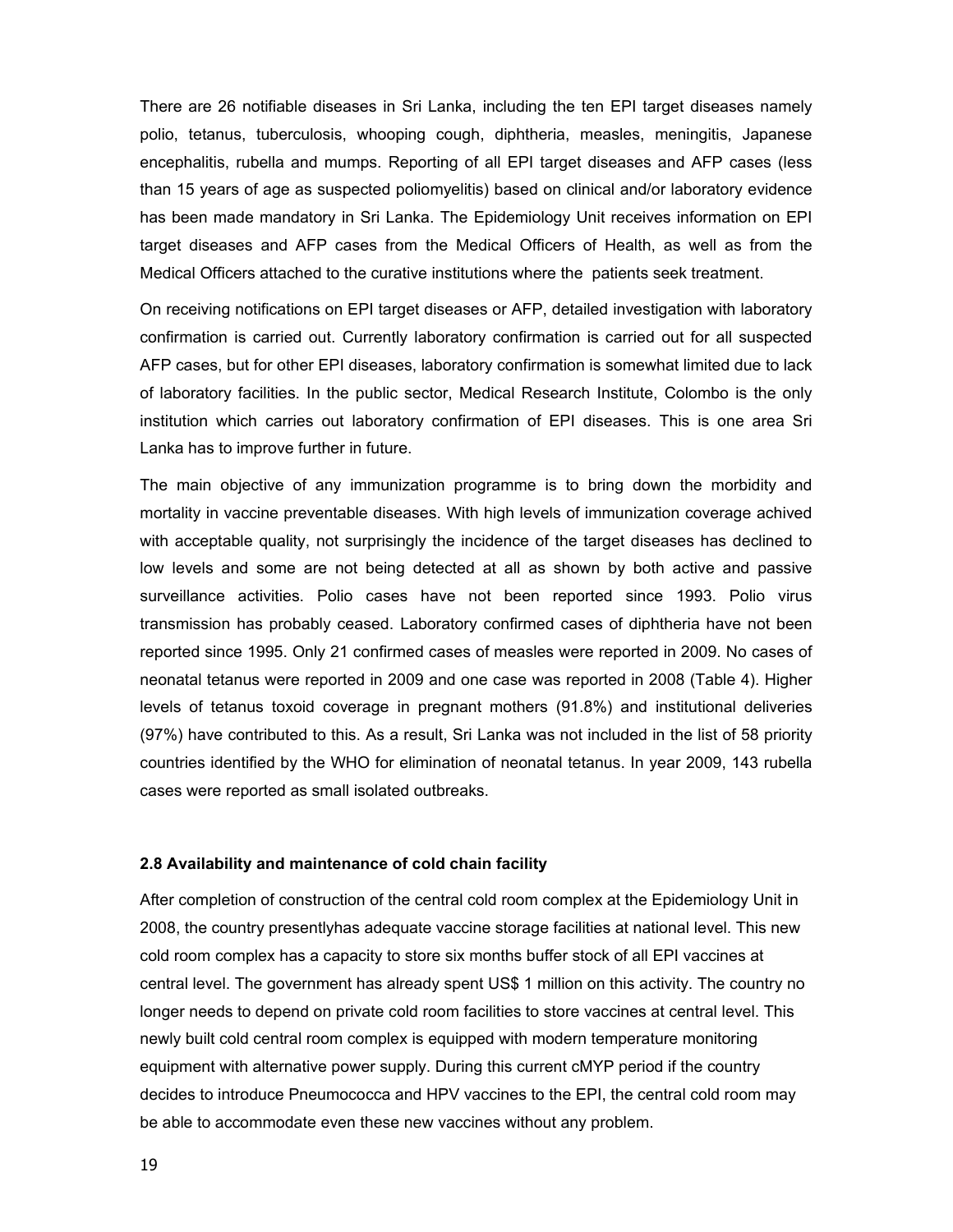All EPI vaccines are delivered from central vaccine stores to 26 Regional (district) Medical Supplies Divisions (RMSD) in the country once in every 2 months. With the assistance of UNICEF, cold room complexes have been already installed in 24 districts and plans are underway to install such cold rooms in the other 2 remaining districts as well. This has helped to enhance the vaccine storage capacity at district level. All these newly built cold room complexes are equipped with modern temperature monitoring equipment and alternative power supplies. During this current cMYP period if the country decides to introduce Pneumococca and HPV vaccines into the EPI, the regional cold rooms may be able to accommodate even these new vaccines without any problem

During the last five year period Sri Lanka has introduced three new antigens into the EPI, other than JE both Hib and mumps vaccines were introduced as combined vaccines (Pentavelant and MMR).Consequently the issue of expansion of divisional level vaccine storing capacity did not arise. In future introduction of new vaccines will require additional vaccine storing capacity at the divisional level.

Though Ice line refrigerators (ILR) are considered as the best option for vaccine storage at divisional level, currently domestic type refrigerators are being used to store vaccines at divisional level. Up to now the country does not have a proper divisional level cold chain equipment replacement plan. During this five year period the country hopes to develop a divisional level cold chain equipment replacement plan and replace nearly 100 domestic type refrigerators with ILR each year.

Currently the majority of vaccine storing refrigerators at divisional level has data lodgers to monitor the temperature. In the coming years it has been planned to introduce data lodgers to all vaccine storing refrigerators. Meanwhile plans are underway to introduce 250 freeze tags each year to the divisional level vaccine storing refrigerators to safeguard the freeze sensitive vaccines against freezing.

The money required for strengthening divisional level cold chain facilities will be around US\$ 750,000. Replacement of vaccine transport equipment (vaccine carriers and igloos) will also be done with this fund.

At present the EPI programme spends around 3% of total budget to maintain the cold chain facility and around 1.5% for transport. The cost for the above activities could be reduced significantly at the central level by reorganizing the present vaccine storage and transport activities, whereas at the divisional level it is unlikely to make any significant savings.

With the assistance of WHO and UNICEF, two surveys namely effective vaccine system management (EVSM) survey and vaccine management assessment (VMA) survey were carried out in 2005. The purpose of the VMA survey is to investigate knowledge and practice of vaccine management amongst health staff operating at national, sub-national and service delivery level. The EVSM survey has found that the Sri Lanka's primary vaccine store (i.e.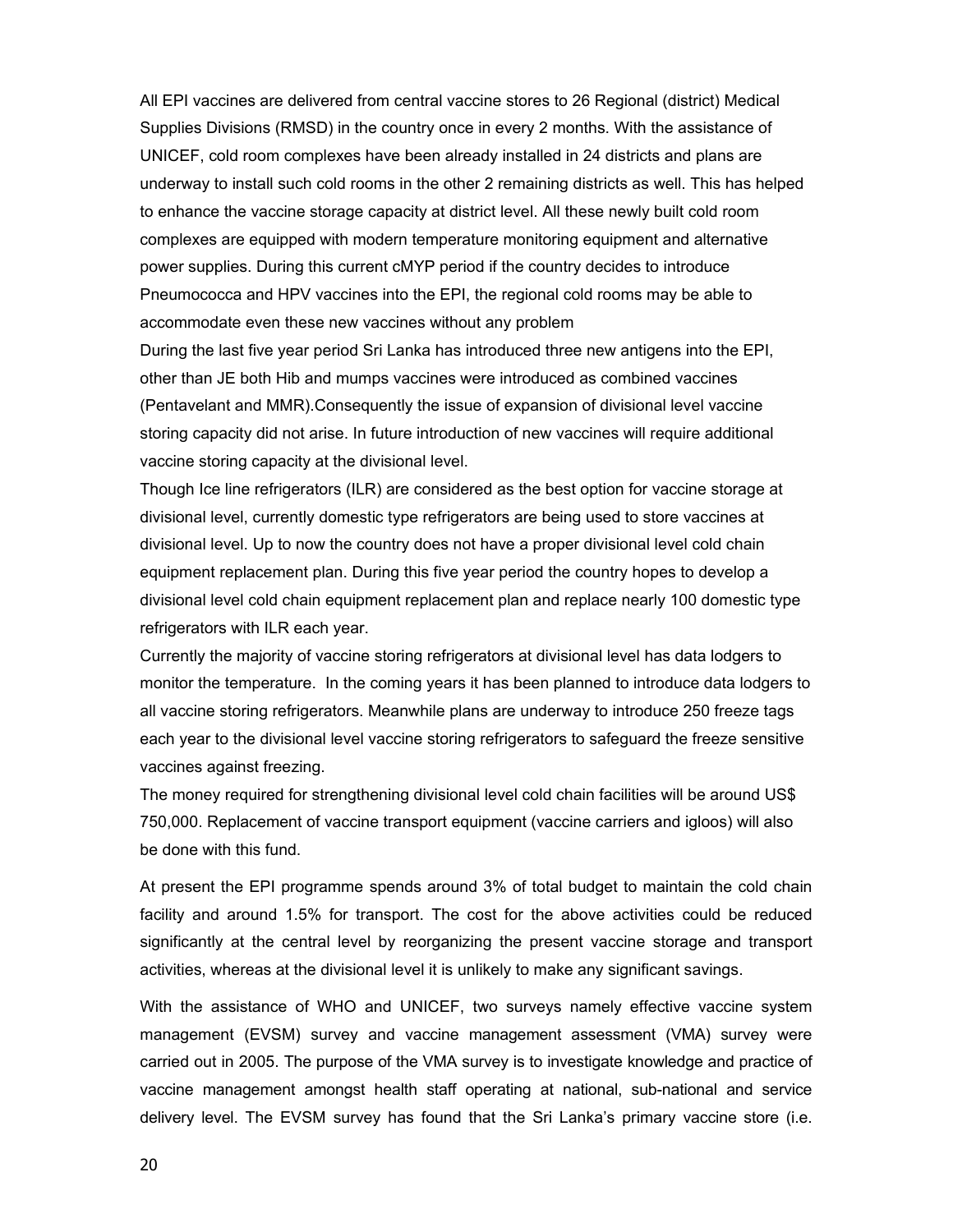central vaccine store) was managed effectively in most of the key areas over a period of 12 months. Figure 2.1 shows the summary results of EVSM survey. Epidemiology unit is planning to conduct the next EVSM in 2012-2013.

# **Figure 2.1: EVSM primary vaccine store assessment results, Colombo, Sri Lanka**



**for the period of 1 July 2004 to 30 June 2005** 

### **2.9 Ensuring injection safety**

### **2.9.1 Using auto-disable (AD) syringes**

Reuse of injection equipment is responsible for most of the infections that result from immunization. This can be prevented by using AD syringes. In Sri Lanka AD syringes were introduced into the EPI in year 2003 with the support of GAVI in order to ensure immunization safety and improve quality. Currently for both EPI vaccines and non EPI vaccines, AD syringes are exclusively used all over the country.

### **2.9.2 Management of sharps and safe disposal**

The current practice is disposal of sharps at the immunization clinics itself. Sharps are collected into the sharps bin and are burned or buried once they are filled. Incineration is the practice in some parts of the world. There are barriers to implement this in Sri Lanka. The most important factor is the initial cost for the construction and the cost for the maintenance of incinerators. The number of incinerators needed and the distance to travel from the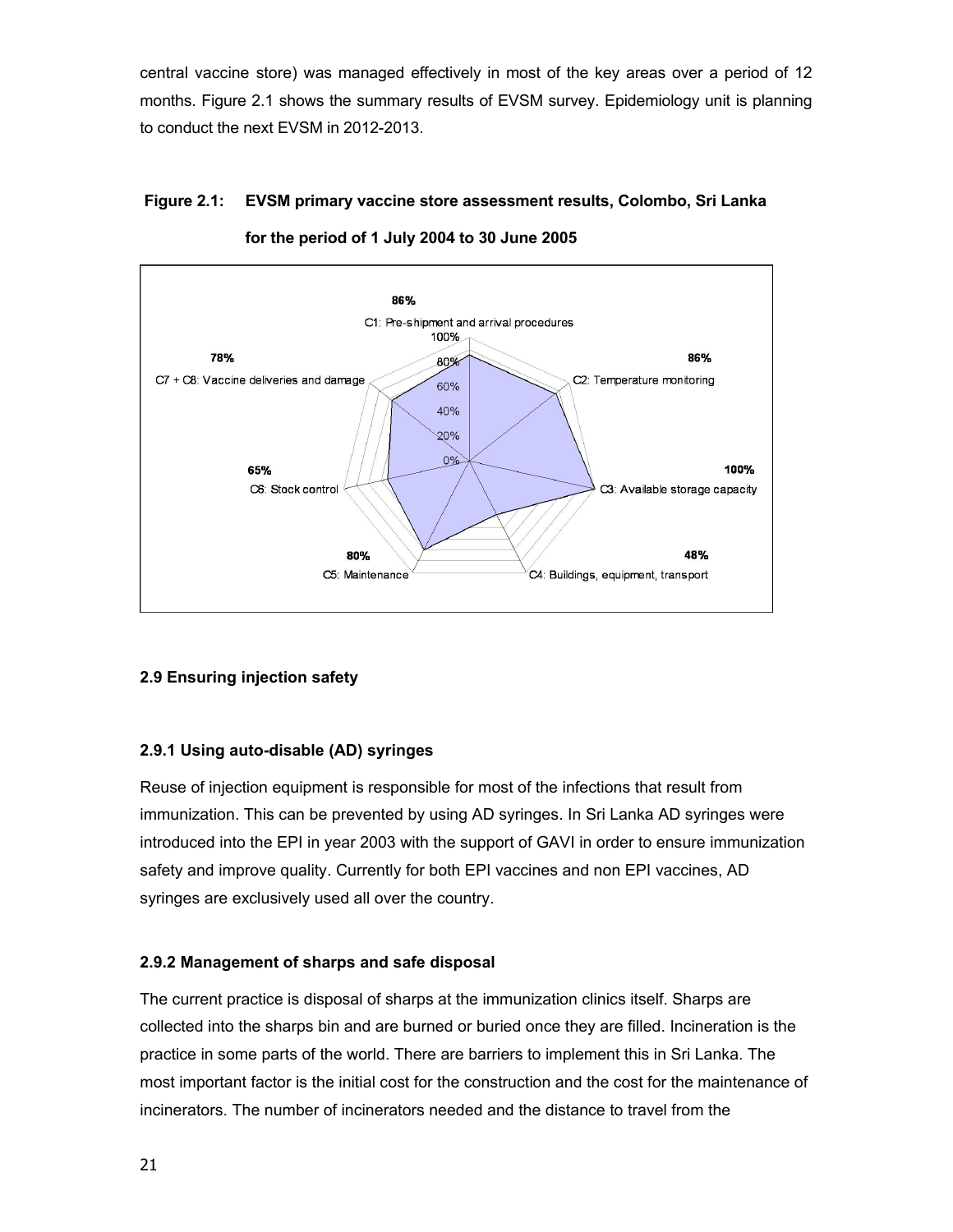immunization clinics to the incinerator sites also has to be taken into consideration. Further, donor agencies, such as World Bank disapprove construction of incinerators. It is very unlikely that in the coming years, any change will be seen in the current practice.

Another alternative option is using non-burn methods of immunization waste disposal, which is successfully practised in certain parts of India. This practice was followed in Philippines also during the large scale measles vaccination campaign two years back. In this method, needle part of the syringe is separated from the plastic part with the help of a needle remover at the point of use at the immunization site. Plastic part of the syringe is collected for re-cycling and only the needles are disposed through deep burial in safe pits. This approach minimizes the risk of needlestick injury to the vaccinator and the community, compared to situations where the waste is left in the open and not effectively contained. It is planned to conduct pilot programmes in five selected districts and then develop a national policy on safe disposal of injection waste.

#### **2.9.3 Vaccine safety- Adverse events following immunization (AEFI)**

The surveillance system of AEFI is an integral part of the EPI in Sri Lanka since 1995. It provides an example for other countries in the region. Institutional medical officers and the field staff are requested to report all AEFI detected to the area Medical Officer of Health (divisional level) and the Regional Epidemiologist (district level) monthly. Additional information is collected by using a detailed investigation form in respect of all serious adverse events. This information is evaluated systematically at district level and central level and remedial measures taken whenever there is a programme failure. In 2010, notification of AEFI was nearly 100% for all districts, but detailed investigations of selected adverse events were not conducted optimally. This is partly due to limited resources at the divisional level.

The National expert committee on AEFI use to perform the causality assessment on all reported severe AEFI. The National expert committee on AEFI which consists of Epidemiologists, Clinicians, Judicial Medical Officers, Vaccinologists and Immunologists meets quarterly.

Sri Lanka is one of the early countries to share vaccine safety data with WHO Uppsala collaboration centre and maintaining vigi flow data base link.

In year 2008, the reported HHE episodes and few temporally associated infant deaths following administration of pentavalent vaccine led to temporary suspension of the pentavalent vaccine four months after introduction. However in-depth investigations carried out both by local and international expert groups revealed that none of these deaths were due to the vaccine. Based on these recommendations pentavalent vaccine was reintroduced in mid 2010.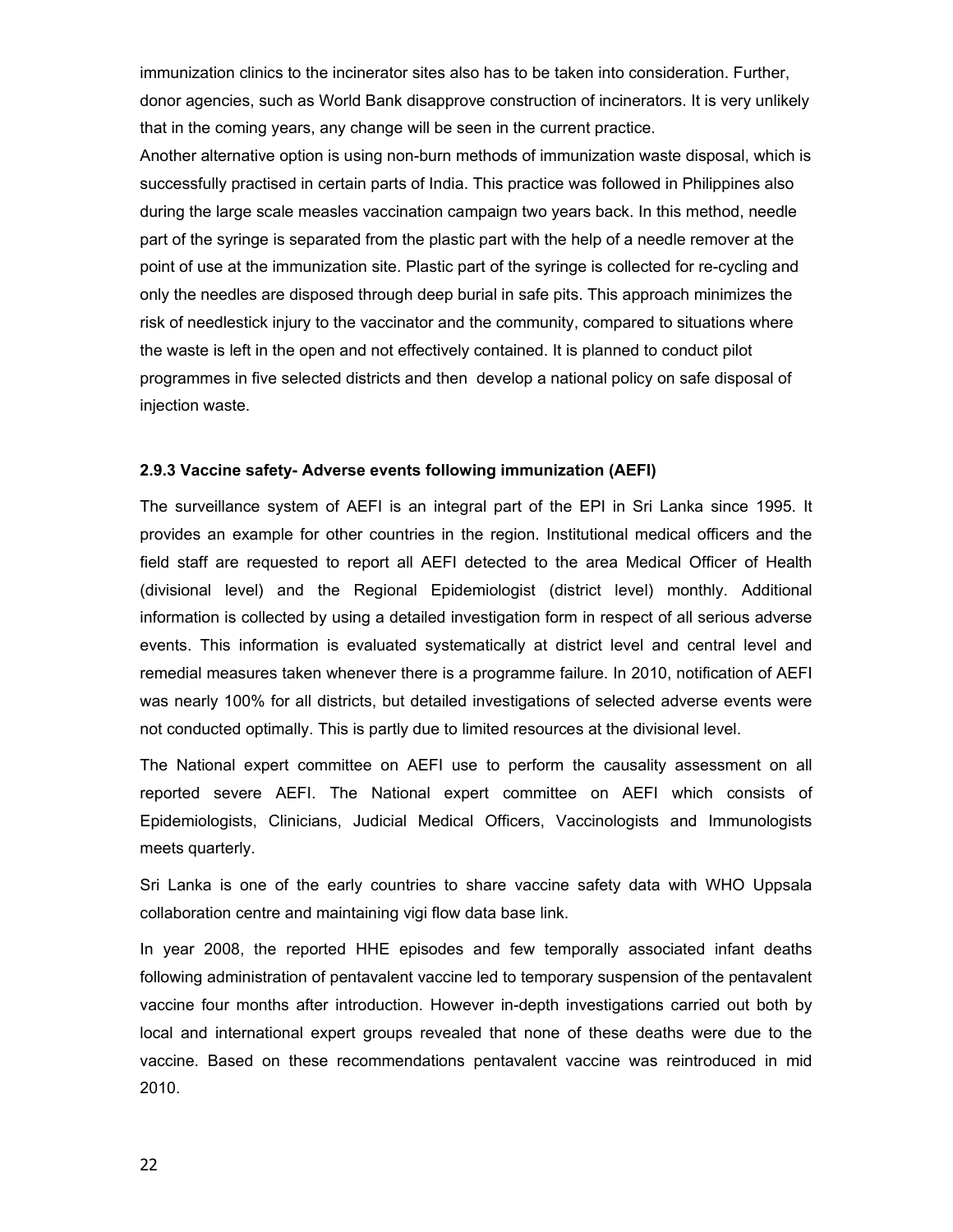In addition the two deaths which occurred among school children following rubella vaccination led to the suspension of rubella vaccination in 2009. In-depth investigations into these deaths revealed that use of partially purified gelatin containing rubella vaccine may be a possible trigger factor for the anaphylaxis reactions. This may raise the question of exploring the possibility of taking a policy decision in future regarding the use of either completely purified gelatin containing vaccines or gelatin free vaccines in the EPI programme

High fever and allergic reactions were the commonest AEFI reported. Injection site abscess (5%) and severe local reaction (6.4%) were also reported during the year 2010. These two AEFI are classified as programme errors and could be prevented with good immunization practices.

| <b>Type of AEFI reported</b> |      | 2008 | 2009<br>2010 |      |      |      |
|------------------------------|------|------|--------------|------|------|------|
|                              | No.  | $\%$ | No.          | $\%$ | No.  | $\%$ |
| Injection site abscess       | 735  | 0.5  | 658          | 10.8 | 290  | 5.0  |
| Lymphadenitis                | 13   | 0.2  | 11           | 0.2  | 09   | 0.2  |
| Sever Local Reaction         | 608  | 9.2  | 553          | 9.0  | 371  | 6.4  |
| <b>High Fever</b>            | 2343 | 35.5 | 1782         | 29.1 | 1809 | 31.2 |
| Allergic Reaction            | 1436 | 21.8 | 1579         | 25.8 | 1503 | 26.0 |
| Nodule                       | 691  | 10.5 | 826          | 13.5 | 413  | 7.1  |
| Seizures                     | 391  | 5.9  | 382          | 6.2  | 322  | 5.6  |
| Arthralgia                   | 41   | 0.6  | 39           | 0.6  | 22   | 0.4  |
| Shock                        | 05   | 0.1  | 02           | 0.1  | 03   | 0.1  |
| Scream                       | 195  | 2.9  | 96           | 1.6  | 96   | 1.7  |
| Encephalopathy               | 02   | 0.0  | 00           | 0.0  | 03   | 0.1  |
| Meningitis                   | 07   | 0.1  | 01           | 0.0  | 06   | 0.1  |
| Injection reaction           | 31   | 0.5  | 76           | 1.2  | 05   | 0.1  |
| <b>HHE</b>                   | 44   | 0.7  | 25           | 0.4  | 48   | 0.8  |
| Death                        | 21   | 0.3  | 09           | 0.1  | 06   | 0.1  |

**Table 6 : Distribution of reported AEFI by type of Adverse Events 2008 - 2010**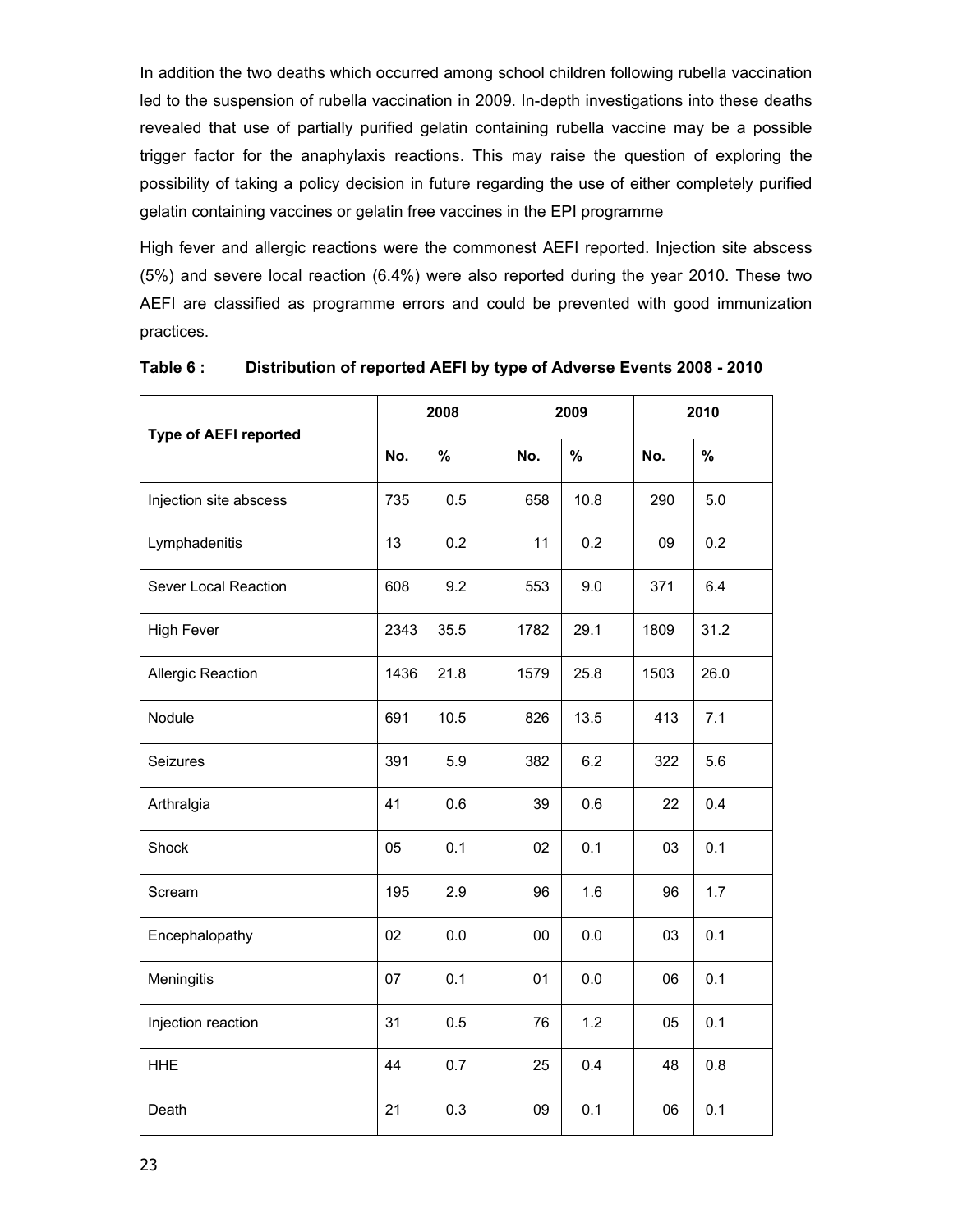| Others | 27   | 0.4    | 76   | 1.2    | 790  | 13.6   |
|--------|------|--------|------|--------|------|--------|
| Total  | 6593 | 100.00 | 6120 | 100.00 | 5790 | 100.00 |

\* Rounding off effect

#### **2.10 Vaccine wastage**

 Vaccine wastage for some antigens is high as it is expected especially in respect of those for which "open vial policy" cannot be practiced (e.g. for BCG, wastage is over 60%, for measles vaccine 40%). With a view to reducing vaccine wastage, Sri Lanka has introduced "open vial policy" in 2005 for EPI. Before that, opened multidose vaccine vials were discarded at the end of immunization sessions. Currently, open vial policy is operated for all liquid vaccines namely, OPV, DPT, DT, aTd, TT, JE and Hep B vaccines. At present, the average wastage for all liquid vaccines is less than 10 % and it was around 25 – 40% before the implementation of the open vial policy. This shows that the open vial policy has caused significant reduction in vaccine wastage for all liquid vaccines. It is essential to take effective steps to reduce wastage for other vaccines also in future.

The issue of vaccine wastage has acquired importance due to high cost of new vaccines. Vaccine wastage can be considered as an indicator of programme efficiency. Two critical requirements for reducing vaccine wastage are reducing the vial size, ideally for one or two doses, and careful microplanning to ensure that optimum number of children is immunized at each immunization session. However, the former has implications on cold chain capacity at all levels of storage.

#### **2.11 Quality of the immunization services**

Maintenance of the quality of immunization services is a prerequisite to achieve the desired programme objectives and to ensure sustainability. However, this remarkable achievement is threatened by the recent findings of disparities in the quality of immunization services across geographic boundaries.

A loss of confidence in the programme could undermine the achievements to date and impede progress towards consolidation of these gains. The World Bank sponsored Sri Lanka Health Sector Development Project's (HSDP) Immunization Subcomponent focused on improving the quality of immunization related activities during the last five years. The expected outcome of this project was to reduce the unintended variation in immunization service quality between districts as defined in the guidelines of the Ministry of Health. A reduction in AEFI was used as the primary indicator of quality improvement. Highly motivated and skilled midwives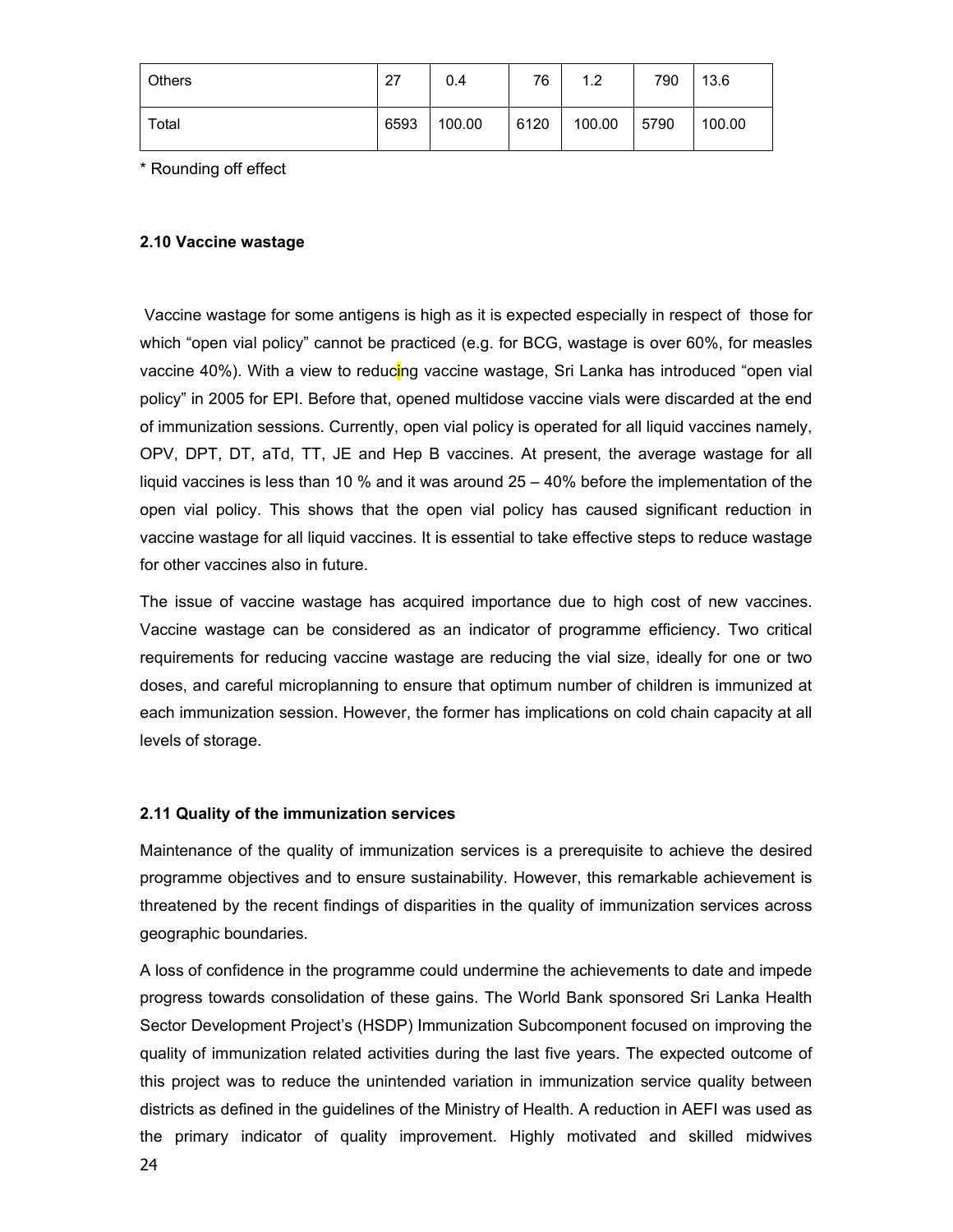(vaccinators) who provide services from publicly recognized clinics of excellence and whom skilled divisional and district health staff routinely support the expected outputs. The implementation of the subcomponent activities was initiated in 2006 and completed in 2009.

#### **2.11.1 Human resources**

There are serious disparities in the requirement and supply of several categories of health personnel. On top of that there is also a significant imbalance existing in the distribution of human resources for health. Inadequate number of Public Health Midwives (PHM), who also function as vaccinators in field clinics, was one of the reasons for the low coverage and quality at the local level. Specially, the number and the rate of Public Health Midwives in the districts of the Northern Province (in Jaffna 1.24 and in Kilinochchi 0.53 per 10,000 populations) are extremely low while districts such as Kalutara (3.49/10,000) and Hambantota (3.96/10,000) have a significantly higher concentration. This figure for national level is 2.54/10,000 population.

The usual practice is to appoint a PHM from the adjacent PHM area to cover the duties in the vacant PHM area. However, this does not ensure complete coverage of services including household visits that ensure timely vaccination of children.

In Sri Lanka, there is no separate category of health care workers to carry out immunization activities alone. Therefore, future plans for strengthening human resources in immunization will essentially be a part of strengthening all primary health care services in the country. The Ministry of Health has identified future needs considering all public health demands in the country. The cadre requirement has been approved by the Treasury and as planned, recruitment will continue in phases for the next 10 years. The limited training capacity in the country is the main reason for the phased out recruitment.

Recruitment of new batches of PHMM during the past several years has improved the service conditions at the field level to some extent. Recently, additional payment for cover-up duties has also been introduced to encourage the covering up officers. The situation will further improve over the time once the new recruits complete the midwifery training and get absorbed into the cadre.

#### **2.11.2 Vehicles and transport**

Vehicles and transport are identified as important components of the immunization programme in the country. Poor transport conditions or delay in distribution can jeopardize the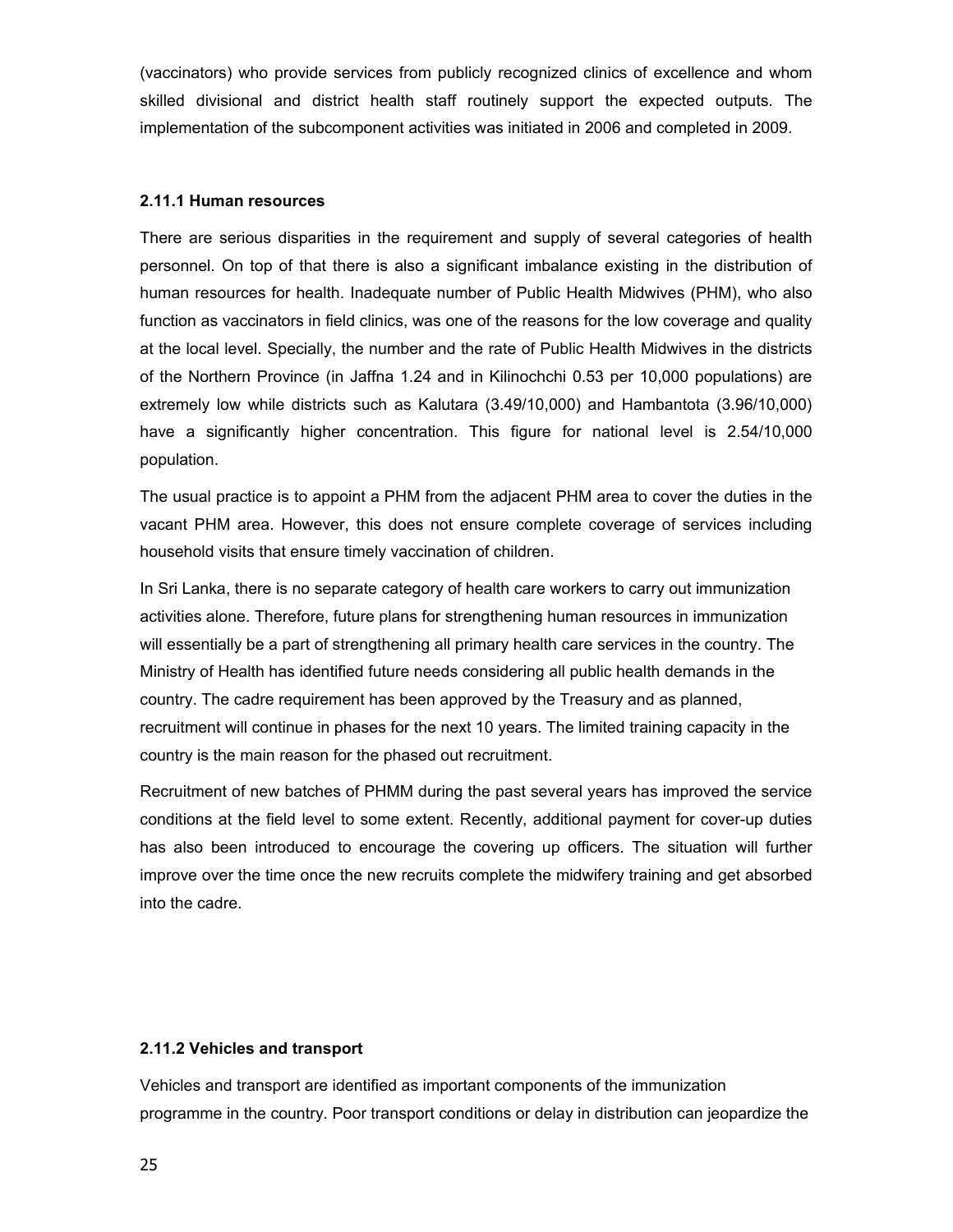potency of vaccines. Timely access to dependable vehicles is essential. Standard delivery vans / lorries are currently being used to distribute vaccines at regional level. Some of these vehicles are old and unreliable, and regional centres very often resort to borrowing vehicles to distribute vaccines on time at divisional level

In year 2003 under GAVI phase 1 support the country got US\$ 100,000 to carry out immunization related training activities. At the same time the country managed to find funds from WHO to conduct immunization training activities in the same year. With the approval of GAVI, country utilized US\$ 100000 to purchase a lorry to transport vaccines from the centre to the regions in 2007. This new vehicle has helped to transport vaccines to the regions efficiently for the last five years. This vehicle may need to be replaced in somewhere around 2013. The money required for purchase of a new lorry will be around US\$ 100,000.

In the coming years vaccine transport within the districts needs to be strengthened. This will greatly enhance efficient vaccine distribution at district level.

In addition, anecdotal evidence points strongly and consistently to the need for improved transport capacity at the periphery and within the estate sector, particularly where mobile clinics operate. A comprehensive assessment is required to determine the demand for and the cost of providing appropriate vehicles at lower levels of the distribution system. This was one of the objectives of the World Bank funded Sri Lanka HSDP Immunization Subcomponent. Other than vaccine transport, EPI programme needs additional transport facilities both at national and district levels to enhance monitoring activities. Enhancement of monitoring activities at national and district level is essential.

According to the recent estimates, the vehicle and transport cost will increase from 2% of total budget in 2005 to 4% in 2013 i.e. around US\$ 184,000 in 2005 to US\$ 669,000 in 2013. One of the future challenges is the increasing fuel price in the country. The increased fuel cost in the world market and declined purchasing power due to the depreciation of local currency will necessarily have a huge impact in future.

#### **2.12 Strengthening EPI surveillance - Epid Network**

Effectiveness of the EPI programme is mainly assessed based on the reported VPD incidence. All VPDs are considered as notifiable diseases. In addition, for each reported VPD case detailed investigation is carried out by a medical officer of health using a special investigation format.

The present EPI data management system, particularly at divisional level is manual and time consuming largely due to paper work. This has also resulted in substantial delay in carrying out surveillance activities. The electronic data network will help in better planning and management, and efficient monitoring of the EPI activities. Providing computers and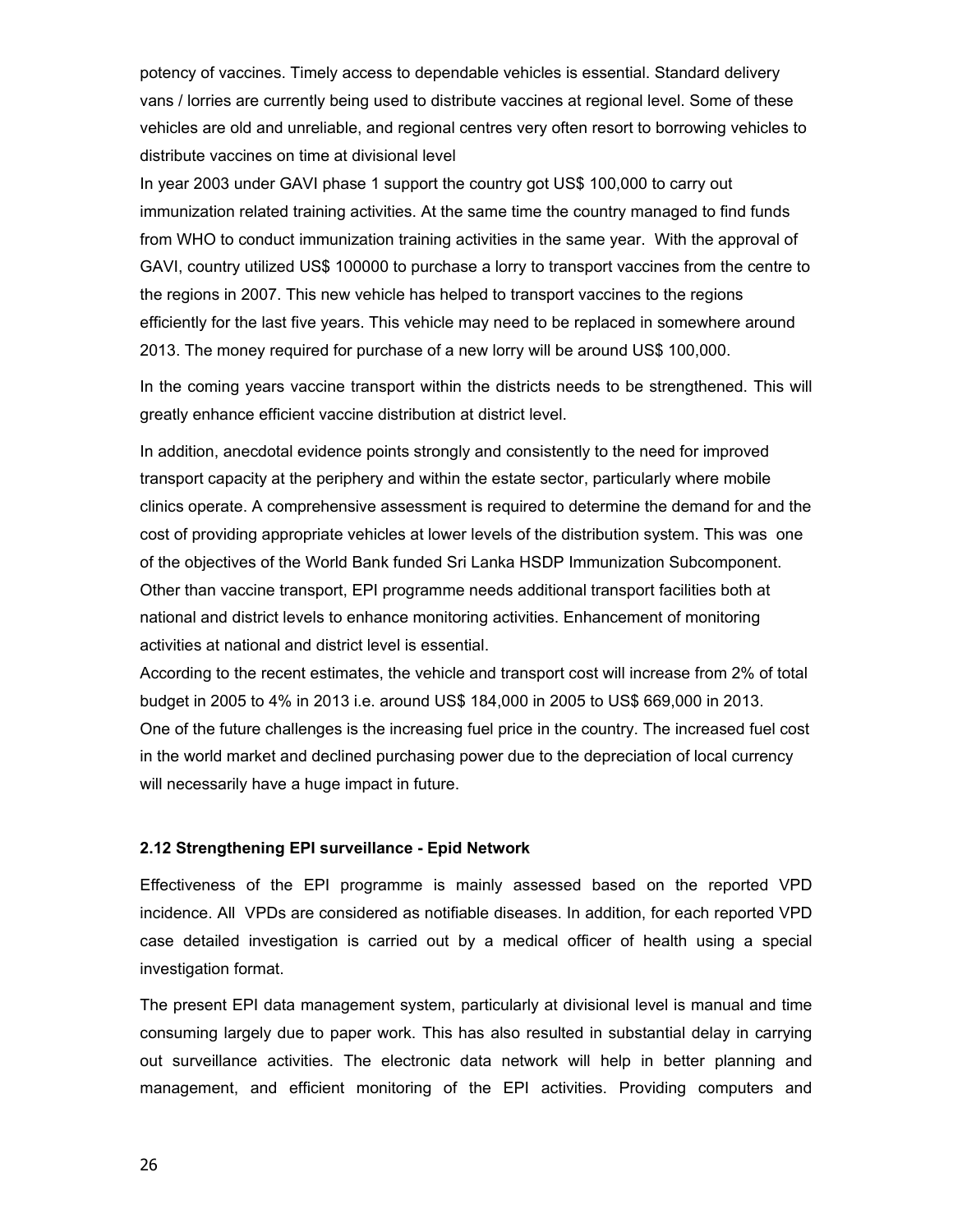communication facilities for improved data management will require additional fund of around US\$ 50,000 annually.

The Epidemiology unit of the Ministry of Health has already developed a software package for diseases and AEFI surveillance. Other than the provision of computer facilities at regional and divisional levels, which is already in progress in a phased manner, training on data management is also necessary to carry out surveillance activities efficiently.

Sri Lanka has already started the training of central level officers on data management, and is expected to expand this programme to the district and divisional levels in future.

#### **2.13 Strengthening training and research activities**

Improved EPI surveillance through provision of training and research is essential. In-service training for all public health staff is a routine activity in the country to upgrade knowledge and skills. It has been estimated that special training programmes for field staff on EPI services, particularly on data management require around US\$ 10,000 annually and it is expected to obtain these funds from the country budget of the WHO. Review based training is the country's future strategy to improve knowledge and skills of the public health staff. In addition, improving the managerial skills of the officers at all levels of EPI service delivery is identified as an important activity for the next few years.

Expansion of research opportunities including both epidemiological and economic burden assessments on VPDs where index vaccines have not been introduced in Sri Lanka will help to take rational decisions regarding introduction of new vaccines into the EPI in future.

Overseas training opportunities for public health staff are important not only to upgrade their knowledge and skills, but also as an incentive to retain them in the public health sector. This is particularly important for national and district level officers, who are reluctant to stay in the public health sector due to less financial benefits compared to the curative sector.

#### **2.14 Introduction of new antigens / combined vaccines into the National EPI**

Sri Lanka has planned to introduce live attenuated JE, Hib and MMR vaccines into the national EPI programme during the last cMYP period. This task was successfully completed by introducing HIB vaccine in 2008, Live JE vaccine in 2009, and MMR in 2011 respectively.

#### **2.14.1 Introduction of Pneumococcal vaccine into the EPI**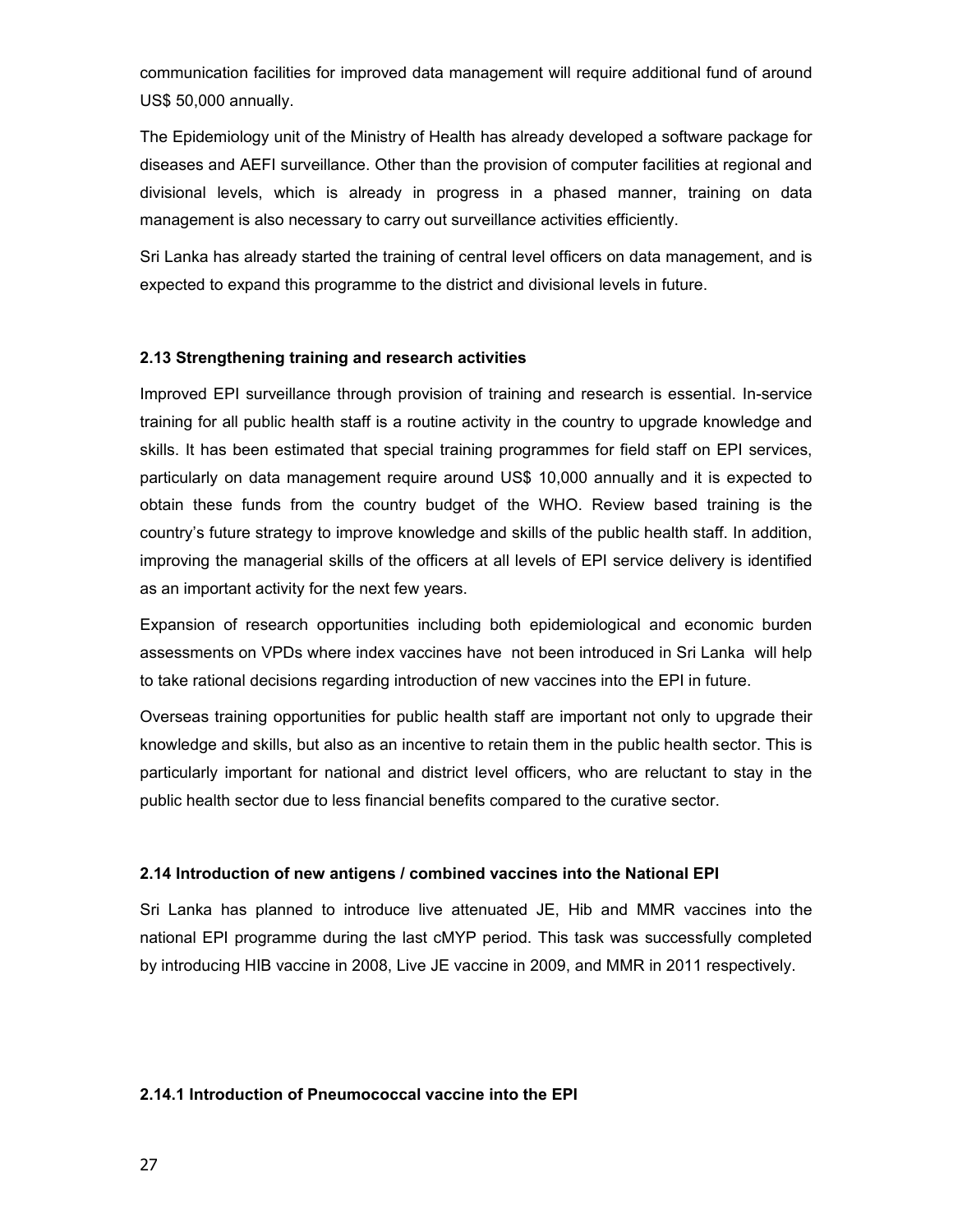Efforts are ongoing to obtain reliable surveillance data for pneumococcal disease in preparation of the introduction of potential future vaccines into the EPI against this disease. Introduction of new vaccine will need to be justified by an evidence base derived from solid epidemiological data to allow appropriate burden of disease assessments and costeffectiveness analyses.

Though pneumonia and meningitis have been identified as public health issues, like in many developing countries, there is a scarcity of information on aetiology of these in Sri Lanka. Pneumococcal surveillance conducted among under five year old children at the Lady Ridgeway Hospital for children (LRH) under the South Asian Pneumococcal Network Alliance (SAPNA) has revealed that 4.9% of septicaemia, 2.2% of clinical meningitis and 1.2% of clinical pneumonia were of the aetiology of Streptococcus pneumonia

The most common serotypes of S.pneumoniae isolated at the LRH were 19F, 23 F, 6B, 14. Sixty two percent of these isolated serotypes at the LRH are covered by vaccine serotypes in the currently available seven valent conjugated Pneumococcal vaccine.

With a view to obtaining more valid and representative data on pneumococcal disease burden steps have been already taken to expand the pneumococcal surveillance activities to a few other major hospitals.

The country is planning to review the available disease burden data, post marketing surveillance data regarding the safety of the vaccine and vaccine affordability issues at the 2012 immunization summit. After reviving these factors the country will decide on the introductory year of pneumococcal vaccine into the EPI programme. It may be somewhere around 2013. Even if it decides to introduce pneumococcal vaccine into the EPI programme in 2013, it will be done in a phased manner. First year pneumococcal vaccine may be given to infants in the western province. That will be around 25% of the total target population and next year it will be expanded to the whole country by targeting total target population.

The cost of pneumococcal vaccine is very high at present. Sri Lanka will necessarily be looking for donor support like it was for the pentavalent vaccine. Introduction of Hib vaccine will require an additional US\$ 6.7 million annually and this will be around 44% of the cost of the total immunization programme. With more interest shown by manufacturers from developing countries and the competition, steep fall in a price of pneumococcal vaccine is expected in the coming years.

#### **2.14.2 Introduction of HPV vaccine into the EPI**

Efforts are ongoing to obtain reliable surveillance data for pneumococcal disease in preparation of the introduction of potential future vaccines against these diseases in to the EPI. New vaccine introduction will need to be justified by an evidence base derived from solid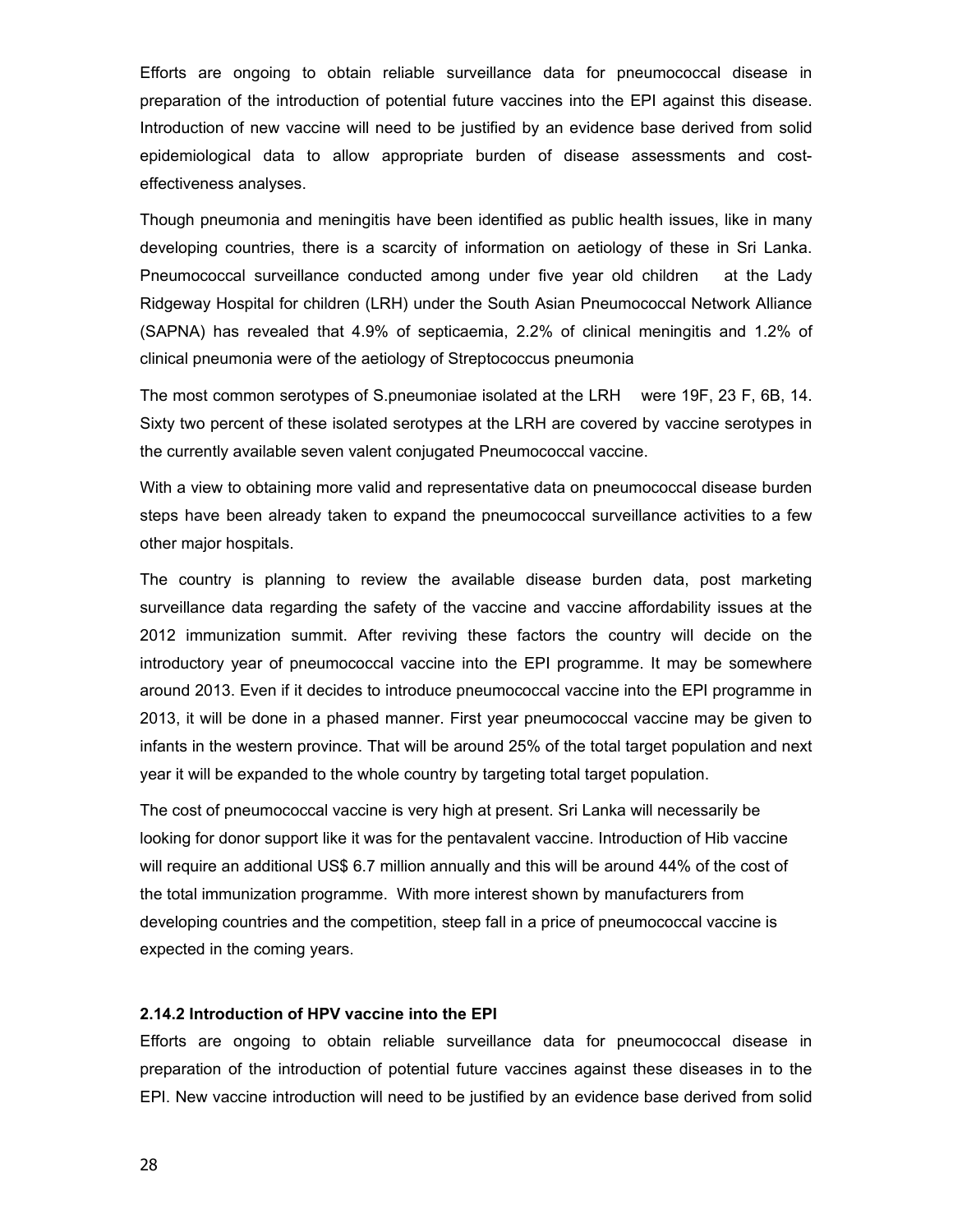epidemiological data to allow appropriate burden of disease assessments and costeffectiveness analyses.

In Sri Lanka a community based HPV prevalence study conducted in the district of Gampaha among 2000 women of 20-59 year age group revealed the overall HPV prevalence of 3.3% and the prevalence of vaccine preventable geno type 16 and 18 as 1.2%.

Hospital based cervical cancer data reveals that cervical cancer in Sri Lanka ranks as the  $2<sup>nd</sup>$ most frequent cancer among women.

With a view to obtaining more valid and representative data on HPV disease burden the country is planning to establish a HPV surveillance mechanism by 2012.

The country is planning to review the available disease burden data and post marketing surveillance data regarding the safety of the vaccine and vaccine affordability issues at the 2013 immunization summit. After reviving these factors, the country will decide on the introductory year of HPV vaccine into the EPI programme. It may be somewhere around 2014. Even if it decides to introduce HPV vaccine into the EPI programme in 2014, it will be done in a phased manner. In the first year HPV vaccine may be given to the females of 12 – 14 year age group who live in the Western province and next year it will be expanded to the whole country by targeting total target population.

The cost of HPV l vaccine is very high at present. Sri Lanka will necessarily be looking for donor support as for the pentavalent vaccine. Introduction of HPV vaccine will require an additional US\$ 7.5 million annually and this will be around 48% of the cost of the total immunization programme. With more interest shown by manufacturers from developing countries and the consequent competition, a steep fall in the price of HPV vaccine is expected in the coming years.

#### **2.14.3 Dengue vaccine**

Currently, a vaccine is being developed for the Dengue. According to available information this vaccine may be available for use somewhere around 2014-2015. If dengue vaccine is available, the country will harness all the possible efforts to introduce it as early as possible to prevent morbidity and mortality associated with the disease.

#### **2.15 Possible outbreak control measures**

#### **2.15.1 Measles and rubella (MR) Catch up campaign**

During the recent past Sri Lanka has reported few isolated small scale rubella outbreaks among adolescents in different parts of the country. Same time in 2009, the country had reported a measles outbreak among internally displaced population in the Northern Province. The country had the last MR catch up campaign in 2002. By considering the above facts it is advisable to have a MR catch up campaign for the adolescents somewhere around 2015.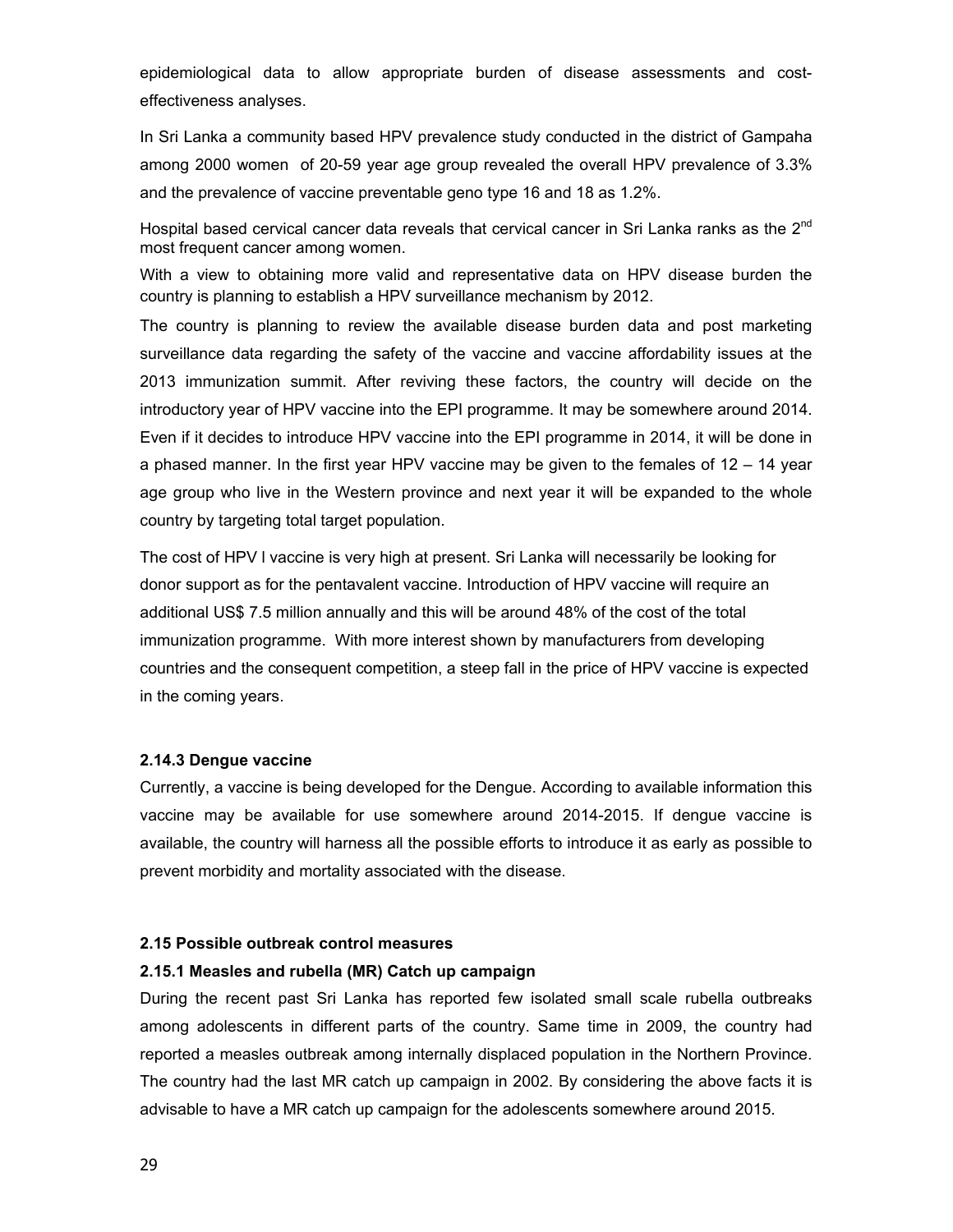#### **2.15.2 Typhoid vaccination for high risk populations**

The incidence rate of typhoid fever in Sri Lanka was 11.48 per 100,000 populations in 2009. But this distribution is uneven throughout the country. The highest incidence rate 390.56/ 100,000 population has been reported from the Vavuniya District, and then from the Mannar District (140.76/100,000). Medium level incidence was reported from Jaffna (98.27/100,000), Nuwara Eliya (27.21/100,000) and Puttlam Districts (10.32/100,000). Even within typhoid endemic districts, typhoid epidemiology can vary significantly from location to location. Therefore, typhoid vaccination is recommended as a risk‐based strategy and targeted only for high-risk groups and population. For this purpose, the country may need nearly 200000 (1% of the total population) typhoid vaccine per year.

#### **2.15.3 Hepatitis A vaccination during outbreaks**

Each year, the country experiences small scale isolated Hep A outbreaks in different parts of the country. Meanwhile Hep A outbreaks are common among IDP populations following disasters. Hep A vaccination may be a useful strategy to control the spread of the disease during outbreaks. For this purpose the country may need nearly 200000 doses (1% of the total population) of Hep A vaccine doses per year.

#### **2.15.4 Chickenpox vaccination during outbreaks**

Each year the country experiences small scale isolated chickenpox outbreaks in different parts of the country. Meanwhile chickenpox outbreaks are common among IDP populations following disasters. Chickenpox vaccination may be a useful strategy to control the spread of the disease during outbreaks. For this purpose the country may need nearly 200,000 doses (1% of the total population) of chickenpox vaccine per year.

#### **2.15.5 H1N1 vaccination during outbreaks**

During the last two years the country has experienced H1N1 outbreaks. Meanwhile available epidemiological data clearly shows a high mortality among pregnant mothers and patients with co-morbidities. There will be a higher chance of reappearing of H1N1 outbreaks in the coming years. Vaccination of high risk groups may be a useful strategy to reduce the mortality associated with H1N1. For this purpose, the country may need nearly 200,000 doses (1% of the total population) of H1N1 vaccine per year.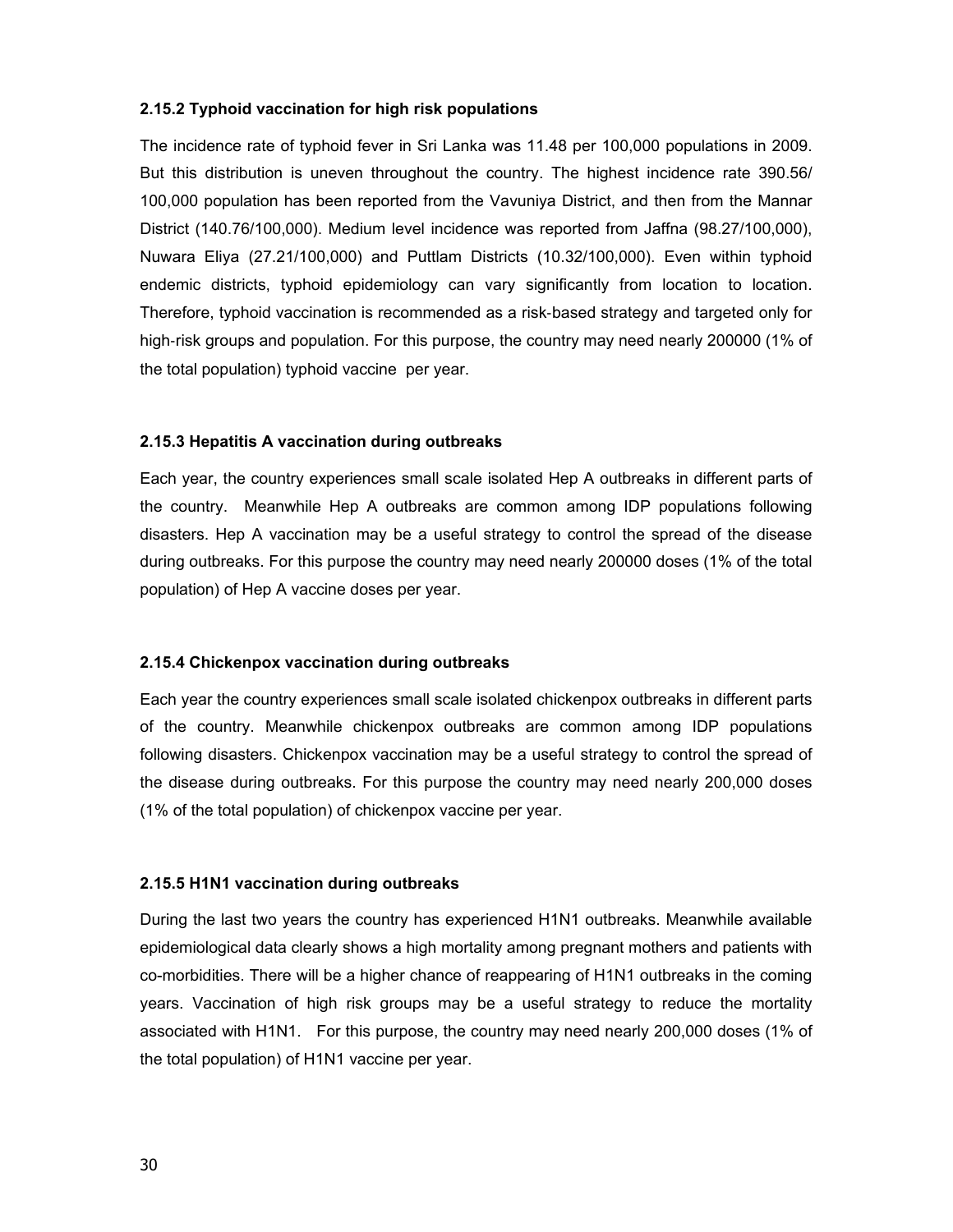#### **2.16 Risks and challenges identified**

#### **2.16.1 Expansion of vaccination**

Suggested incorporation of Pneumococcal and HPV immunization into the EPI will invariably impose extra costs to the EPI. After GAVI withdraws its funding for pentavalent vaccine in 2015, the government will have to bear the cost of this vaccine too. Increasing cost of most of the vaccines will be a real challenge to ensure the balance between the sustainability and the expansion of the programme according to the current needs.

#### **2.16.2 Increased transport cost**

The cost for fuel at the regional and divisional levels is financed by the provincial administration. The allocation is for the total primary health care activities and there is no separate allocation for the immunization programme. With the increasing cost of fuel, the purchasing power will be somewhat reduced. This could have an adverse effect on the supervisory activities of the immunization programme at the grassroots.

#### **2.16.3 Devalued local currency**

Devaluation of the Rupee against US Dollar has been continuing in the recent past and is expected to continue further. This has an influence on the fuel prices too . Increase in the price for relevant services and supplies including vaccines make the total cost for the programme further high.

#### **2.16.4 Anti-vaccine lobby**

A growing trend of anti-vaccine lobbying is seen in certain parts of the world. Although this is not a threat in Sri Lanka to date, close vigilance and timely identification of such a lobby are necessary for effective counter activities in future.

#### **2.17 Private sector collaboration**

The Government of Sri Lanka firmly supports the free health services as a national policy. Therefore, introduction of user fee will never be in consideration as a strategy to reduce the EPI cost in future. Alternatively, the government will support increased private sector contribution to the EPI.

At present, the government provides selected EPI vaccines free of charge to the General Practitioners (GP) and private hospitals to carry out immunization activities. The target population receiving immunization through the private sector is around 1%-2%. There is an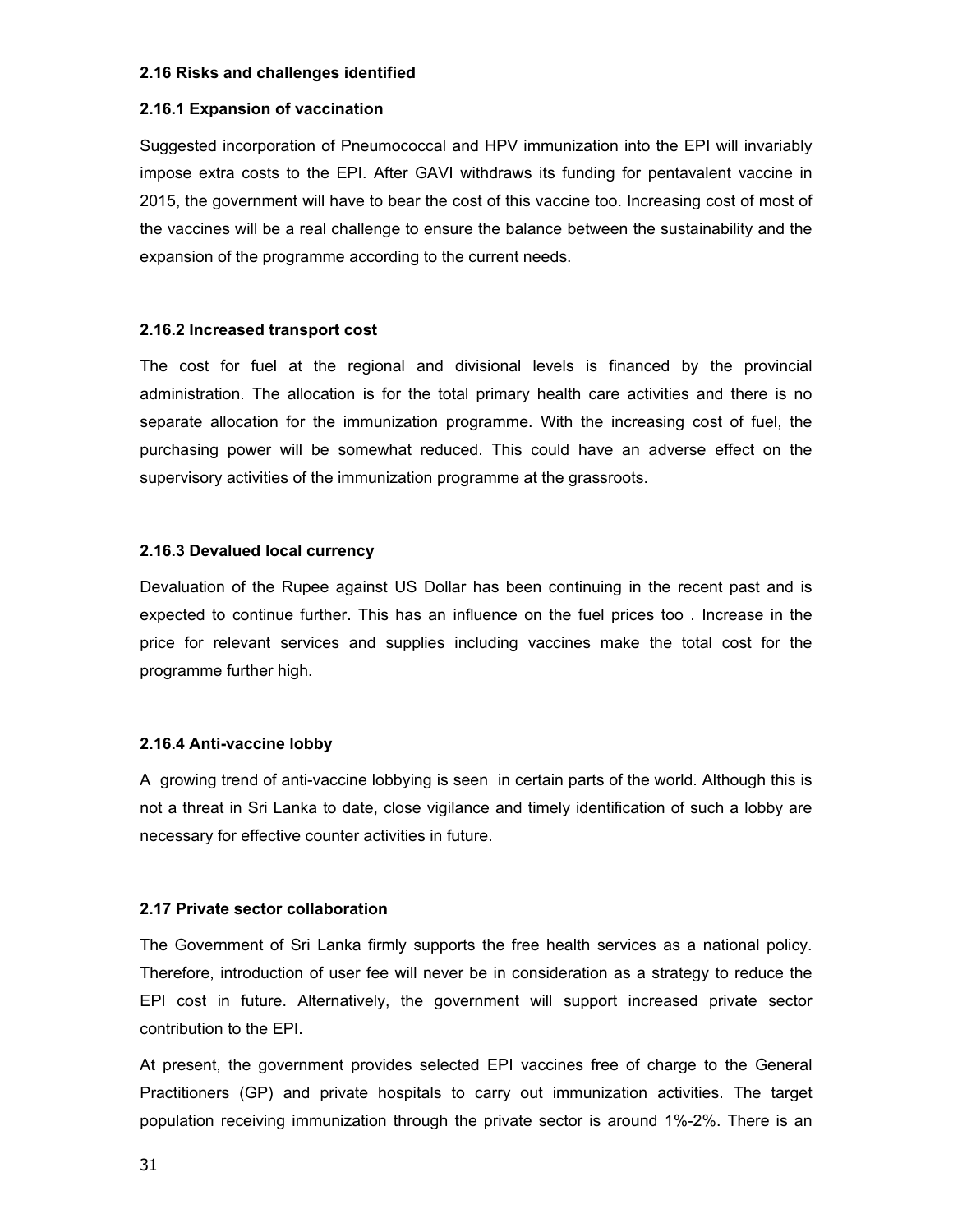increasing trend of utilization of private sector health service in the country and it can be assumed that the same trend will prevail for the immunization services also in the future. Strengthening private sector services will reduce the government burden on EPI services and thereby minimize the service cost and save the resources in future.

If the present service coverage of 1%-2% is increased to 5% in the next ten years, it will help to reduce spending by the government significantly and this saving can be diverted to other EPI activities, where adequate funding is not secured. The most challenging task is ensuring the quality of services provided by the private sector. Any diversity from the established quality of the programme will negatively affect the country's EPI. For example, if more AEFI are reported from the private sector it will no doubt damage the national EPI. Therefore continuing quality control measures in the private sector services is essential. This is one of the reasons for the government to provide vaccines free of charge to the private sector. However, if more people move to the private sector immunization service, then the government may consider charging vaccine cost (buying cost) from service providers while continuously monitoring the programme in the private sector. The involvement of the private sector is good for the national economy but if they procure costly combined vaccines from outside then this may lead to loss of foreign exchange. Therefore, some regulations, guidelines and mechanism are essential to regulate the private sector quality of immunization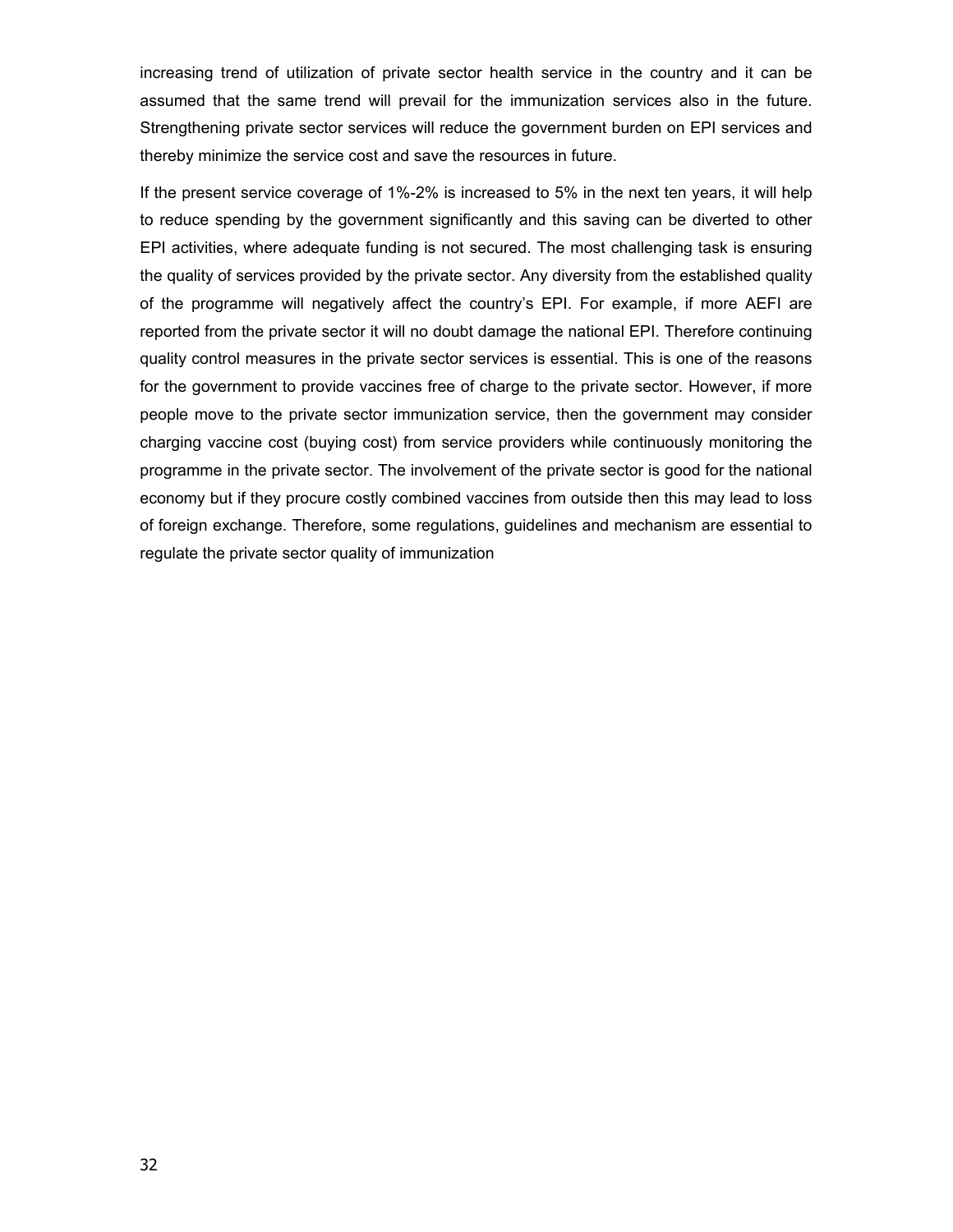# **3. Future budget requirements**

In addition to vaccines that are already in use, new vaccines that are considered for scale-up / introduction in Sri Lanka during this cMYP period are Pneumococcal and HPV vaccines based on their availability and affordability and disease burden. In addition during this cMYP period it is planned to use typhoid, chickenpox and HepA vaccines for outbreak control. For this purpose 200,000 doses, each of typhoid, chickenpox and HepA vaccines will be procured annually.

Meanwhile, during this cMYP period, it is hoped to conduct a measles and rubella catch up campaign targeting the 15 -20 year age group.

 Sri Lanka use to have immunization summit with the active participation of clinicians, public health experts and policy makers annually. During these summits available data on safety, affordability and disease burden related to the new vaccines are reviewed by the experts and necessary recommendations made to the Ministry of Health regarding the introduction and time of introduction.

During the last two immunization summits introduction of new vaccines were extensively discussed and decided to review the introductory plans for both Pneumococcal and HPV again in the coming immunization summit which is due in the latter part of 2011 or early 2012. Based on the future immunization summit decisions on new vaccine introduction, country's new vaccine introduction plan and cMYP will be revised and updated.

In today's context there will be a relatively higher chance of introduction of both Pneumococca and HPV vaccines in to the EPI in 2013 and 2014 respectively. Introduction of both vaccines will be done in a phased manner: first year both vaccines will be introduced to the target population in the Western province and subsequent year to the whole country with GAVI co financing support. Meanwhile, GAVI co financing support whichthe country gets for the pentavalent vaccine will also terminate in 2015 according to the present GAVI phase II time period.

All the budget requirements were calculated based on the above described case scenarios.

For this costing exercise, the costs of vaccines are derived from the latest available UNICEF price list. Cost projections are undertaken using the cMYP tool after taking into account the costs of salaries, allowances, campaigns and programme goals with proposed new and underused vaccine introductions. Based on these assumptions, the itemized annual costs have been calculated (Table 3.1). The consolidated costs are also shown in the table.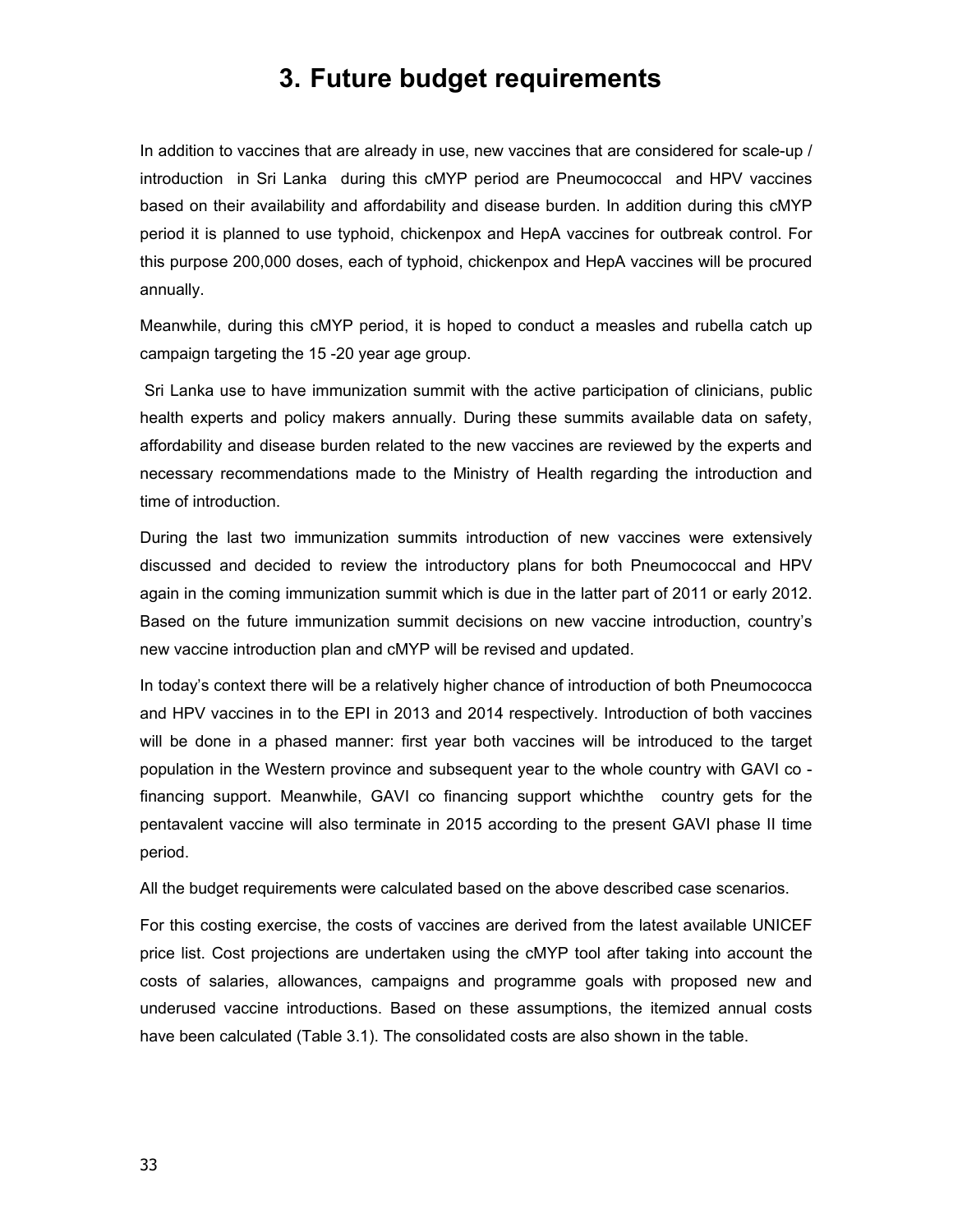| Table 7: |  |  | <b>Summary Cost Projection in million US\$</b> |  |  |  |
|----------|--|--|------------------------------------------------|--|--|--|
|----------|--|--|------------------------------------------------|--|--|--|

| <b>Cost Category</b>                      | 2011        | 2012        | 2013         | 2014         | 2015         | 2016         | <b>Total 2012 -</b><br>2016 |
|-------------------------------------------|-------------|-------------|--------------|--------------|--------------|--------------|-----------------------------|
| <b>Routine Recurrent Costs</b>            | <b>US\$</b> | <b>US\$</b> | <b>US\$</b>  | <b>US\$</b>  | <b>US\$</b>  | US\$         | US\$                        |
| Vaccines (routine vaccines only)          | \$5,264,025 | \$7,560,725 | \$8,819,693  | \$15,379,493 | \$20,360,021 | \$19,193,621 | \$71,313,555                |
| Traditional                               | \$634,611   | \$5,368,053 | \$5,264,700  | \$5,257,330  | \$5,274,066  | \$5,273,254  | \$26,437,403                |
| Underused                                 | \$4,629,414 | \$174,953   | \$140,572    | \$141,055    | \$129,748    | \$132,539    | \$718,867                   |
| <b>New</b>                                |             | \$2,017,719 | \$3,414,421  | \$9,981,108  | \$14,956,208 | \$13,787,829 | \$44,157,285                |
| Injection supplies                        | \$640,077   | \$669,950   | \$707,376    | \$826,642    | \$917,007    | \$906,488    | \$4,027,463                 |
| Personnel                                 | \$35,400    | \$48,960    | \$49,939     | \$50,938     | \$51,957     | \$52,996     | \$254,790                   |
| Salaries of full-time NIP health          |             |             |              |              |              |              |                             |
| workers (immunization specific)           | \$35,400    | \$48,960    | \$49,939     | \$50,938     | \$51,957     | \$52,996     | \$254,790                   |
| Transportation                            | \$4,140     | \$4,223     | \$4,307      | \$4,393      | \$4,481      | \$4,481      | \$21,886                    |
| Fix site strategy (incl. vaccine          |             |             |              |              |              |              |                             |
| distribution)                             | \$4,140     | \$4,223     | \$4,307      | \$4,393      | \$4,481      | \$4,481      | \$21,886                    |
| Outreach strategy                         |             |             |              |              |              |              |                             |
| Mobile strategy                           |             |             |              |              |              |              |                             |
| Maintenance and overhead                  | \$283,755   | \$311,373   | \$340,853    | \$363,695    | \$388,220    | \$213,005    | \$1,617,145                 |
| Cold chain maintenance and                |             |             |              |              |              |              |                             |
| overheads                                 | \$181,830   | \$184,612   | \$188,305    | \$192,071    | \$196,819    | \$1,104      | \$762,910                   |
| Maintenance of other capital<br>equipment | \$101,925   | \$126,761   | \$152,549    | \$171,624    | \$191,401    | \$211,901    | \$854,235                   |
| Short-term training                       |             | \$38,254    | \$39,631     | \$40,828     | \$42,296     | \$43,573     | \$204,581                   |
| IEC/social mobilization                   |             | \$38,254    | \$39,631     | \$40,828     | \$42,296     | \$43,573     | \$204,581                   |
| Disease surveillance                      |             | \$95,635    | \$99,077     | \$102,069    | \$105,739    | \$108,932    | \$511,452                   |
| Programme management                      |             | \$38,254    | \$39,631     | \$40,828     | \$42,296     | \$43,573     | \$204,581                   |
| Other routine recurrent costs             |             |             |              |              |              |              |                             |
| <b>Subtotal</b>                           | \$6,227,397 | \$8,805,628 | \$10,140,138 | \$16,849,713 | \$21,954,312 | \$20,610,242 | \$78,360,034                |
| <b>Routine Capital Costs</b>              |             |             |              |              |              |              |                             |
| Vehicles                                  |             |             | \$41,616     |              |              |              | \$41,616                    |
| Cold chain equipment                      | \$414,324   | \$101,439   | \$17,855     | \$30,893     | \$11,869     |              | \$162,055                   |
| Other capital equipment                   |             | \$107,100   | \$109,242    | \$84,897     | \$86,595     | \$88,326     | \$476,160                   |
| <b>Subtotal</b>                           | \$414,324   | \$208,539   | \$168,713    | \$115,789    | \$98,463     | \$88,326     | \$679,831                   |
| <b>Campaign Costs</b>                     |             |             |              |              |              |              |                             |
| Measles - Rubella catchup (               |             |             |              |              |              |              |                             |
| 15-20 years cohort)                       |             |             |              |              | \$4,741,039  |              | \$4,741,039                 |
| Vaccines and Injection                    |             |             |              |              |              |              |                             |
| Supplies                                  |             |             |              |              | \$1,345,173  |              | \$1,345,173                 |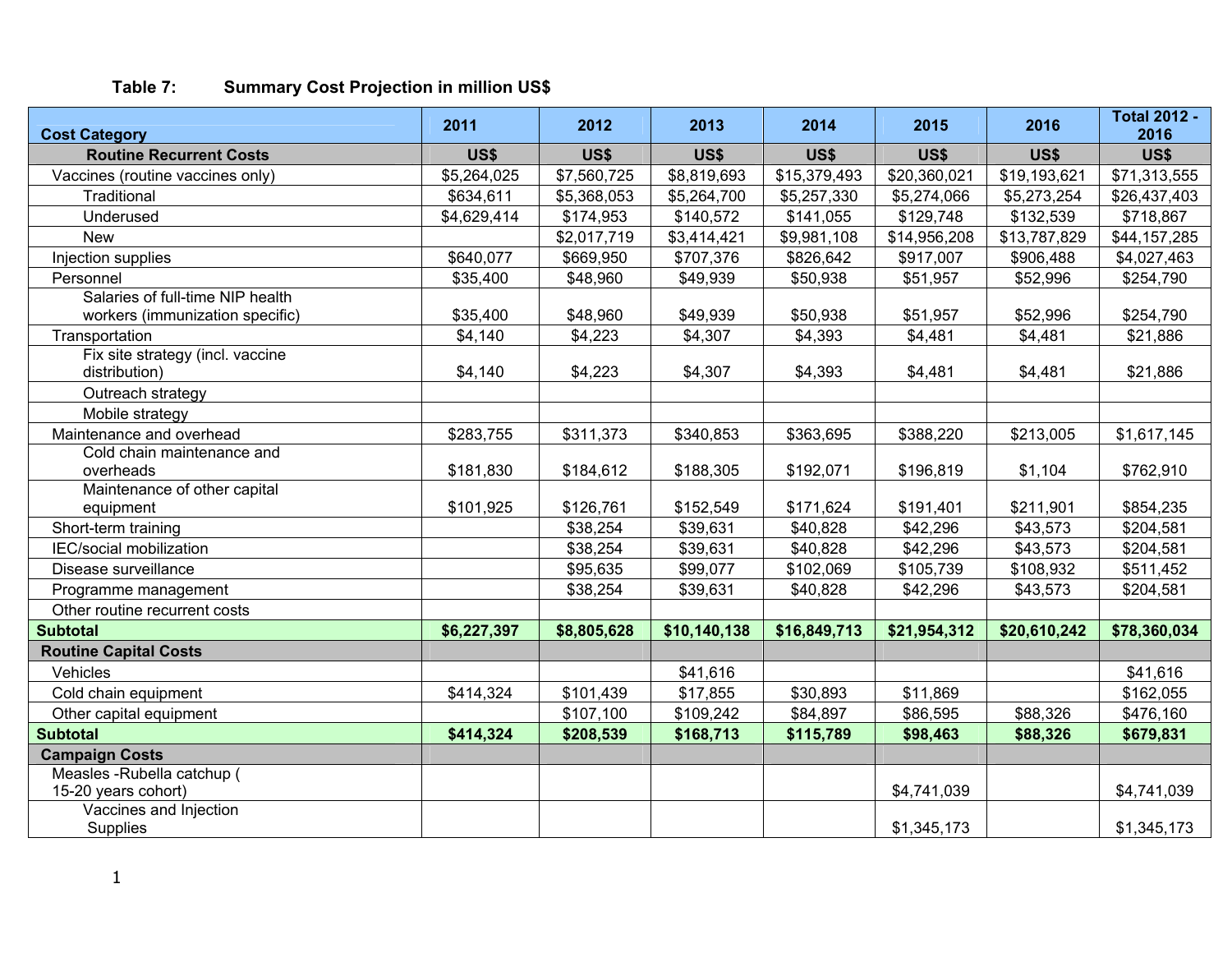| Operational costs                           |               |               |               |               | \$3,395,866   |               | \$3,395,866   |
|---------------------------------------------|---------------|---------------|---------------|---------------|---------------|---------------|---------------|
| HepA Vaccine - High Risk &                  |               |               |               |               |               |               |               |
| Outbreak Management                         |               | \$2,235,738   | \$2,239,738   | \$2,243,818   | \$2,247,979   | \$2,252,224   | \$11,219,497  |
| Vaccines and Injection                      |               |               |               |               |               |               |               |
| <b>Supplies</b>                             |               | \$2,035,738   | \$2,035,738   | \$2,035,738   | \$2,035,738   | \$2,035,738   | \$10,178,689  |
| Operational costs                           |               | \$200,000     | \$204,000     | \$208,080     | \$212,242     | \$216,486     | \$1,040,808   |
| <b>Typhoid Vaccine - High Risk</b>          |               |               |               |               |               |               |               |
| & Outbreak Management                       |               | \$617,869     | \$621,869     | \$625,949     | \$630,110     | \$634,355     | \$3,130,152   |
| Vaccines and Injection                      |               |               |               |               |               |               |               |
| <b>Supplies</b>                             |               | \$417,869     | \$417,869     | \$417,869     | \$417,869     | \$417,869     | \$2,089,344   |
| Operational costs                           |               | \$200,000     | \$204,000     | \$208,080     | \$212,242     | \$216,486     | \$1,040,808   |
| Chicken Pox Vaccine - High Risk &           |               |               |               |               |               |               |               |
| Outbreak Management                         |               | \$1,220,091   | \$1,224,091   | \$1,228,171   | \$1,232,332   | \$1,236,577   | \$6,141,262   |
| Vaccines and Injection Supplies             |               | \$1,020,091   | \$1,020,091   | \$1,020,091   | \$1,020,091   | \$1,020,091   | \$5,100,454   |
| Operational costs                           |               | \$200,000     | \$204,000     | \$208,080     | \$212,242     | \$216,486     | \$1,040,808   |
| H1N1 Vaccine - High Risk & Outbreak         |               |               |               |               |               |               |               |
| Management                                  |               | \$600,000     | \$606,469     | \$610,549     | \$614,710     | \$618,955     | \$3,050,684   |
| Vaccines and Injection Supplies             |               | \$400,000     | \$402,469     | \$402,469     | \$402,469     | \$402,469     | \$2,009,876   |
| Operational costs                           |               | \$200,000     | \$204,000     | \$208,080     | \$212,242     | \$216,486     | \$1,040,808   |
|                                             |               |               |               |               |               |               |               |
| Vaccines and Injection Supplies             |               |               |               |               |               |               |               |
| Operational costs                           |               |               |               |               |               |               |               |
| <b>Subtotal</b>                             |               | \$4,673,698   | \$4,692,166   | \$4,708,486   | \$9,466,172   | \$4,742,112   | \$28,282,634  |
|                                             |               |               |               |               |               |               |               |
| Shared personnel costs                      | \$69,126      | \$74,487      | \$75,976      | \$77,496      | \$79,046      | \$80,627      | \$387,631     |
| Shared transportation costs                 | \$106,537,283 | \$108,668,029 | \$110,841,390 | \$113,058,217 | \$115,319,382 | \$117,625,769 | \$565,512,787 |
| Construction of new buildings               |               |               |               |               |               |               |               |
| <b>Subtotal</b>                             | \$106,606,409 | \$108,742,516 | \$110,917,366 | \$113,135,713 | \$115,398,427 | \$117,706,396 | \$565,900,418 |
| <b>Grand Total</b>                          | \$113,248,130 | \$122,430,381 | \$125,918,383 | \$134,809,702 | \$146,917,374 | \$143,147,077 | \$673,222,917 |
| <b>Routine Immunization</b>                 | \$113,248,130 | \$117,756,683 | \$121,226,217 | \$130,101,216 | \$137,451,203 | \$138,404,965 | \$644,940,283 |
| <b>Supplemental Immunization Activities</b> |               | \$4,673,698   | \$4,692,166   | \$4,708,486   | \$9,466,172   | \$4,742,112   | \$28,282,634  |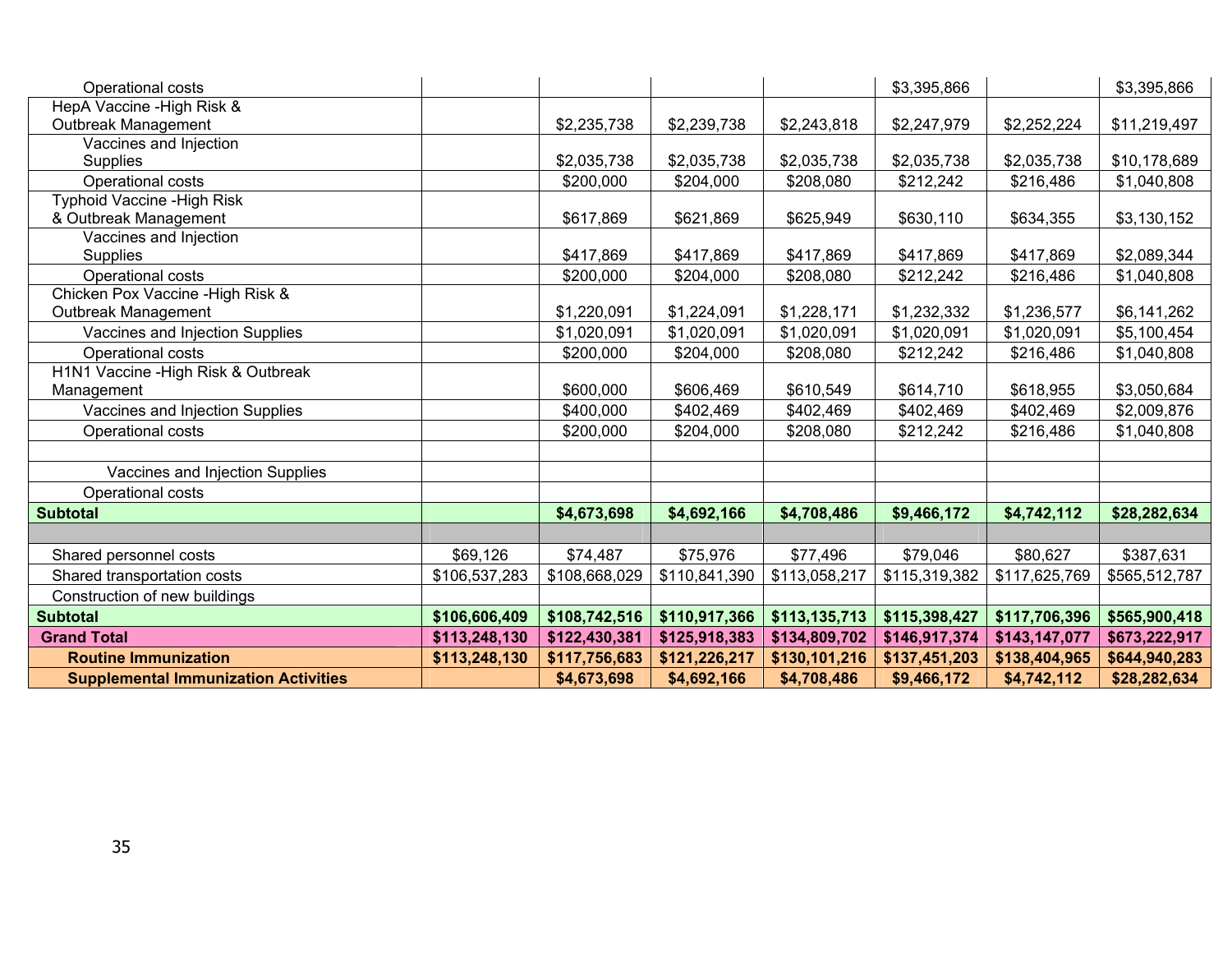**Table 8: Total cost scenario over six years from 2011-2016**

| 2011 (US\$)   | 2012 (US\$)   | 2013(US\$)    | 2014 (US\$)   | 2015 (US\$)   | <b>2016(US\$)</b> | Total 2012 - 2016 |
|---------------|---------------|---------------|---------------|---------------|-------------------|-------------------|
| \$113,248,130 | \$122,430,381 | \$125,918,383 | \$134,809,702 | \$146.917.374 | \$143.147.077     | \$673,222,917     |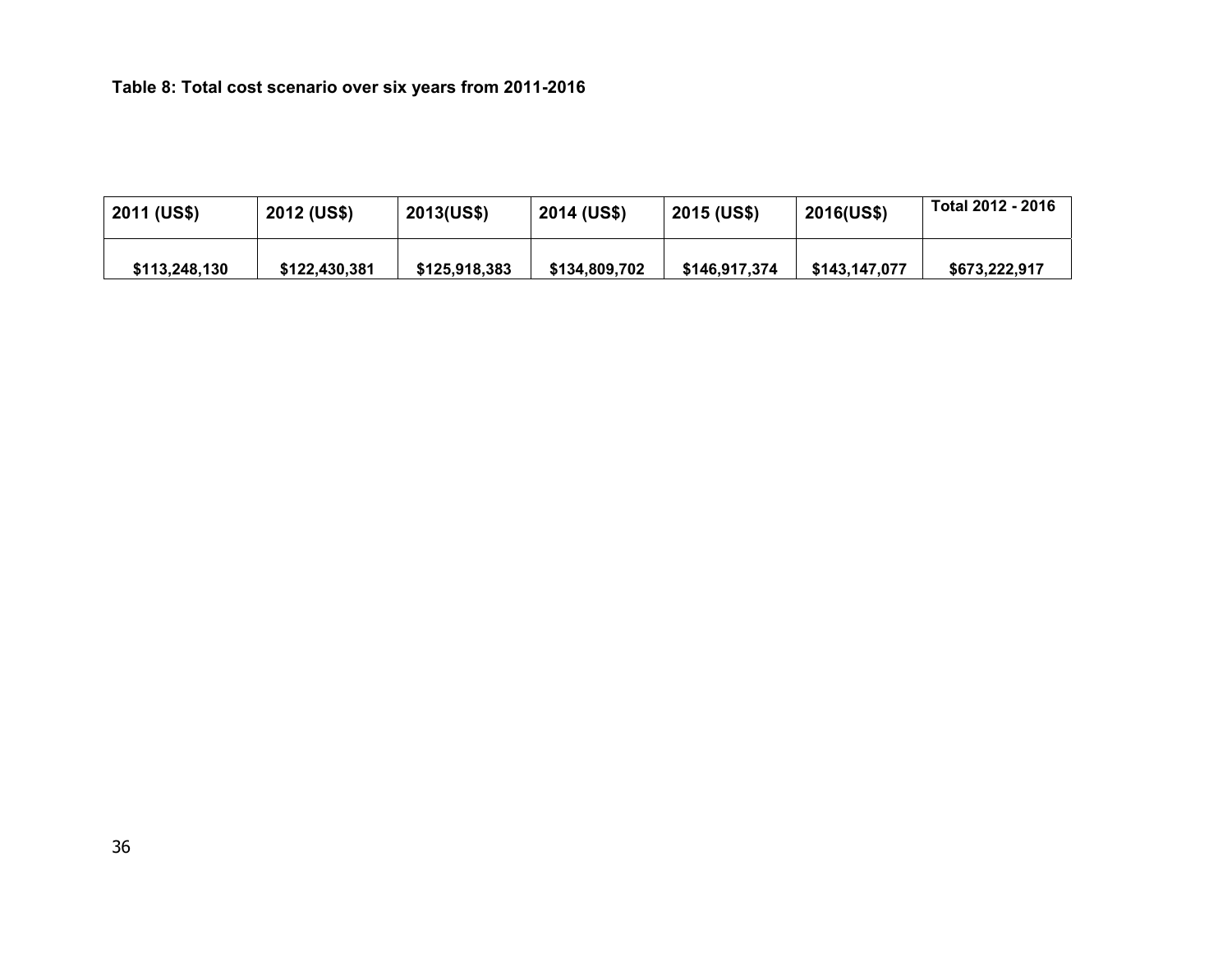# **3.2 Sources of secure / probable funding**

In this section, various sources of funding are discussed. The Government of Sri Lanka is committed to strengthen the immunization programme in Sri Lanka. Other than the GAVI co financing support for pentavalent vaccine which will extend till 2015, currently all other vaccines are funded by the government.

The cost (even with GAVI support) for newer vaccines such as Pneumococcal and HPV is proposed to be covered through domestic resources.

The estimated secure and probable funding sources are described in Tables 3.2 and 3.3. It can be seen from Table 3.2 that the major source of secure funding continues to be the Government of Sri Lanka. The GAVI funding contributes significantly for the period of 2004 -2011, but thereafter this funding is not secure. Under probable sources of funding, World Bank, WHO, GAVI, JAICA and UNICEF are considered.

Building successful and sustainable National Immunization Programme requires decision makers to have an in-depth understanding of the health and socioeconomic benefits of the immunization programme. To achieve this objective the Epidemiology unit in collaboration with the Sabin Vaccine Institute's Sustainable Immunization financing Programme, has been working for the last few years.

| <b>Secure funding</b> | 2012 (US\$)  | 2013(US\$)   | 2014(US\$)   | 2015(US\$)   | 2016(US\$)   |
|-----------------------|--------------|--------------|--------------|--------------|--------------|
| Government            | \$10,869,047 | \$11,230,617 | \$11,358,943 | \$13,120,232 | \$24,265,527 |
| World Bank            |              |              |              |              |              |
| Sub National gov      | \$157,375    | \$172,150    | \$181,847    | \$194,110    | \$106,502    |
| Gov. Co-finance of    | \$1,552,063  |              |              |              |              |
| <b>GAVI vaccines</b>  |              | \$2,511,230  | \$9,077,917  | \$13,750,284 |              |
| <b>UNICEF</b>         |              |              |              |              |              |
| <b>WHO</b>            | \$38,254     |              |              |              |              |
| <b>GAVI HSS</b>       | \$43,036     |              |              |              |              |
| Total secure fund     | \$12,659,776 | \$13,913997  | \$20,618,707 | \$27,064,625 | \$24,372,030 |
| Total resource        | \$13,687,865 | \$15,001,017 | \$21,673,989 | \$31,518,947 | \$25,440,681 |
| requirement           |              |              |              |              |              |
| Funding gap           | \$1,028,089  | \$1,087,021  | \$1,055,282  | \$4,454,321  | 1,068,651    |
|                       | $[8\%]$      | $[7\%]$      | [5%]         | [14%]        | [4%]         |

Table 9: **Estimated secure funding sources and gaps**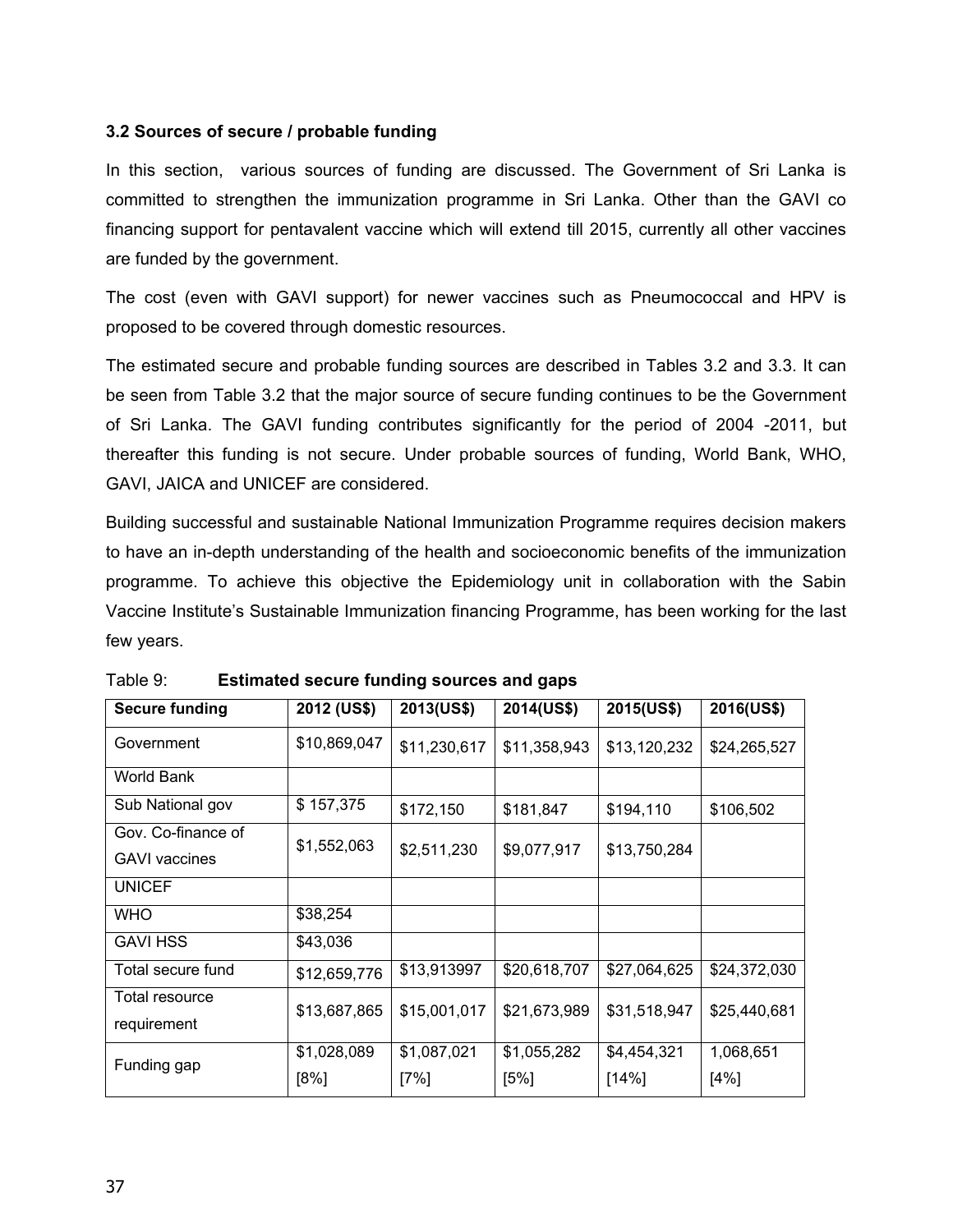# **4. National level problems and objectives related to the immunization programme**

| Description of problem / Areas to improve                                                                                                      | NIP Objectives                                                                   |
|------------------------------------------------------------------------------------------------------------------------------------------------|----------------------------------------------------------------------------------|
| 1. Coverage of BCG, 3 doses of OPV, DPT, hepatitis B,                                                                                          | To achieve near 100% coverage for BCG, 3 doses of OPV,                           |
| Hib and measles vaccines, and Vitamin A of infants by the                                                                                      | DPT, hepatitis B, Hib and measles vaccines, and Vitamin A                        |
| first birthday is around 95%.                                                                                                                  | of infants by the first birthday by 2015.                                        |
| 2. Vaccines administered at school going age (DT, aTd,<br>vaccines) show relatively poor coverage compared to<br>infant immunization coverage. | To achieve 95% coverage for vaccine administered at<br>school going age by 2015. |
| 3. Availability of limited facilities to carry out laboratory                                                                                  | To provide laboratory confirmation for all reported cases of                     |
| confirmation of EPI target diseases.                                                                                                           | EPI target diseases by 2016.                                                     |
| 4. Availability of limited cold chain maintenance facilities                                                                                   | To provide adequate cold chain facilities at all three levels                    |
| at provincial and divisional levels.                                                                                                           | by 2015.                                                                         |
| 5. Non availability of proper sharps management and safe                                                                                       | To introduce proper sharp management and safe disposal                           |
| disposal policy and system.                                                                                                                    | policy and system in five selected urban districts by 2015.                      |
| 6. Lack of compliance of detailed investigation of AEFI at                                                                                     | To achieve over 95% coverage for detailed investigation of                       |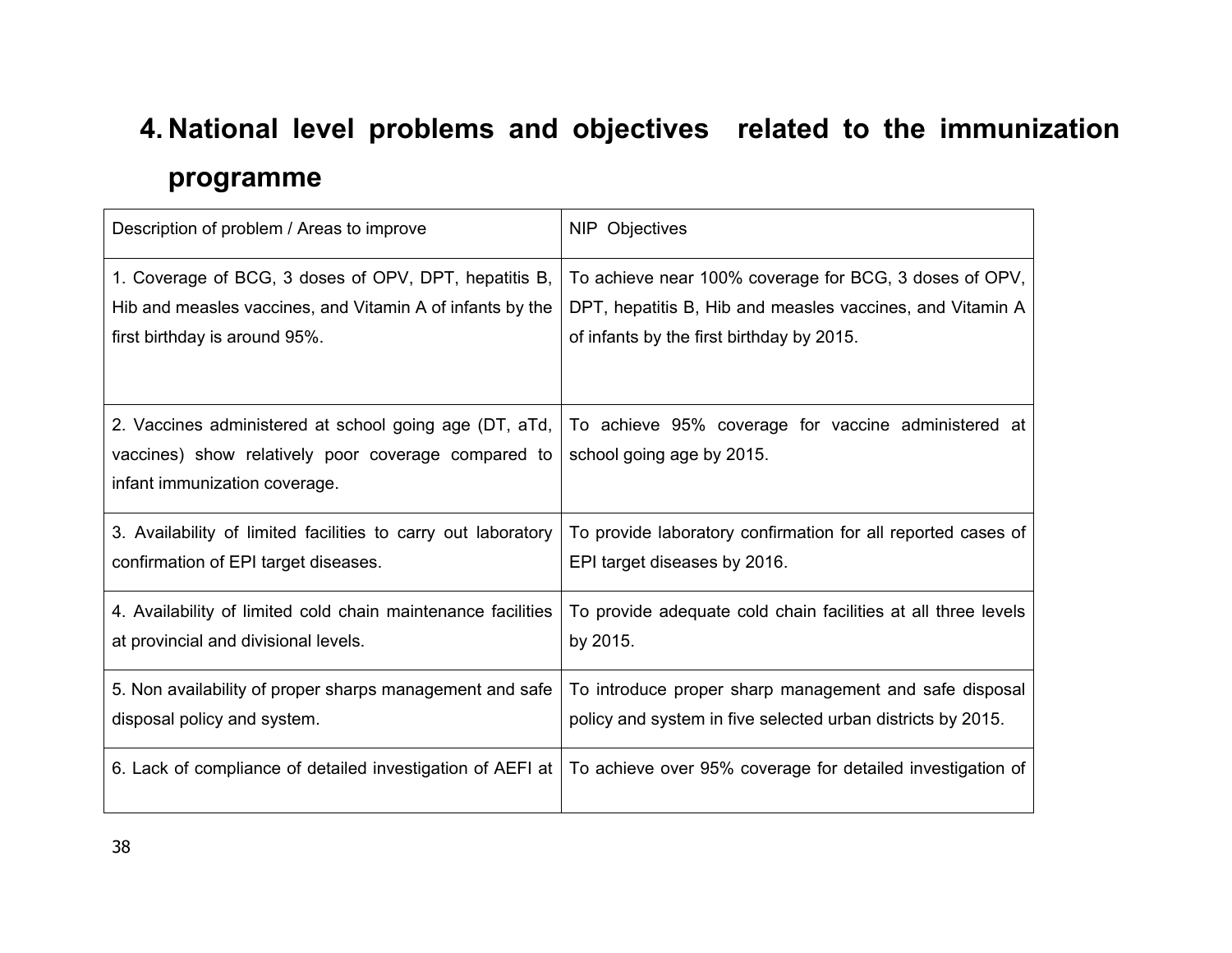| divisional level.                                                                        | AEFI at divisional level by 2015.                                                                                                                                     |
|------------------------------------------------------------------------------------------|-----------------------------------------------------------------------------------------------------------------------------------------------------------------------|
| 7. Relatively high vaccine wastage reported for all EPI<br>vaccines.                     | To reduce vaccine wastage to a maximum of 10% for all<br>liquid EPI vaccines by 2013.<br>To reduce vaccine wastage to 20 - 25% for all other EPI<br>vaccines by 2013. |
| 8. Prevailing disparity in the quality of immunization                                   | To significantly reduce unintended variation of quality of                                                                                                            |
| services within and between districts.                                                   | immunization services within and between districts by 2015.                                                                                                           |
| 9. Inadequate and maldistribution of health personnel who                                | To provide minimum number of required health personnel to                                                                                                             |
| are involved in immunization activities at divisional level.                             | carry out immunization activities at divisional level by 2016.                                                                                                        |
| 10. Inadequate transport facility at all levels to carry out<br>immunization activities. | To provide adequate transport facilities to all levels by 2015.                                                                                                       |
| 11. EPI related disease surveillance activities at all levels                            | To strengthen further the EPI related disease surveillance                                                                                                            |
| need further strengthening.                                                              | activities at all levels by 2013.                                                                                                                                     |
| 12. Training and research activities related to                                          | To strengthen further the training and research activities                                                                                                            |
| immunization need further strengthening.                                                 | related to immunization by 2014.                                                                                                                                      |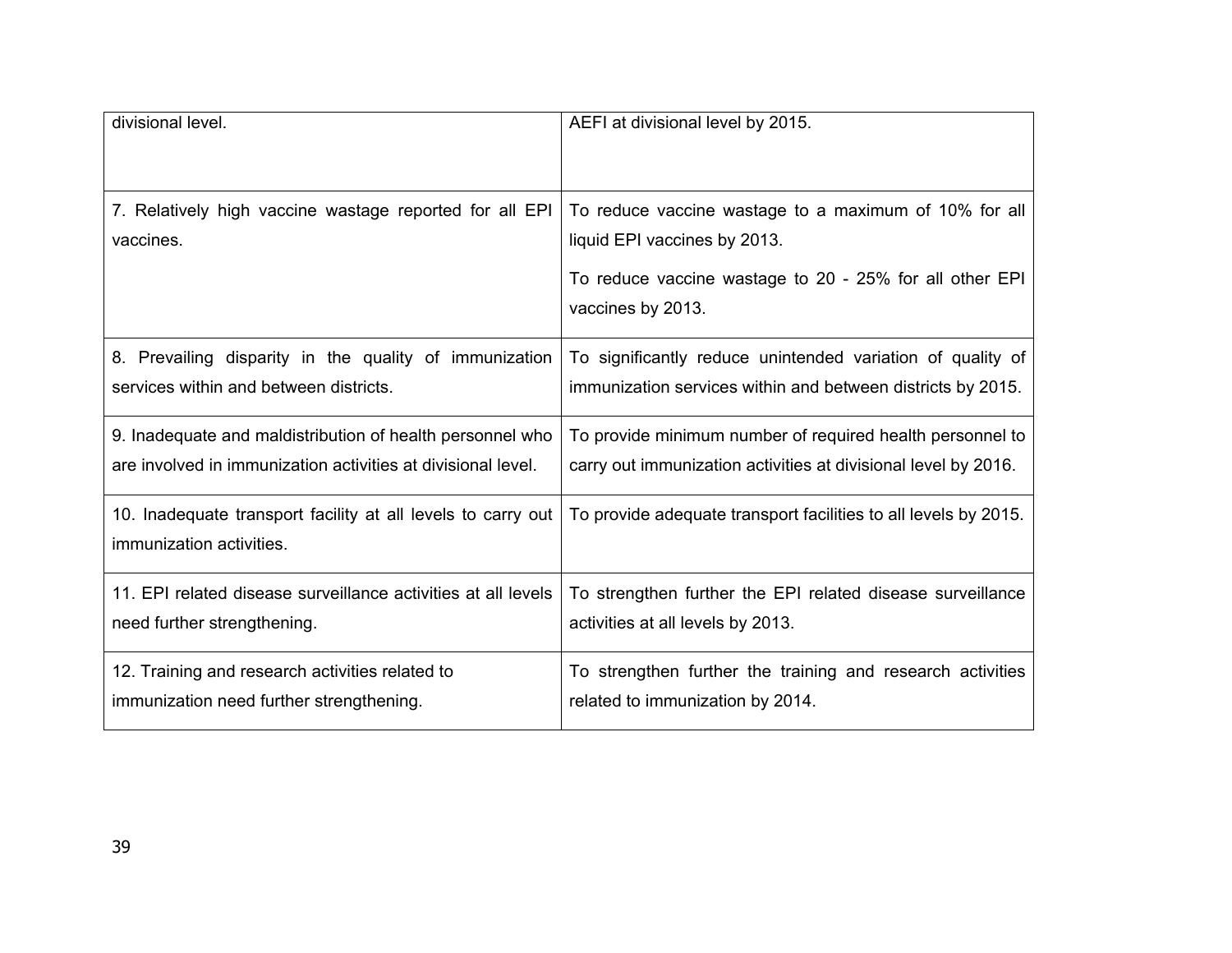| 13. Introduction of new antigens into the National EPI.                                               | To introduce Pneumococcal vaccine into the National EPI<br>by 2013<br>To strengthen and expand the surveillance activities for<br>Pneumococcal and rota virus disease by 2012.<br>To establish the surveillance activities for HPV diseases for<br>which vaccine is currently available by 2013.<br>To introduce the HPV vaccine into the National EPI by<br>2014. |
|-------------------------------------------------------------------------------------------------------|--------------------------------------------------------------------------------------------------------------------------------------------------------------------------------------------------------------------------------------------------------------------------------------------------------------------------------------------------------------------|
| 14. The target population receiving immunization through<br>the private sector being 1% of the total. | To increase the percentage of target population (who can<br>afford) receiving quality immunization through the private<br>sector to 3% by 2015.                                                                                                                                                                                                                    |
| 15. Inconsistent financial sustainability of the<br>immunization programme.                           | To ensure uninterrupted financial support to the EPI.                                                                                                                                                                                                                                                                                                              |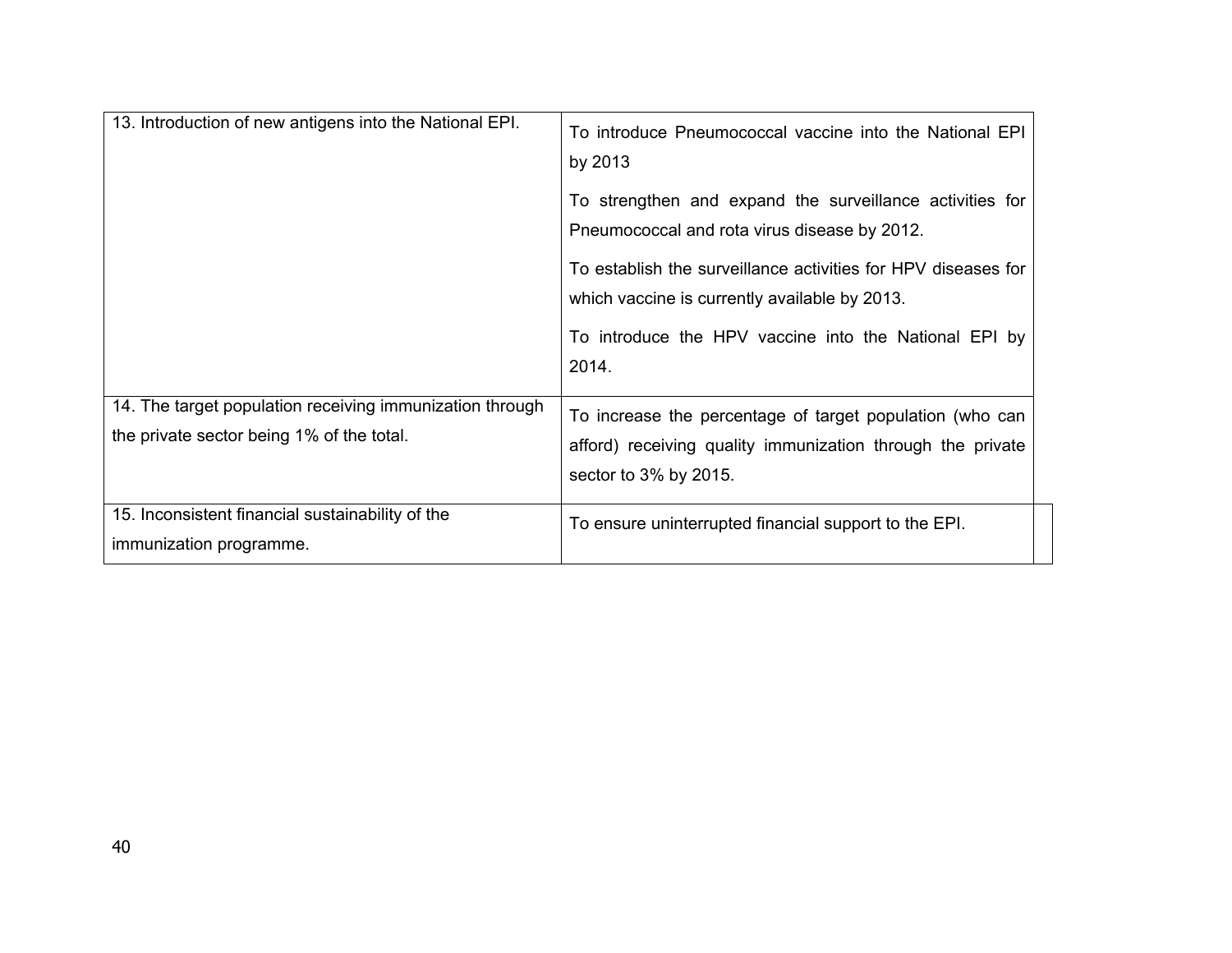# **5. Objectives, strategies and key activities of the multi year plan**

| <b>Objective</b>                           | <b>Strategy</b>                           | <b>Key activities</b>                          |
|--------------------------------------------|-------------------------------------------|------------------------------------------------|
| To achieve near 100% coverage for BCG,     | Using a combination of approaches to      | 1. Sustain high vaccination coverage,          |
| 3 doses of OPV, DPT, hepatitis B, Hib and  | reach everyone under one year of age to   | where it has been achieved.                    |
| measles vaccines, and Vitamin A of infants | get age appropriate immunization.         | 2. Identify both district and divisional level |
| by the first birthday by 2015.             |                                           | (causality)<br>coverage<br>low<br>areas        |
|                                            |                                           | assessment).                                   |
|                                            |                                           | 3. Develop and implement strategies both       |
|                                            |                                           | at district and divisional level to immunize   |
|                                            |                                           | all children less than one year of age.        |
|                                            |                                           | 4. Supervisory follow-up in priority districts |
|                                            |                                           | and divisions.                                 |
|                                            |                                           | 5. Conduct quarterly EPI reviews at            |
|                                            |                                           | district level and provide feedback.           |
| 2. To achieve 95% coverage for vaccines    | Using a combination of approaches to      | 1. Sustain high vaccination coverage,          |
| administered at school going age by 2015   | reach everyone at school going age to get | where it has been achieved.                    |
|                                            | age appropriate immunization              | 2. Identify both district and divisional level |
|                                            |                                           | (causality)<br>coverage<br>areas<br>low        |
|                                            |                                           | assessment).                                   |
|                                            |                                           |                                                |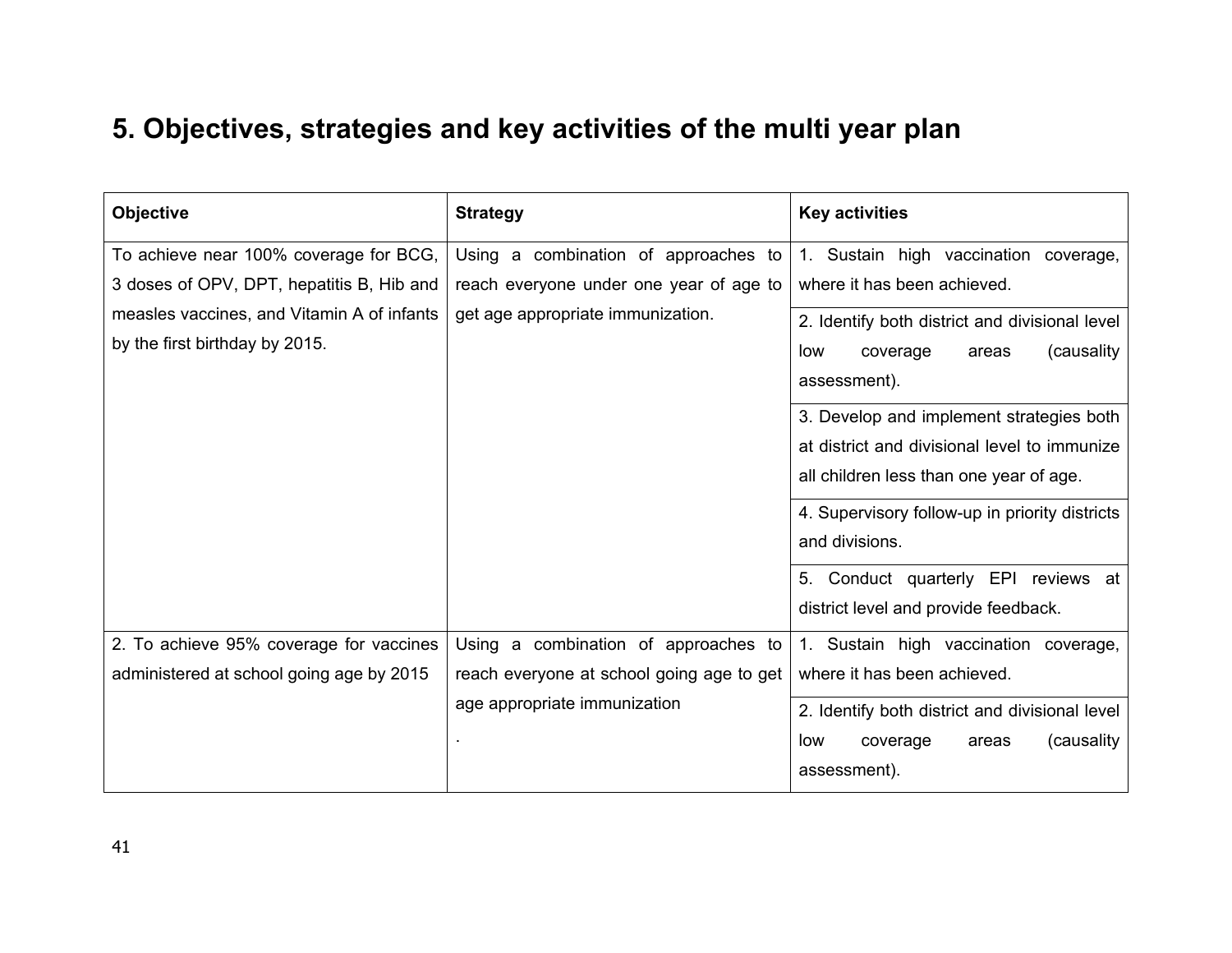|                                               |                                               | 3. Develop and implement strategies both<br>at district and divisional level to immunize<br>all school going children.<br>4. Supervisory follow-up in priority districts |
|-----------------------------------------------|-----------------------------------------------|--------------------------------------------------------------------------------------------------------------------------------------------------------------------------|
|                                               |                                               | and divisions.<br>5. Joint planning with the Education                                                                                                                   |
|                                               |                                               | department.                                                                                                                                                              |
|                                               |                                               | 6. Conduct quarterly EPI reviews at<br>district level and provide feedback.                                                                                              |
| 3. To provide laboratory confirmation for all | Strengthening laboratory capacity through     | 1. Expand the existing laboratory network                                                                                                                                |
| reported cases of EPI target diseases by      | the expansion of<br>prevailing laboratory     | up to provincial level.                                                                                                                                                  |
| 2016.                                         | network                                       | 2. Assure training and availability of                                                                                                                                   |
|                                               |                                               | equipment, reagents and quality control                                                                                                                                  |
|                                               |                                               | procedures at provincial level.                                                                                                                                          |
|                                               |                                               | 3. Provide regular national, district and                                                                                                                                |
|                                               |                                               | divisional level feedback                                                                                                                                                |
|                                               |                                               | 4. Establish computer base laboratory                                                                                                                                    |
|                                               |                                               | surveillance system for VPDs.                                                                                                                                            |
| 4. To provide adequate cold chain facilities  | Reorganizing the cold chain facilities at all | 1. Conduct annual assessment of the                                                                                                                                      |
| at all three levels by 2015.                  | three levels to cater to the need.            | available cold chain maintenance facilities                                                                                                                              |
|                                               |                                               | at each level.                                                                                                                                                           |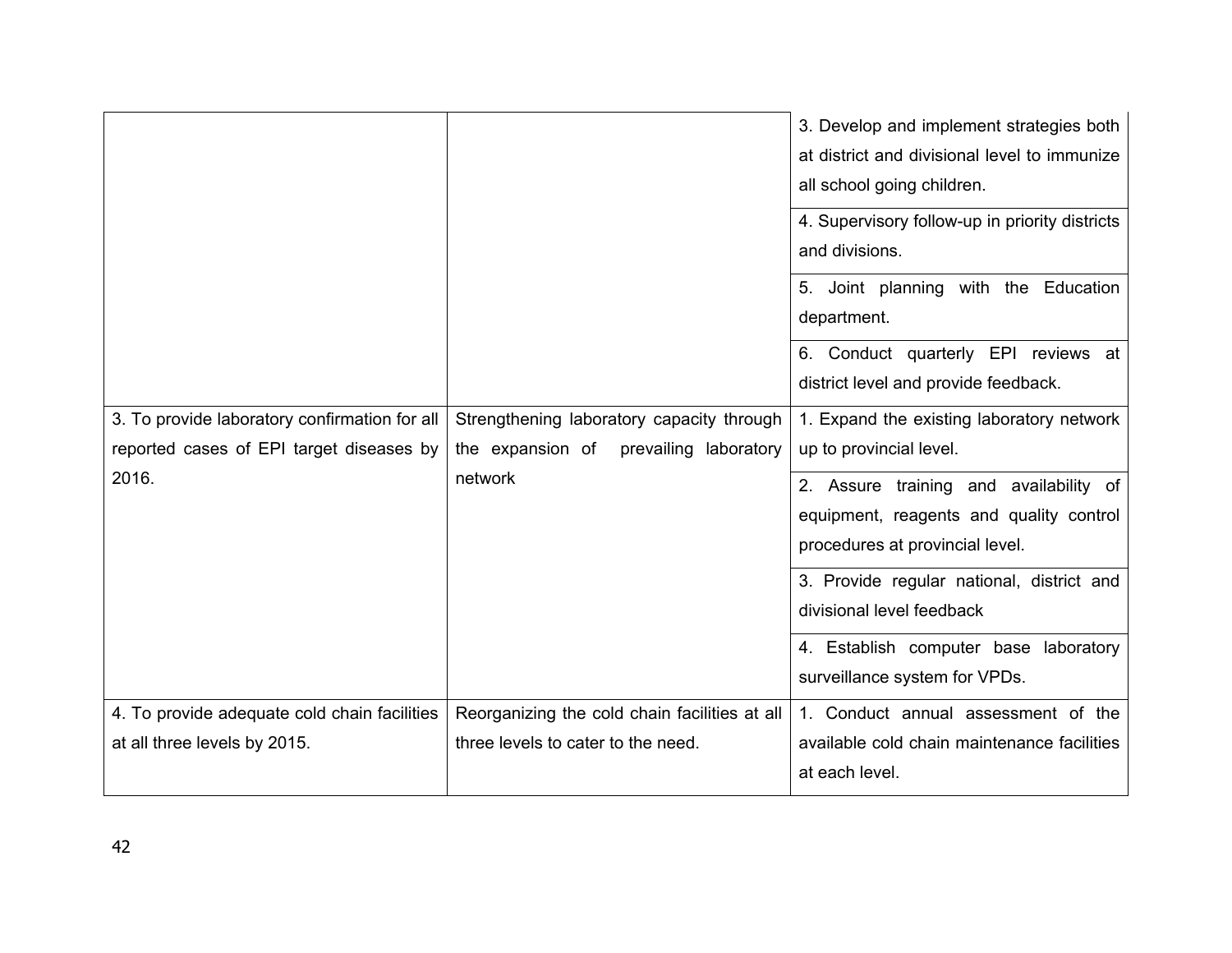|  | 2. Establish 26 RMSDs with adequate         |
|--|---------------------------------------------|
|  |                                             |
|  | cold room facilities.                       |
|  | 3. Establish 8 provincial cold room         |
|  | complexes with adequate cold room           |
|  | facilities                                  |
|  | 4. Develop cold chain replacement plan      |
|  | for all 3 levels.                           |
|  | 5. Replace 10% of old cold chain            |
|  | equipment at divisional level every year.   |
|  |                                             |
|  |                                             |
|  | 20%<br>6.Replace<br>domestic<br>type        |
|  | refrigerators at divisional level with ILR  |
|  | every year                                  |
|  |                                             |
|  |                                             |
|  | 7. Introduce electronic data lodgers to all |
|  | the district and divisional level vaccine   |
|  | storage equipment.                          |
|  |                                             |
|  | 8. Establish a mechanism to monitor the     |
|  | temperature records of data lodgers at all  |
|  | three levels                                |
|  |                                             |
|  |                                             |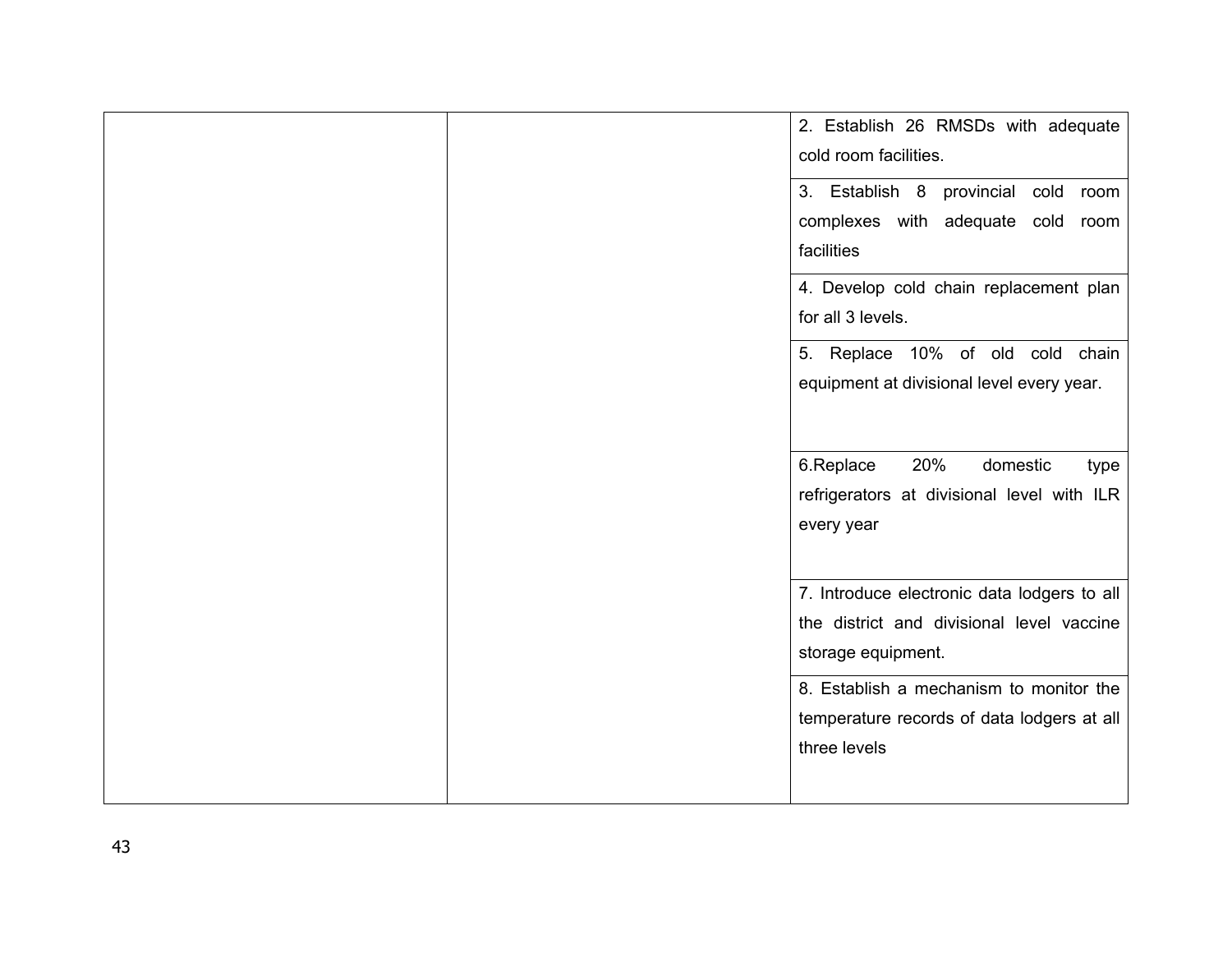|                                              |                                            | 9. Introduce 250 freeze tags each year to                 |
|----------------------------------------------|--------------------------------------------|-----------------------------------------------------------|
|                                              |                                            | district and divisional level vaccine<br>all              |
|                                              |                                            | storage equipment.                                        |
|                                              |                                            |                                                           |
| 5.<br>To<br>introduce<br>proper<br>sharps    | Establishing a network of incinerators and | Finalize<br>national<br>$\mathbf{1}$ .<br>sharps<br>waste |
| safe<br>management<br>disposal<br>and        | waste management system in five selected   | management policy.                                        |
| policy/system in five<br>selected<br>urban   | districts.                                 | 2. Conduct needs assessment                               |
| districts by 2015.                           |                                            | 3. Select five needy districts.                           |
|                                              |                                            | Provide<br>of<br>adequate<br>number<br>4.                 |
|                                              |                                            | incinerators and other logistics to<br>the                |
|                                              |                                            | selected districts.                                       |
| 6. To achieve over 95% coverage for detail   | Strengthening of current divisional level  | comprehensive<br>refresher<br>Provide<br>$1_{-}$          |
| investigation of AEFI at divisional level by | AEFI investigation process.                | training for all staffs on surveillance of                |
| 2015.                                        |                                            | AEFI.                                                     |
|                                              |                                            | 2. Review the AEFI situation during the                   |
|                                              |                                            | quarterly district reviews.                               |
|                                              |                                            | 3. Provide regular national, district and                 |
|                                              |                                            | divisional level feedback                                 |
| 7a. To reduce vaccine wastage to 10% for     | Developing and implementing targeted       | 1. Carry out a causality assessment to                    |
| all liquid EPI vaccines by 2013.             | programme to reduce vaccine wastage.       | find out reasons for vaccine wastage                      |
|                                              |                                            | 2. Ensure implementation of open vial                     |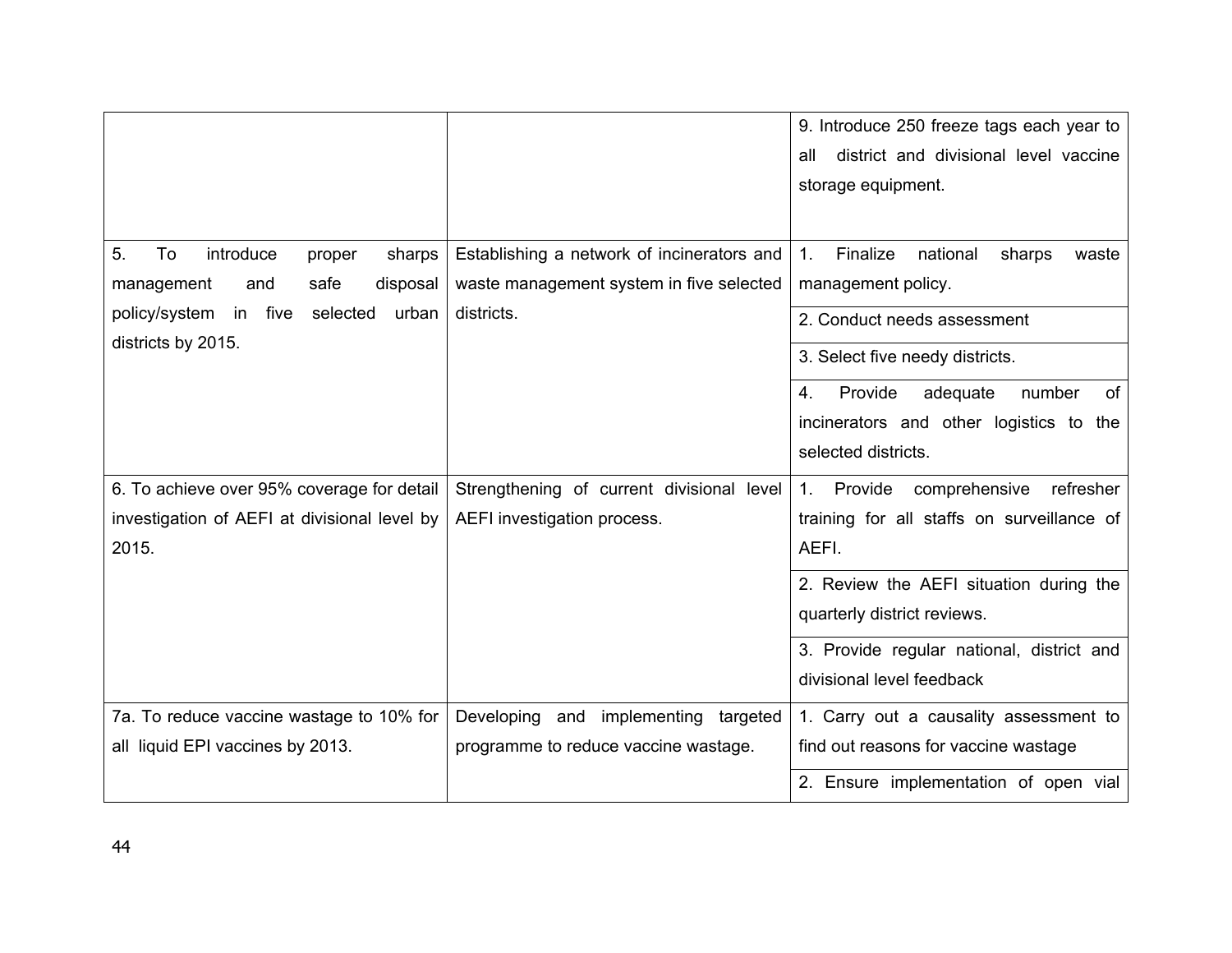| 7b. To reduce vaccine wastage to 20 -            |                                              | policy.                                           |
|--------------------------------------------------|----------------------------------------------|---------------------------------------------------|
| 25% for all the other EPI vaccines by            |                                              | 3. Reschedule clinic sessions at divisional       |
| 2013.                                            |                                              | level.                                            |
|                                                  |                                              | 4. Procure combined form of vaccine               |
|                                                  |                                              | vials.                                            |
|                                                  |                                              | 5. Carry out annual EPI reviews in each           |
|                                                  |                                              | district with special emphasis on vaccine         |
|                                                  |                                              | wastage.                                          |
|                                                  |                                              | 6. Improve supervision at all levels.             |
| reduce significantly unintended<br>8.<br>To      | Using a combination of approaches to         | 1. Conduct 1-2 district level EPI surveys         |
| quality<br>immunization<br>variation<br>of<br>in | identify and correct unintended variation in | annually using WHO 30 cluster method.             |
| services within and between districts by         | immunization service quality within and      | 2. Conduct district level EPI reviews quarterly   |
| 2015.                                            | between districts.                           | with divisional level managers.                   |
|                                                  |                                              | 3. Conduct national level<br>EPI<br>reviews       |
|                                                  |                                              | quarterly with district level managers.           |
|                                                  |                                              | 4. Conduct annual audit to identify available     |
|                                                  |                                              | logistics to carry out immunization activities at |
|                                                  |                                              | divisional level (need assessment).               |
|                                                  |                                              | 5. Determine priority districts and divisions for |
|                                                  |                                              | logistic distribution.                            |
|                                                  |                                              | 6. Carry out supervisory follow-up in priority    |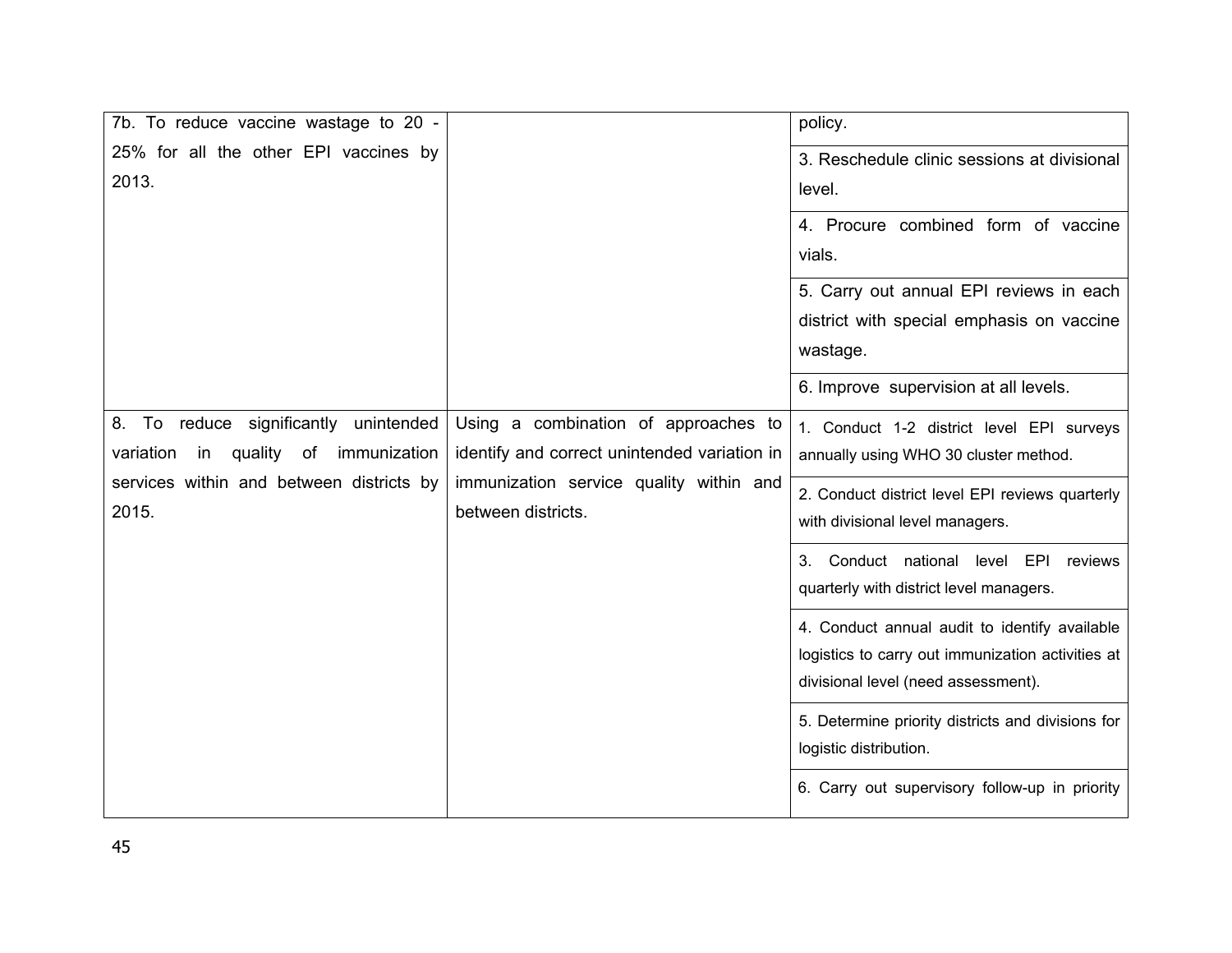|                                            |                                        | districts and divisions.                       |
|--------------------------------------------|----------------------------------------|------------------------------------------------|
|                                            |                                        | 7. Prepare a micro-plan for all districts.     |
|                                            |                                        | 8. Identify in-service training need.          |
|                                            |                                        | 9. Prepare comprehensive in-service training   |
|                                            |                                        | plan.                                          |
|                                            |                                        | 10. Conduct on the job skill building training |
|                                            |                                        | for PHC staff.                                 |
|                                            |                                        | 11. Develop EPI data management software.      |
|                                            |                                        | 12. Strengthen coordinating and management     |
|                                            |                                        | capacity at central level.                     |
|                                            |                                        | 13. Strengthen coordinating and management     |
|                                            |                                        | capacity at district level.                    |
| 9. To provide adequate number of skilled   | Improving human resource management in | 1. Make an audit of available human            |
| health personnel to carry out immunization | immunization programme.                | resources at central, district and divisional  |
| activities at divisional level by 2016.    |                                        | level.                                         |
|                                            |                                        | 2. Estimate cadre requirement of all           |
|                                            |                                        | categories of health workers for EPI           |
|                                            |                                        | programme for the next 5 years.                |
|                                            |                                        | 3. Develop recruitment plan in accordance      |
|                                            |                                        | with the budget.                               |
|                                            |                                        | 4. Determine priority districts and divisions  |
|                                            |                                        |                                                |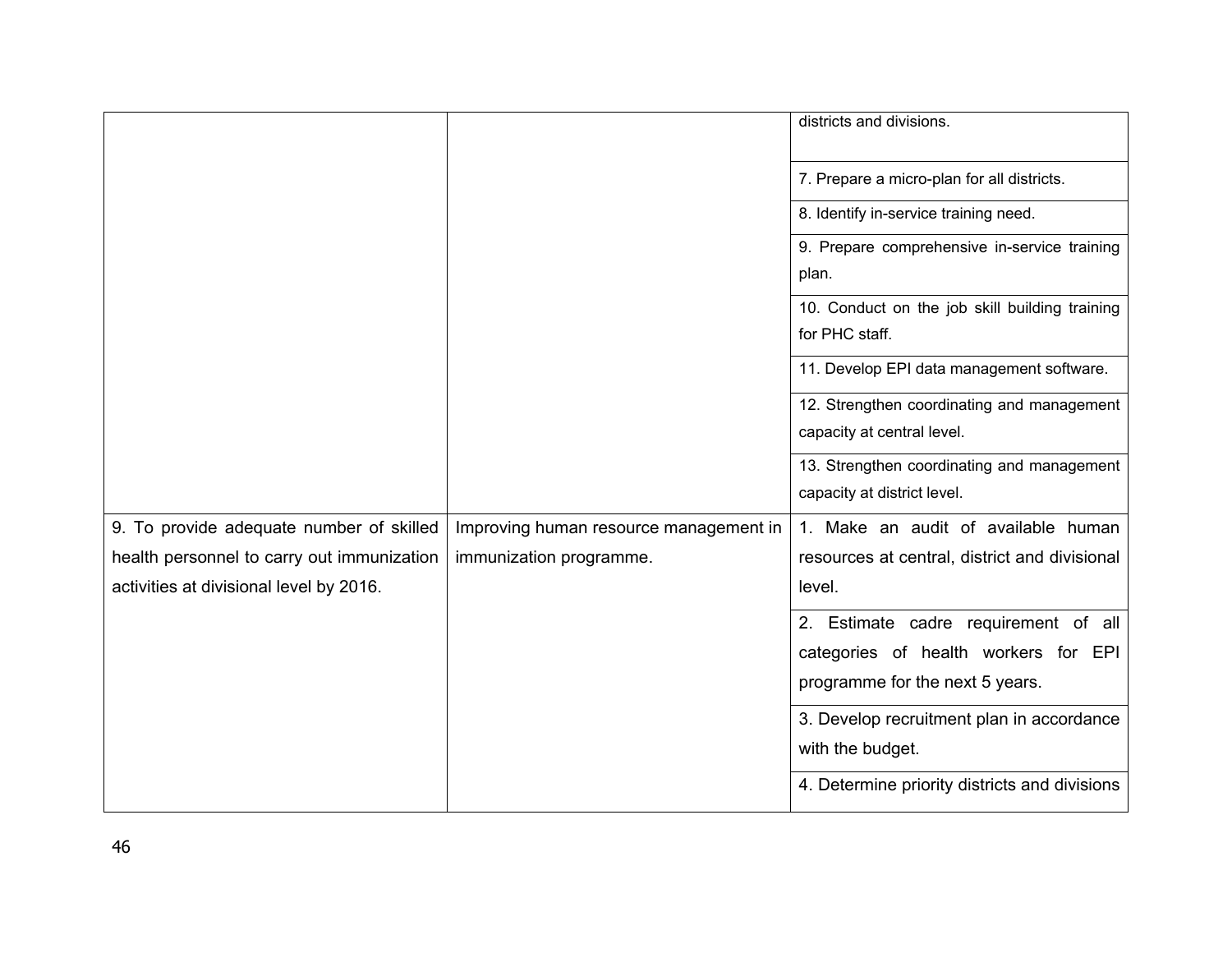|                                              |                                                    | for filling vacancies.                          |
|----------------------------------------------|----------------------------------------------------|-------------------------------------------------|
|                                              |                                                    | 5. Develop a rational vehicle replacement       |
|                                              |                                                    | plan                                            |
| 10. To provide adequate transport facilities | Ensuring timely distribution of vaccines           | 1. Hire or purchase vehicles for vaccine        |
| to all levels by 2015.                       | and adequate supervisory visits at all three       | transport                                       |
|                                              | levels.                                            | 2.<br>Hire<br>purchase<br>vehicles<br>for<br>or |
|                                              |                                                    | supervisory visits.                             |
|                                              |                                                    | 3. Determine priority districts and divisions   |
|                                              |                                                    | for provision of vehicles.                      |
|                                              |                                                    | 4. Develop a feasible replacement plan for      |
|                                              |                                                    | the vehicles.                                   |
| 11. To strengthen further the vaccine        | Ensuring<br>functioning<br><b>VPD</b><br>optimally | 1. Expand and strengthen the existing           |
| preventable disease Surveillance activities  | surveillance system.                               | VPD surveillance system.                        |
| at all levels by 2013.                       |                                                    | 2. Improve supervision at all levels            |
|                                              |                                                    | 3. Establish sentinel sites at each district    |
|                                              |                                                    | for VPD surveillance.                           |
| 12. To strengthen further training and       | Promoting research and training activities         | 1. Produce local scientific evidence to         |
| research activities related to immunization  | related to immunization.                           | influence and prioritize public investments     |
| by 2014.                                     |                                                    | for the development of new vaccines and         |
|                                              |                                                    | technologies.                                   |
|                                              |                                                    | 2. Produce local scientific evidence to         |
|                                              |                                                    |                                                 |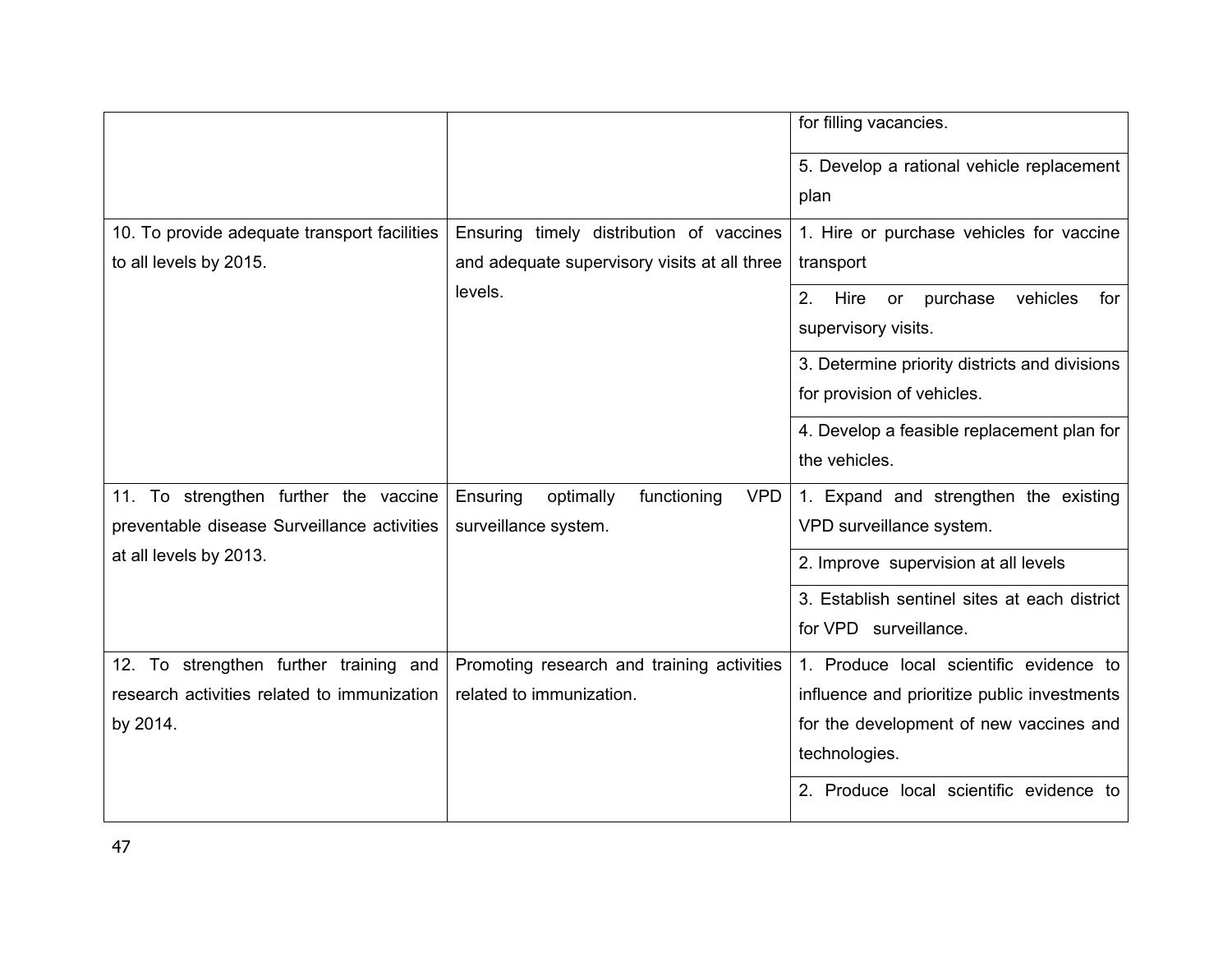|                                             |                                             | improve the quality of immunization.           |
|---------------------------------------------|---------------------------------------------|------------------------------------------------|
|                                             |                                             | Provide<br>3.<br>training<br>for<br>regional   |
|                                             |                                             | international health staff on AEFI by local    |
|                                             |                                             | experts with WHO collaboration.                |
| 16. To strengthen or establish surveillance | Justifying the introduction of new vaccines | 1. Strengthen and expand the rota virus        |
| activities for diseases for which vaccines  | in future.                                  | Pneumococcal<br>sentinel<br>and<br>site        |
| available<br>(Rota,<br>currently<br>are     |                                             | surveillance activities.                       |
| Pneumococcal meningitis, HPV) by 2012.      |                                             | 2. Establish surveillance activities for HPV   |
|                                             |                                             | diseases                                       |
|                                             |                                             | 3. Conduct burden studies with sound           |
|                                             |                                             | methodologies for diseases for which           |
|                                             |                                             | vaccines are currently available.              |
|                                             |                                             |                                                |
| 13. To Introduce Pneumococcal vaccine       | effective<br>sustainable<br>Ensuring<br>and | Review the disease burden data,<br>$1_{\cdot}$ |
| into the national EPI programme by 2013.    | introduction of Pneumococcal vaccine to     | financial sustainability and safety issues     |
|                                             | the EPI schedule.                           | of the Pneumococcal vaccine at the             |
|                                             |                                             | immunization summit and take a decision        |
|                                             |                                             | on introduction.                               |
|                                             |                                             | 2. Obtain approval from the National           |
|                                             |                                             | Advisory Committee.                            |
|                                             |                                             | 3. Prepare estimates.                          |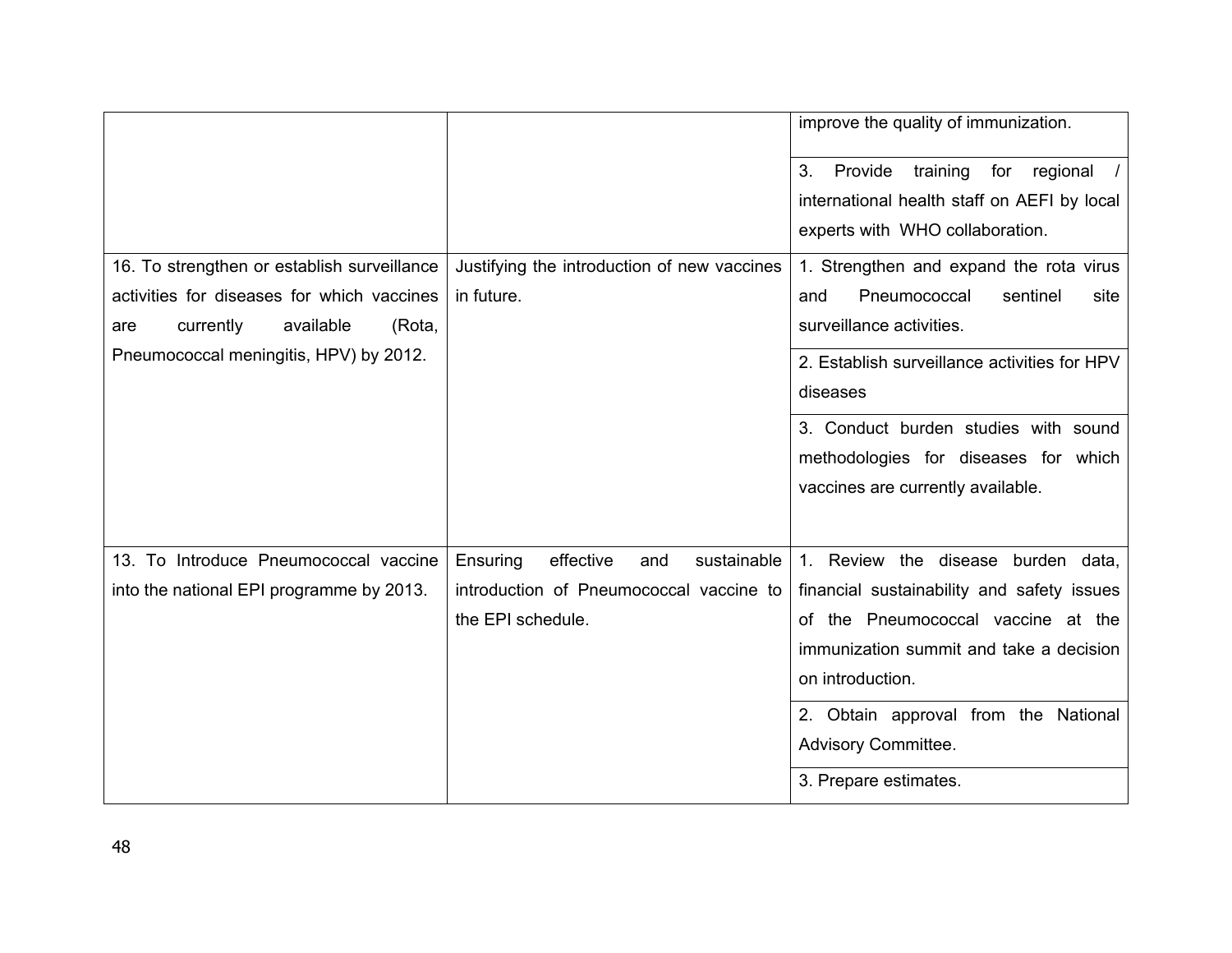|                                                                          |                                                                                                      | 4. Obtain Treasury approval for the<br>estimates.<br>5. Procure Pneumococcal vaccine.                                                                                                                                                                                           |
|--------------------------------------------------------------------------|------------------------------------------------------------------------------------------------------|---------------------------------------------------------------------------------------------------------------------------------------------------------------------------------------------------------------------------------------------------------------------------------|
|                                                                          |                                                                                                      | 6. Educate / train district and divisional<br>level programme managers and other<br>stakeholders regarding<br>Pneumococcal<br>vaccine.<br>7. Develop key messages to the public.<br>8. Incorporate Pneumococcal vaccination                                                     |
|                                                                          |                                                                                                      | into the routine EPI information system                                                                                                                                                                                                                                         |
| 14. To Introduce HPV vaccine into the<br>national EPI programme by 2014. | Ensuring<br>effective<br>and<br>sustainable<br>introduction of HPV vaccine into the EPI<br>schedule. | 1. Review the disease burden data,<br>financial sustainability and safety issues<br>of HPV vaccine at the immunization<br>summit<br>decision<br>take<br>and<br>a<br>on<br>introduction.<br>2. Obtain approval from the National<br>Advisory Committee.<br>3. Prepare estimates. |
|                                                                          |                                                                                                      | 4. Obtain Treasury approval for the<br>estimates.<br>5. Procure HPV vaccine.                                                                                                                                                                                                    |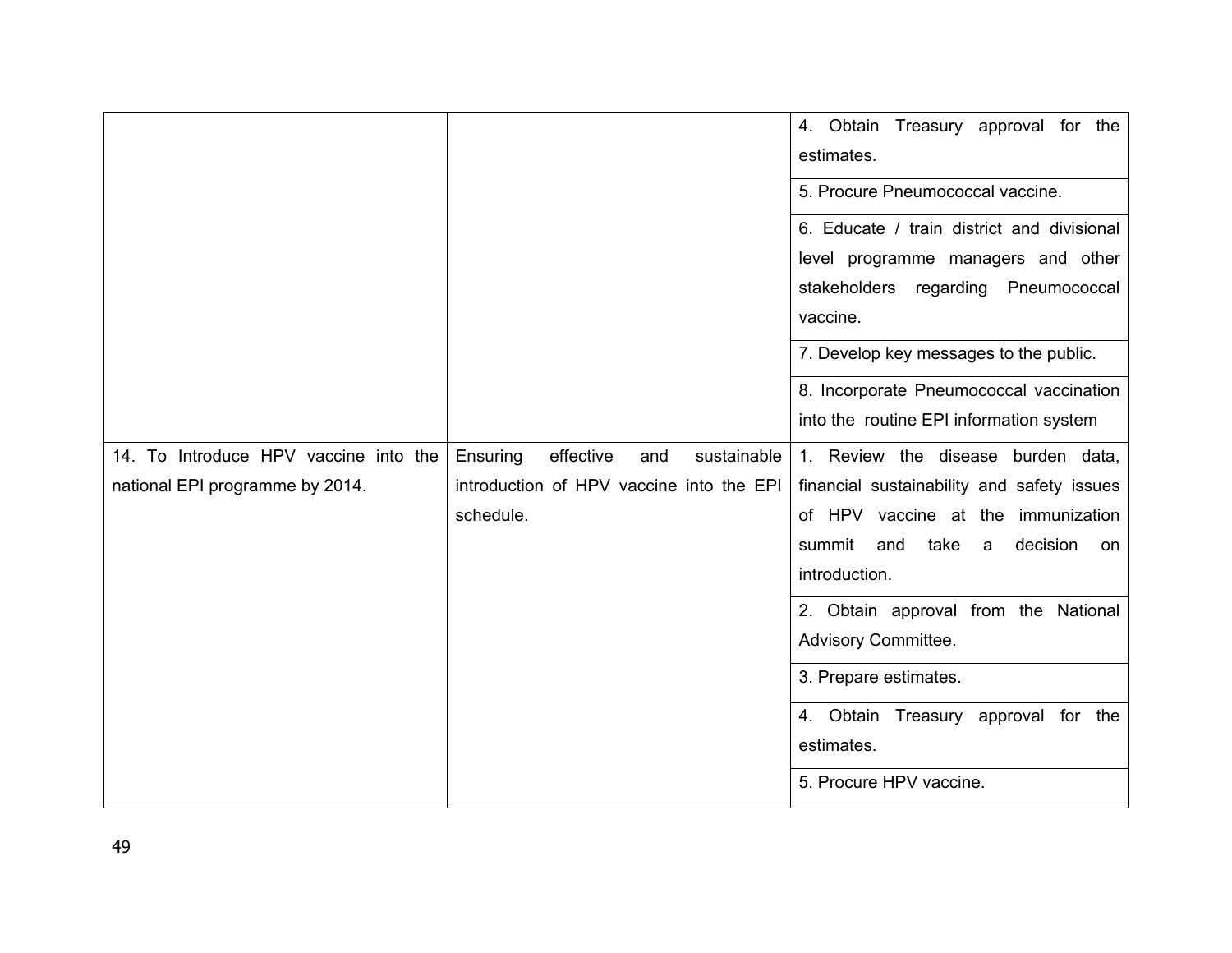|                                                                                                                                                        |                               |     |         |        | 6. Educate / train district and divisional<br>level programme managers and other<br>stakeholders regarding Pneumococcal<br>vaccine.<br>7. Develop key messages to the public.<br>8. Incorporate Pneumococcal vaccination |
|--------------------------------------------------------------------------------------------------------------------------------------------------------|-------------------------------|-----|---------|--------|--------------------------------------------------------------------------------------------------------------------------------------------------------------------------------------------------------------------------|
|                                                                                                                                                        |                               |     |         |        | into the routine EPI information system                                                                                                                                                                                  |
| 17. To increase the percentage of target<br>population (who can afford) receiving<br>quality immunization through the private<br>sector to 3% by 2015. | Strengthening<br>partnership. | the | private | sector | 1. Introduce necessary legal provisions to<br>quality<br>and safety of<br>the<br>ensure<br>immunization activities carry out in private<br>sector.                                                                       |
|                                                                                                                                                        |                               |     |         |        | 2. Establish a mechanism to monitor the<br>quality and safety of the immunization<br>activities carried out in the private sector.                                                                                       |
|                                                                                                                                                        |                               |     |         |        | 3. Establish a reporting mechanism to get<br>the immunization details from the private<br>sector to the national data base.                                                                                              |
|                                                                                                                                                        |                               |     |         |        |                                                                                                                                                                                                                          |